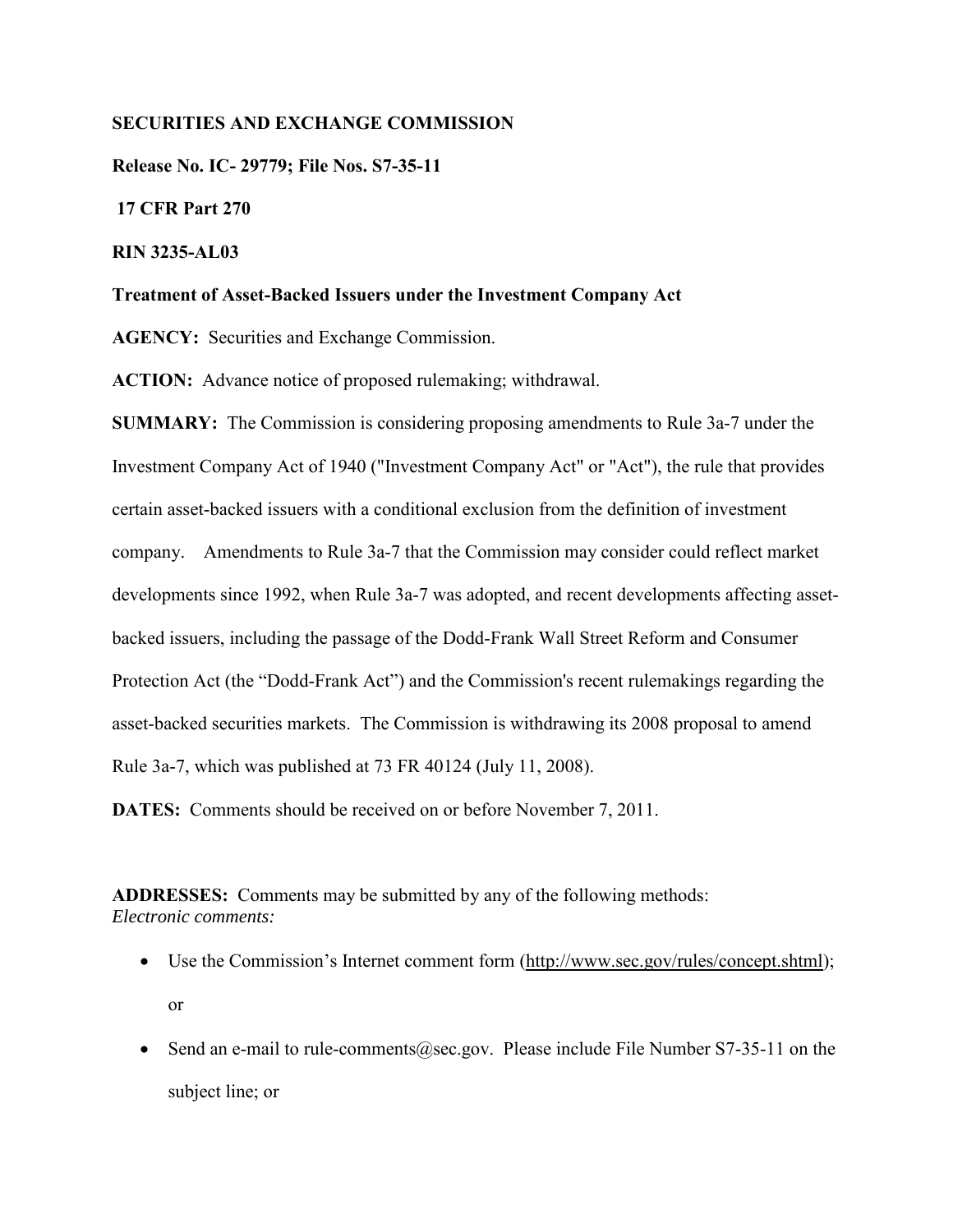• Use the Federal eRulemaking Portal (http://www.regulations.gov). Follow the instructions for submitting comments.

## *Paper comments:*

• Send paper comments in triplicate to Elizabeth M. Murphy, Secretary, Securities and Exchange Commission, 100 F Street, NE, Washington, DC 20549-1090.

All submissions should refer to File Number S7-35-11. This file number should be included on the subject line if e-mail is used. To help us process and review your comments more efficiently, please use only one method. The Commission will post all comments on the Commission's website (http://www.sec.gov/rules/concept.shtml). Comments also are available for website viewing and printing in the Commission's Public Reference Room, 100 F Street, NE, Washington, DC 20549, on official business days between the hours of 10:00 am and 3:00 pm. All comments received will be posted without change; we do not edit personal identifying information from submissions. You should submit only information that you wish to make publicly available.

**FOR FURTHER INFORMATION CONTACT:** Rochelle Kauffman Plesset, Senior Counsel, at (202) 551-6840 or Nadya Roytblat, Assistant Chief Counsel, at (202) 551-6825, Office of the Chief Counsel, Division of Investment Management, Securities and Exchange Commission, 100 F Street, NE, Washington, DC 20549.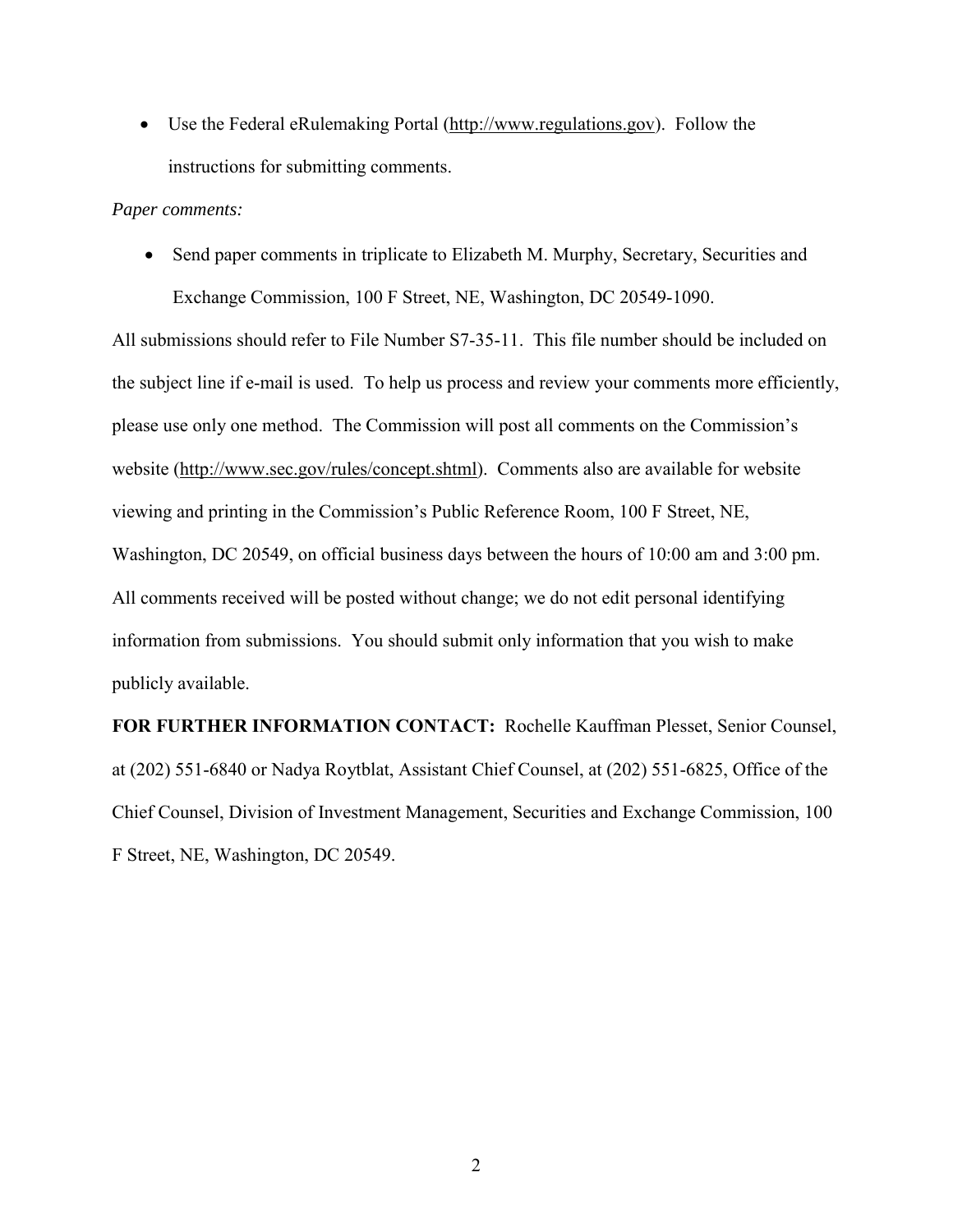# **TABLE OF CONTENTS**

- I. Introduction and Executive Summary
- II. Background
	- A. Asset-Backed Issuers as Investment Companies
	- B. Rule 3a-7
- III. Discussion
	- A. Revisiting Rule 3a-7
		- 1. Rating Requirements
		- 2. Possible New Conditions for Rule 3a-7
			- a. Structure and Operation of the Issuer
			- b. Independent Review
			- c. Preservation and Safekeeping of Eligible Assets and Cash Flow
			- d. Other Possible Investor Protections
				- i. Other Commission Rules
				- ii. Eligibility to Use Rule 3a-7
		- 3. Standard for Acquisition and Disposition of Eligible Assets
	- B. The Effect of the Exclusion Provided by Rule 3a-7
		- 1. Holders of an Asset-Backed Issuer's Securities
			- 2. Eligible Portfolio Company
	- C. Asset-Backed Issuers Relying on Section 3(c)(5)
- IV. General Request for Comment

# **I. INTRODUCTION AND EXECUTIVE SUMMARY**

Asset-backed issuers<sup>[1](#page-2-0)</sup> typically meet the definition of investment company under the

Investment Company Act, but generally cannot operate under certain of the Act's requirements

and restrictions.<sup>[2](#page-2-1)</sup> In 1992, the Commission adopted Rule 3a-7 under the Investment Company

Act specifically to exclude from the definition of investment company certain asset-backed

issuers that meet the rule's conditions.<sup>[3](#page-2-2)</sup> These conditions were designed to incorporate then-

existing practices in the asset-backed securities market that we believed served to distinguish

<span id="page-2-0"></span> $\frac{1}{1}$  We use the term "asset-backed issuer" in this release to refer generally to any issuer of fixed-income securities the payments on which depend primarily on the cash flows generated by a specified pool of underlying financial assets. *See also infra* section III.A.2.d.ii for a discussion of the definition of "asset-backed securities" under other federal securities laws.

<span id="page-2-1"></span><sup>2</sup> *See infra* note [29.](#page-9-0)

<span id="page-2-2"></span> $17$  CFR 270.3a-7.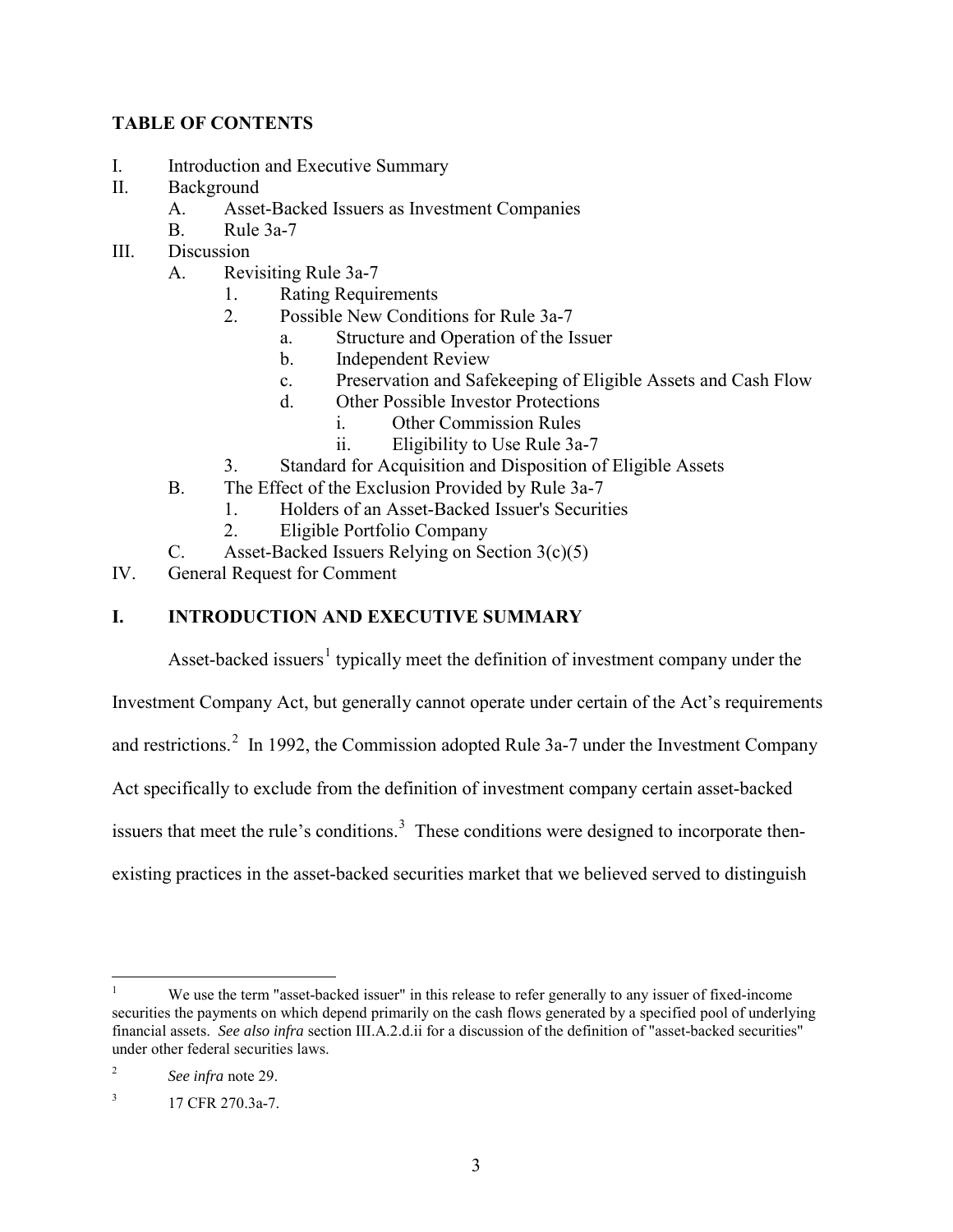<span id="page-3-0"></span>asset-backed issuers from registered investment companies and addressed investor protection under the Investment Company Act.<sup>[4](#page-3-1)</sup>

Rule 3a-7 includes several conditions that refer to credit ratings by nationally recognized statistical rating organizations ("NRSROs" or "rating agencies"). One such condition is that certain of the asset-backed issuer's fixed-income securities receive certain credit ratings by at least one rating agency. These conditions were included in Rule 3a-7 not principally as standards of credit-worthiness, but, because we believed that rating agencies, when providing a rating assessing the credit risk of an asset-backed issuer, evaluated whether the issuer was structured in a manner that also addressed investor protection under the Investment Company Act. [5](#page-3-2)

<span id="page-3-5"></span>The Dodd-Frank Act, $6$  enacted in 2010, generally requires the Commission to review any references to or requirements regarding credit ratings in its regulations, remove these references or requirements and substitute other appropriate standards of credit-worthiness in place of the credit ratings.<sup>[7](#page-3-4)</sup> Even though the ratings-related conditions in Rule 3a-7 generally were not intended to serve as standards of credit-worthiness, we are issuing this advance notice of

 $\overline{a}$ 

<span id="page-3-1"></span>The conditions also were intended to accommodate future innovations in the securitization market, consistent with investor protection. *See Exclusion from the Definition of Investment Company for Structured Financings*, Investment Company Act Release No. 19105 (Nov. 19, 1992) [57 FR 56248 (Nov. 27, 1992)] ("Adopting Release") at text accompanying n.8. Rule 3a-7 effectuated the recommendation made by the Division of Investment Management's staff in its report, *Protecting Investors: A Half Century of Investment Company Regulation*, The Treatment of Structured Finance under the Investment Company Act 1-101 (May 1992) ("Protecting Investors Report"). The Protecting Investors Report contains a discussion of the issues raised by assetbacked issuers under the Investment Company Act and the state of the asset-backed securities market prior to the Rule's adoption.

<span id="page-3-2"></span><sup>5</sup> *See* Adopting Release, *supra* not[e 4](#page-3-0) at n.42 and accompanying text. *See also infra* note [38.](#page-11-0) 

<span id="page-3-3"></span><sup>6</sup> Pub. L. No. 111-203, 124 Stat. 1376 (2010).

<span id="page-3-4"></span><sup>7</sup> Section 939A of the Dodd-Frank Act.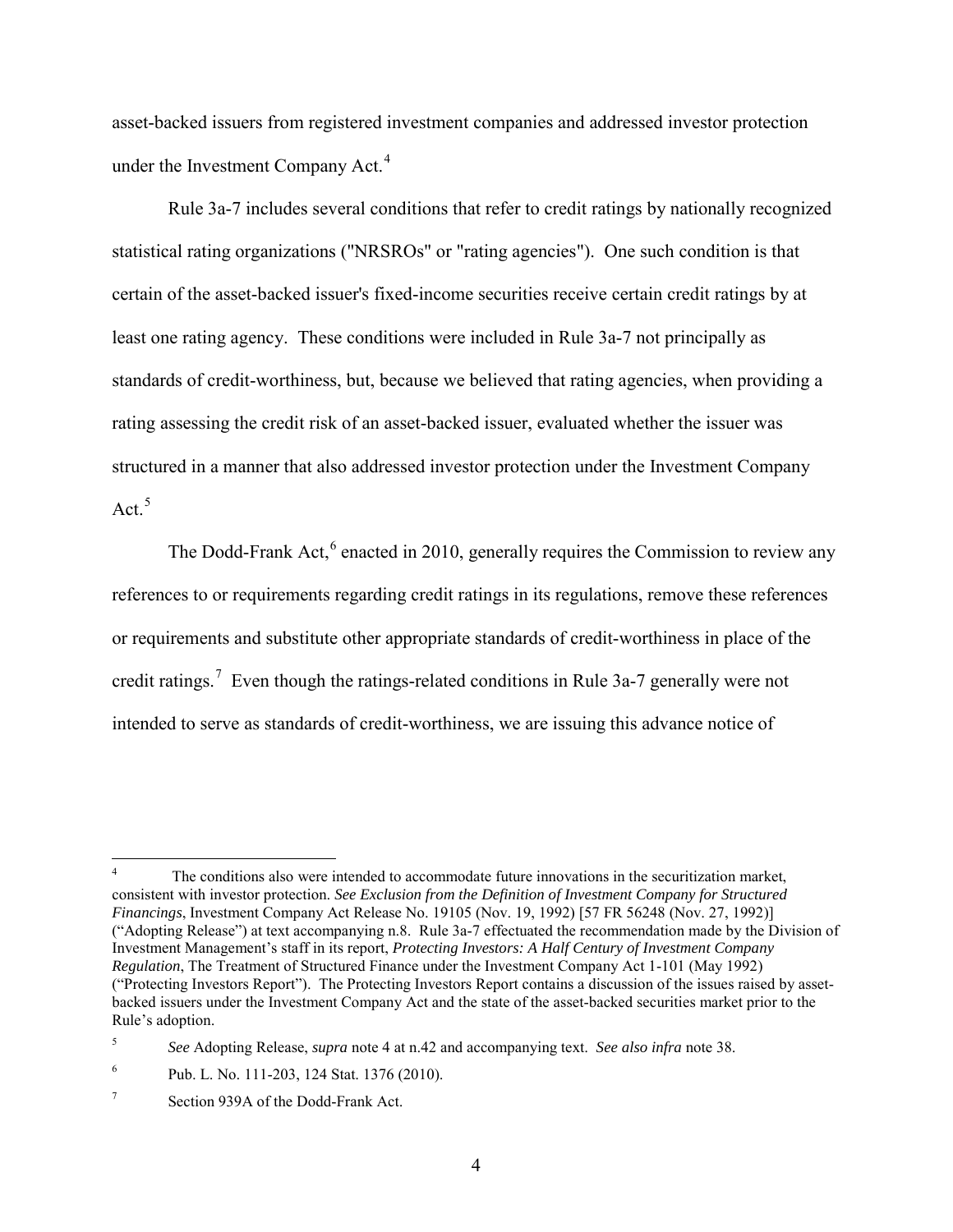<span id="page-4-3"></span>proposed rulemaking in response to these requirements and in light of market developments since Rule 3a-7 was adopted. We also are withdrawing our 200[8](#page-4-0) proposal to amend Rule 3a-7.<sup>8</sup>

<span id="page-4-5"></span><span id="page-4-4"></span>The Dodd-Frank Act also directed the Commission to undertake a number of rulemakings related to the asset-backed securities market.<sup>[9](#page-4-1)</sup> Prior to the passage of the Dodd-Frank Act, in April 2010, the Commission proposed comprehensive revisions to the offering process, disclosure, and reporting requirements for asset-backed securities under the Securities Act of 1933 ("Securities Act") and the Securities Exchange Act of 1934 ("Exchange Act").<sup>[10](#page-4-2)</sup> The Commission recognized that many of the problems giving rise to the recent financial crisis involved structured finance and proposed a number of changes designed to improve investor

<span id="page-4-0"></span> $\overline{8}$ In 2008, the Commission proposed to replace the references to credit ratings in Rule 3a-7 with a prohibition on the sale of securities of issuers relying on Rule 3a-7 to anyone other than certain institutional investors ("retail sales prohibition"). *References to Ratings of Nationally Recognized Statistical Rating Organizations*, Investment Company Act Release No. 28327 (July 1, 2008) [73 FR 40124 (July 11, 2008)] ("2008 NRSRO Proposing Release") at nn.36-47 and accompanying text. Commenters generally opposed the retail sales prohibition, suggesting, among other things, that the retail sales prohibition would have unnecessarily precluded offerings to retail investors and impeded the liquidity and growth of the asset-backed securities market. *See, e.g.,* comment letter from Dechert LLP to the Commission (Sept. 5, 2008), File No. S7-19-08 ("Dechert Comment Letter"); comment letter from Mayer Brown LLP to Florence E. Harmon, Acting Secretary (Sept. 4, 2008), File No. S7-19-08; comment letter from the American Bar Association to Florence E. Harmon, Acting Secretary (Sept. 12, 2008), File No. S7-19-08. In a 2009 release, the Commission deferred consideration of this proposal. *See References to Ratings of Nationally Recognized Statistical Rating Organizations*, Investment Company Act Release No. 28940 (Oct. 5, 2009) [74 FR 52374 (Oct. 9, 2009)] at text following n.64. Based, in part, on the comments received, we have decided to withdraw from further consideration the amendments to Rule 3a-7 proposed in the 2008 NRSRO Proposing Release.

<span id="page-4-1"></span><sup>9</sup> A summary of these Dodd-Frank Act provisions is available at [http://www.sec.gov/spotlight/dodd](http://www.sec.gov/spotlight/dodd-frank/assetbackedsecurities.shtml)[frank/assetbackedsecurities.shtml.](http://www.sec.gov/spotlight/dodd-frank/assetbackedsecurities.shtml) *See also Proposed Rules for Nationally Recognized Statistical Rating Organizations, Securities Exchange Act Release No. 64514 (May 18, 2011) [76 FR 33420 (June 9, 2011)] (proposal* requiring third parties retained to conduct due diligence related to asset-backed securities to provide a certification containing specified information to the NRSRO that is producing a rating for the asset-backed securities); *Disclosure for Asset-Backed Securities Required by Section 943 of the Dodd-Frank Wall Street Reform and Consumer Protection Act,* Securities Act Release No. 9175 (Jan. 20, 2011) [76 FR 4489 (Jan. 26, 2011)] ("Section 943 Release") (adopting rules requiring securitizers of asset-backed securities to disclose the history of fulfilled and unfulfilled repurchase requests related to their outstanding asset-backed securities and disclosure by NRSROs of representations, warranties and enforcement mechanisms available to investors in an asset-backed securities offering); *Issuer Review of Assets in Offerings of Asset-Backed Securities*, Securities Act Release No. 9176 (Jan. 20, 2011) [76 FR 4231 (Jan. 25, 2011)] (adoptin[g rules requiring issuers](http://www.sec.gov/news/press/2011/2011-18.htm) of asset-backed securities to conduct a review of the assets underlying those securities and make certain disclosures about those reviews).

<span id="page-4-2"></span><sup>10</sup> *Asset-Backed Securities*, Securities Act Release No. 9117 (Apr. 7, 2010) [75 FR 23328 (May 3, 2010)] ("2010 ABS Proposing Release").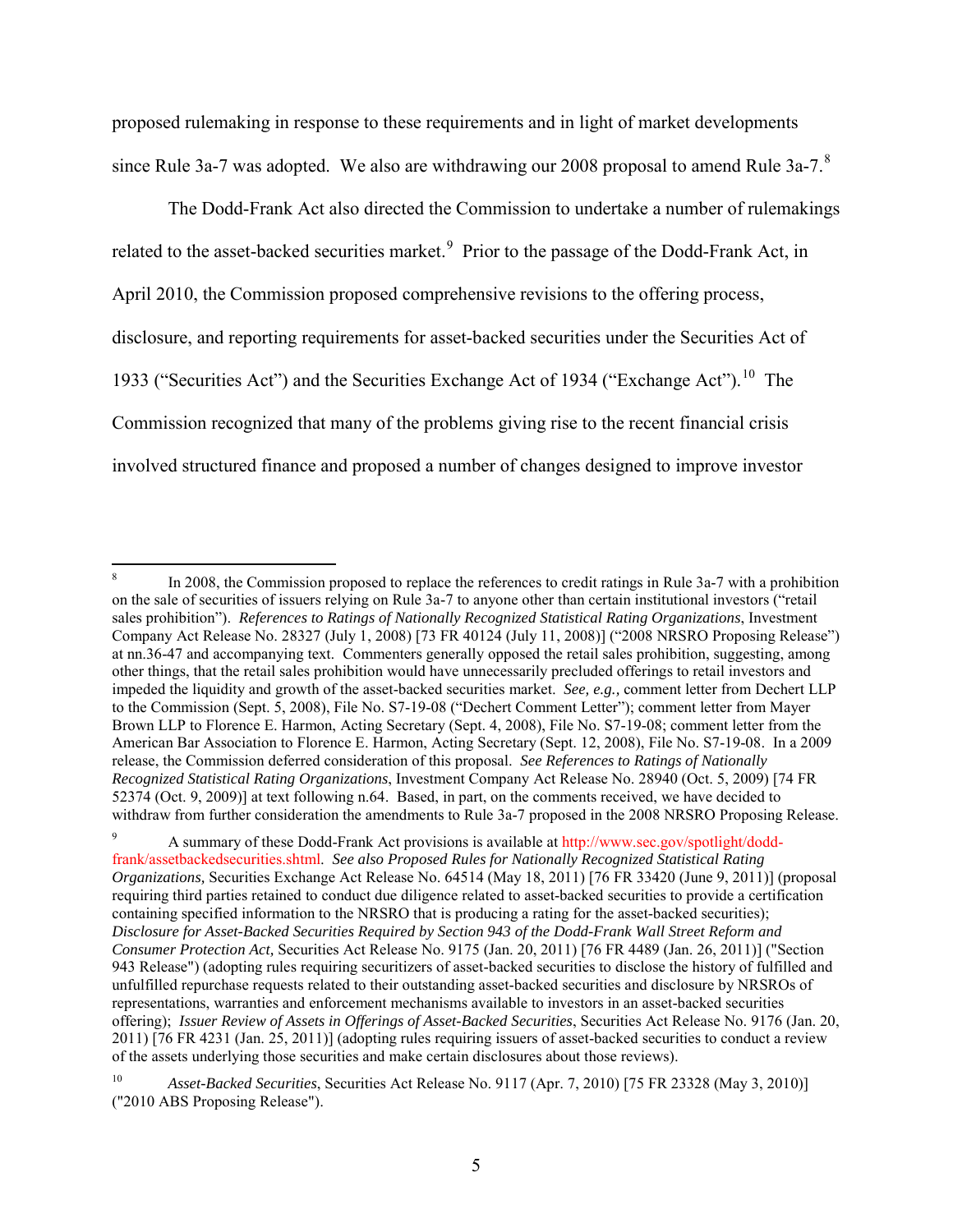protection and promote more efficient asset-backed markets.<sup>11</sup> Among other things, the Commission proposed to amend: the disclosure requirements of Regulation AB to require that more information be provided to investors about the assets being securitized; the eligibility requirements for public offerings of asset-backed securities conducted through "shelf registration" by replacing the existing requirement that the securities receive an investment grade rating with new requirements; and the safe harbors under the Securities Act for exempt offerings and exempt resales of asset-backed securities.<sup>12</sup> In light of the requirements of the Dodd-Frank Act and the comments subsequently received on the 2010 ABS Proposing Release, the Commission has issued a release revising and re-proposing certain of the proposals in the 2010 ABS Proposing Release.<sup>[13](#page-5-2)</sup> The 2011 ABS Re-proposal requests comment on whether, to be eligible for shelf registration under the Securities Act, an asset-backed issuer should, among other requirements, meet the conditions of Rule 3a-7.

<span id="page-5-4"></span> The Commission also believes that it is appropriate to consider amending Rule 3a-7, among other things, to determine the role, if any, that credit ratings should continue to play in the context of Rule 3a-7. In the aftermath of the recent financial crisis, NRSROs' credit rating procedures and methodologies raised a number of concerns in light of the role the NRSROs played in determining credit ratings for securities collateralized by or linked to subprime residential mortgages, and the Commission has engaged in various regulatory initiatives to address these concerns. [14](#page-5-3) The

<span id="page-5-5"></span><span id="page-5-0"></span> $11$ 11 *Id.*

<span id="page-5-1"></span><sup>12</sup> *Id. See infra* section III.A.2.d.

<span id="page-5-2"></span><sup>13</sup> *Re-proposal of Shelf Eligibility Conditions for Asset-Backed Securities and Other Additional Requests for Comment*, Securities Act Release No. 9244 (July 26, 2011) [76 FR 47948 (Aug. 5, 2011**)]** ("2011 ABS Reproposal")**.**

<span id="page-5-3"></span><sup>14</sup> *See, e.g*., 2008 NRSRO Proposing Release, *supra* note [8.](#page-4-3) *See also* Summary Report of Issues Identified in the Staff's Examinations of Select Credit Rating Agencies (July 2008). The report can be accessed at [http://www.sec.gov/news/studies/2008/craexamination070808.pdf.](http://www.sec.gov/news/studies/2008/craexamination070808.pdf)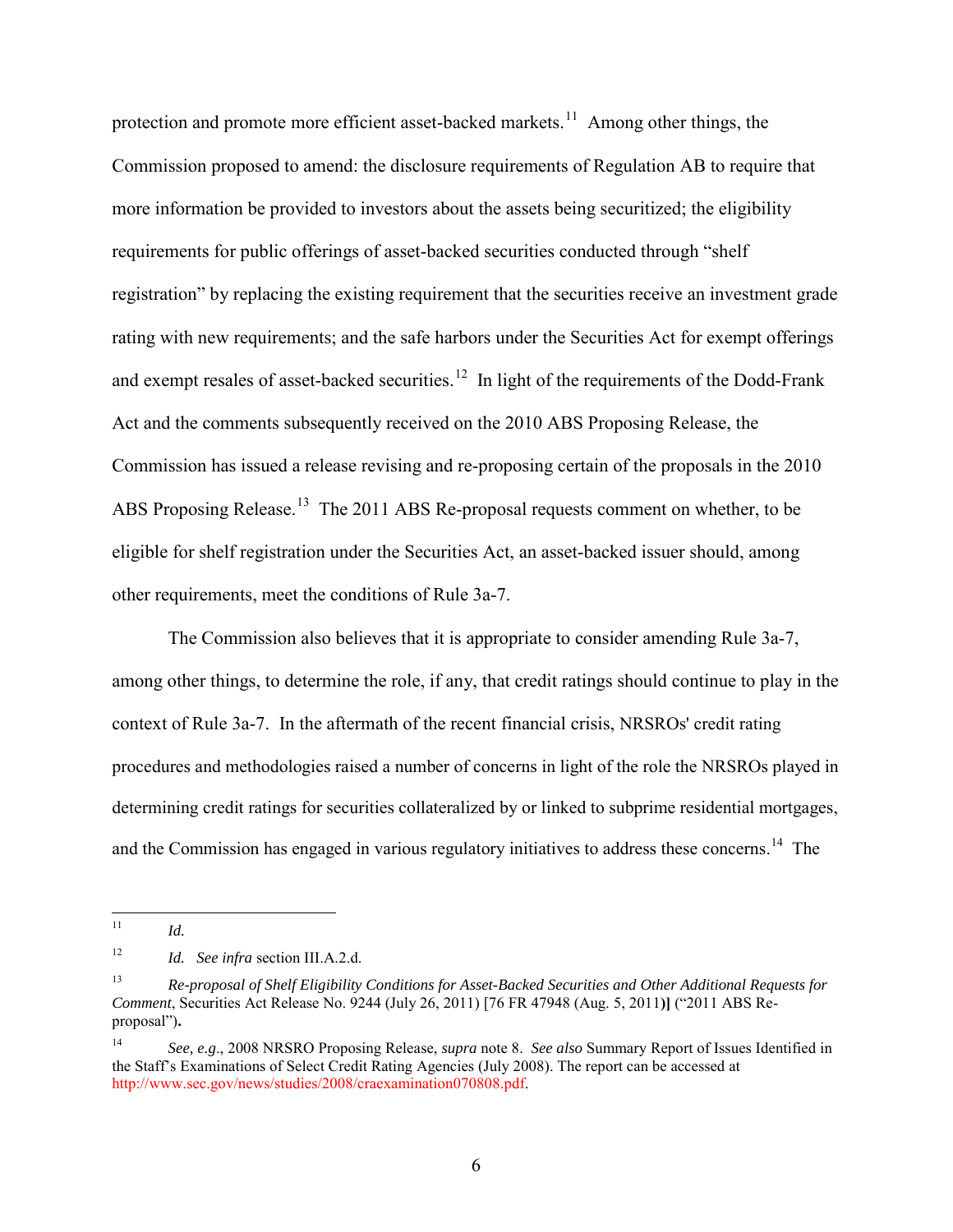potential amendments to Rule 3a-7 could include replacing references to credit ratings with conditions that are tailored to address Investment Company Act-related concerns. The Commission also is considering amending Rule 3a-7 to address two issues, detailed below, that have arisen relating to the potential Investment Company Act status of certain holders of securities of asset-backed issuers that rely on Rule 3a-7.

To assist the Commission in its review of the treatment of asset-backed issuers under the Investment Company Act, the Commission is issuing this advance notice of proposed rulemaking and soliciting broad public comment on these issues**.** The Commission also invites commenters to address any other issues relating to the treatment of asset-backed issuers, the protection of investors under the Investment Company Act and capital formation that they believe may warrant Commission attention.

#### **II. BACKGROUND**

#### <span id="page-6-1"></span>**A. Asset-Backed Issuers as Investment Companies**

An issuer of asset-backed securities typically is a special purpose entity that acquires and holds a pool of income-producing financial assets and issues non-redeemable debt obligations or equity securities with debt-like characteristics ("fixed-income securities"), the payment of which depends primarily on the cash flow generated by the pooled financial assets. An asset-backed issuer that has more assets, or expects to receive more income, than needed to make full payment on the fixed-income securities also may sell interests in the residual or additional cash flow.<sup>[15](#page-6-0)</sup>

<span id="page-6-0"></span><sup>15</sup> <sup>15</sup> For a more complete explanation of the structure of an asset-backed issuer and the roles of the various parties that may be involved in the organization and operation of the issuer, *see, e.g.,* 2010 ABS Proposing Release, *supra* note [13;](#page-5-4) Kravitt, *Securitization of Financial Assets,* (2d ed. 2009) ("Kravitt"); *Asset-Backed Securities,*  Securities Act Release No. 8518 (Dec. 22, 2004) [70 FR 1506 (Jan. 7, 2005)] ("2004 ABS Release"); *Exclusion from the Definition of Investment Company for Certain Structured Financings*, Investment Company Act Release No. 18736 (May 29, 1992) [57 FR 23980 (June 5, 1992)] ("Proposing Release").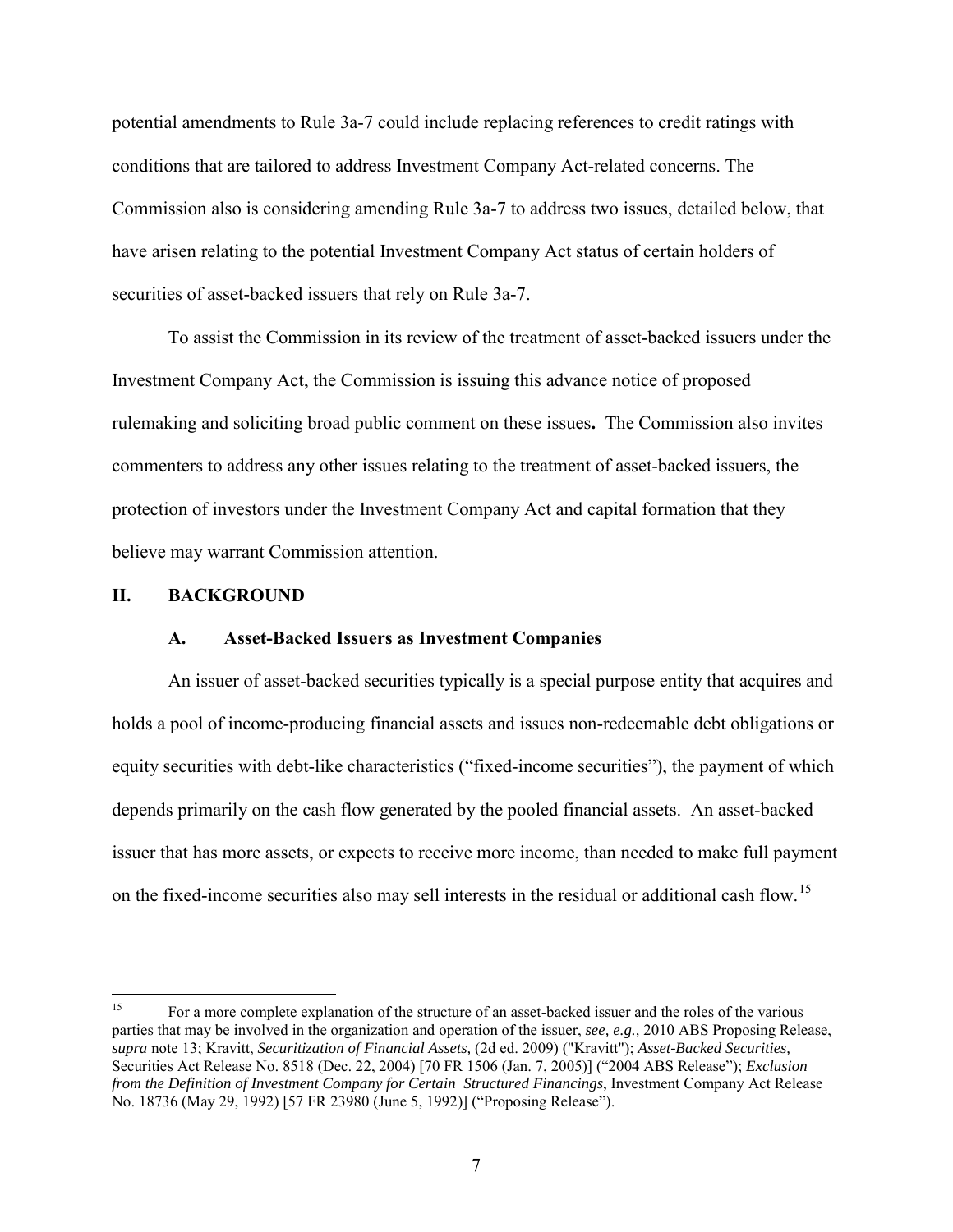<span id="page-7-8"></span>An asset-backed issuer typically meets the definition of investment company under Section  $3(a)(1)$  of the Investment Company Act because it issues securities<sup>16</sup> and is engaged in the business of investing in, owning or holding financial assets that are securities<sup>17</sup> under the Investment Company Act.<sup>[18](#page-7-2)</sup> With respect to investment companies generally, as set forth in Section 1(b) of the Act,<sup>[19](#page-7-3)</sup> Congress was concerned, among other things, about companies that were: (i) organized, operated, managed, or their portfolio securities selected, in the interest of company insiders;<sup>[20](#page-7-4)</sup>(ii) issuing excessive amounts of senior securities;<sup>[21](#page-7-5)</sup>(iii) when computing the

<span id="page-7-3"></span> $19$  15 U.S.C. 80a-1(b).

<span id="page-7-7"></span><span id="page-7-6"></span><span id="page-7-0"></span><sup>16</sup> Section 2(a)(36) of the Investment Company Act broadly defines "security" as "any note, stock, treasury stock, security future, bond, debenture, evidence of indebtedness, certificate of interest or participation in any profitsharing agreement, collateral-trust certificate, preorganization certificate or subscription, transferable share, investment contract, voting-trust certificate, certificate of deposit for a security, fractional undivided interest in oil, gas, or other mineral rights, any put, call, straddle, option, or privilege on any security (including a certificate of deposit) or on any group or index of securities (including any interest therein or based on the value thereof), or any put, call, straddle, option, or privilege entered into on a national securities exchange relating to foreign currency, or, in general, any interest or instrument commonly known as a 'security', or any certificate of interest or participation in, temporary or interim certificate for, receipt for, guarantee of, or warrant or right to subscribe to or purchase, any of the foregoing."

<span id="page-7-1"></span><sup>17</sup> *See, e.g*., SEC, *Report on the Public Policy Implications of Investment Company Growth*, H.R. Rep. No. 2337, 89th Cong., 2d Sess. 328 (1966) (stating that notes representing the sales price of merchandise, loans to manufacturers, wholesalers, retailers and purchasers of merchandise or insurance, and mortgages and other interests in real estate are investment securities for purposes of the Investment Company Act). *See also* Protecting Investors Report, *supra* note [4,](#page-3-0) at n. 339 and accompanying text.

<span id="page-7-5"></span><span id="page-7-2"></span><sup>&</sup>lt;sup>18</sup> Section 3(a)(1)(A) of the Act defines an investment company as any issuer which "is or holds itself out as being engaged primarily, or proposes to engage primarily, in the business of investing, reinvesting or trading in securities." Section  $3(a)(1)(C)$  defines an investment company as any issuer which "is engaged or proposes to engage in the business of investing, reinvesting, owning, holding, or trading in securities, and owns or proposes to acquire investment securities [as defined by Section  $3(a)(2)$  of the Investment Company Act] having a value exceeding 40 per centum of the value of [its] total assets (exclusive of Government securities and cash items) on an unconsolidated basis" ("40% investment securities test"). Section  $3(a)(2)$  of the Investment Company Act defines "investment securities" to include all securities except (A) Government securities, (B) securities issued by employees' securities companies, and (C) securities issued by majority-owned subsidiaries that are not themselves (i) investment companies and (ii) are not relying on the private investment company exclusions of that Act. Assetbacked issuers typically meet the definition of investment company in Section  $3(a)(1)(A)$  and/or Section  $3(a)(1)(C)$ . 15 U.S.C. 80a-3(a)(1). *See also infra* note [30](#page-9-1) (discussing statutory exclusions from the definition of investment company that may be available to certain asset-backed issuers).

<span id="page-7-4"></span><sup>&</sup>lt;sup>20</sup> A study conducted prior to the adoption of the Act documented numerous instances in which investment companies were managed for the benefit of their sponsors and affiliates to the detriment of investors. *Investment Trusts and Investment Companies: Hearings on S.3580 Before a Subcomm. of the Senate Comm. On Banking and Currency,* 3d Sess. 89 (1940) ("Investment Trusts Study").Section 17 of the Investment Company Act prohibits certain transactions involving investment companies and their affiliates. 15 U.S.C. 80a-17(a). Other provisions of the Investment Company Act also effectively limit opportunities for overreaching by investment company sponsors and affiliates. *See, e.g*., Section 10(f) of the Investment Company, which generally prohibits a registered investment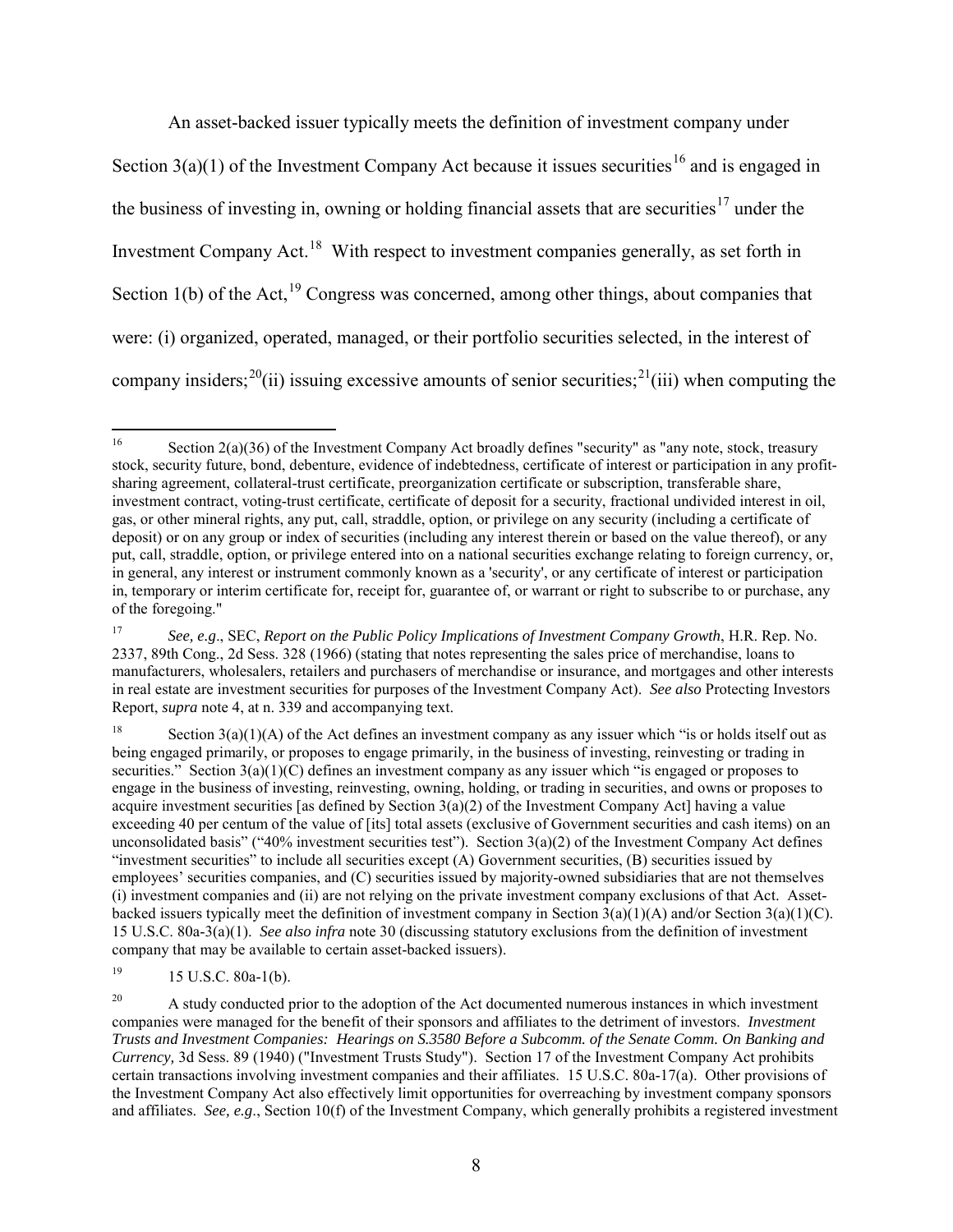asset value of their outstanding securities, employing unsound or misleading methods, or not being subjected to adequate independent scrutiny;<sup>[22](#page-8-0)</sup> and (iv) operating without adequate assets.<sup>[23](#page-8-1)</sup> In addition, the Investment Company Act reflected concerns that the assets of investment companies were not adequately protected, with controlling persons of investment companies commingling the investment company's assets with their own and then proceeding to misappropriate them.<sup>[24](#page-8-2)</sup>

<span id="page-8-4"></span>Like most investment companies, asset-backed issuers typically have no employees and must rely for their operations on their sponsors, servicers and other persons, each of whom has its own separate and distinct set of financial and other interests. Furthermore, with the exception of the role typically assigned to the trustee, the sponsor, or a person affiliated with the sponsor, potentially could be responsible for most, if not all, of the operations of an asset-backed issuer.<sup>[25](#page-8-3)</sup> This structure presents significant potential for conflicts of interest. Thus, for example, one Investment Company Act-related concern is the possibility of a sponsor intentionally

<span id="page-8-5"></span> $\overline{a}$ 

company from knowingly purchasing, during the existence of any underwriting or selling syndicate, any security a principal underwriter of which is an affiliated person of the investment company. 15 U.S.C. 80a-10(f).

<sup>&</sup>lt;sup>21</sup> Prior to 1940, some investment companies were highly leveraged through the issuance of "senior" securities" in the form of debt or preferred stock, which often resulted in the companies being unable to meet their obligations to the holders of their senior securities. *See id.* Excessive leverage also greatly increased the speculative nature of the common stock of the companies. *Id.* Section 18 of the Investment Company Act limits the ability of registered investment companies to engage in borrowing and to issue senior securities. 15 U.S.C. 80a-18.

<span id="page-8-0"></span><sup>&</sup>lt;sup>22</sup> Prior to 1940, investment companies often valued their portfolios inaccurately, resulting in unfair and discriminatory practices in the pricing of their securities. *See* Investment Trusts Study, *supra* not[e 20.](#page-7-6) The Investment Company Act governs the manner in which registered investment companies value their portfolios, including defining "value" in Section  $2(a)(41)$ , with respect to securities held by a registered investment company, to be (a) market value for securities for which market quotations are readily available or (b) for other securities or assets, fair value as determined in good faith by the company's board of directors. 15 U.S.C. 80a-2(a)(41).

<span id="page-8-1"></span><sup>23</sup> *See* Investment Trusts Study, *supra* note [20](#page-7-6)*.*

<span id="page-8-2"></span><sup>&</sup>lt;sup>24</sup> *See, e.g., Investment Trusts Study, <i>supra* note [20.](#page-7-6) Prior to 1940, investment company assets were not adequately protected from misuse by investment company insiders. *Id.* In many cases, controlling persons of investment companies commingled the investment companies' assets with the investment advisers' assets and then proceeded to misuse the assets themselves. *Id.* Section 17(f) of the Investment Company Act and the rules thereunder set forth requirements with respect to the custody of investment company assets. 15 U.S.C. 80a-17(f). *See, e.g*., Rule 17f-2 under the Investment Company Act governing custody of investments by a registered investment company. 17 CFR 270.17f-2.

<span id="page-8-3"></span><sup>25</sup> *See, e.g.,* Proposing Release, *supra* note [15](#page-6-1) at n.95 and accompanying text.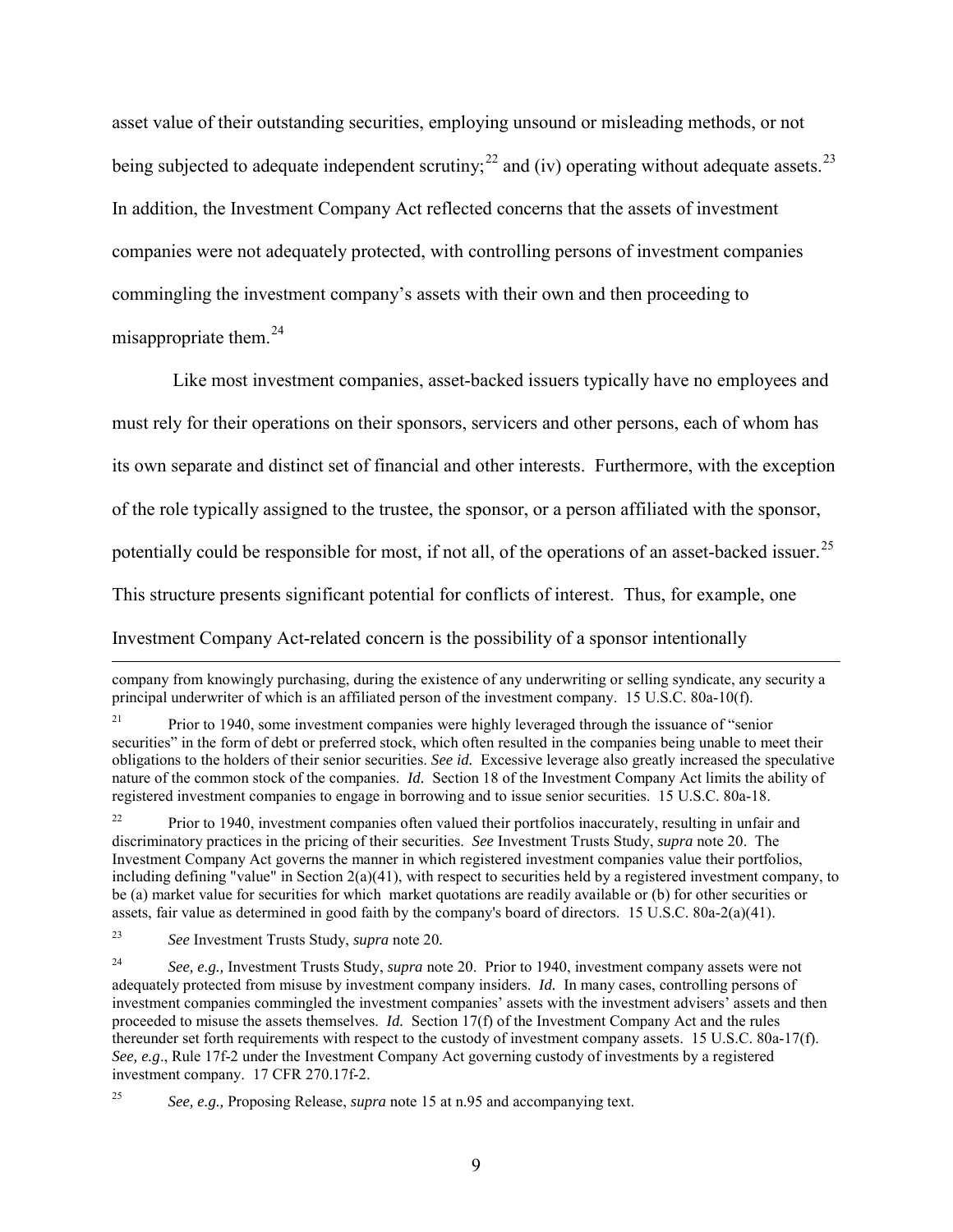overvaluing assets or "dumping" into the asset-backed issuer assets that are insufficient to produce the cash flow needed to meet the issuer's obligations to its securities holders, contrary to representations made to investors.<sup>[26](#page-9-2)</sup> Another Investment Company Act-related concern is that a sponsor potentially could substitute inferior assets for the assets transferred to the issuer at the time of securitization.<sup>27</sup> Still another Investment Company Act-related concern relates to the safeguarding of the issuer's assets and the cash flow derived from such assets from being jeopardized, among other things, by the servicer or the trustee commingling the assets and the cash flow with their own assets or by the servicer or trustee investing the issuer's cash flow in a speculative manner.<sup>[28](#page-9-4)</sup>

# <span id="page-9-1"></span><span id="page-9-0"></span>**B. Rule 3a-7**

Although asset-backed issuers typically meet the definition of investment company, as a practical matter, they cannot operate under certain of the Investment Company Act's requirements and restrictions.<sup>29</sup> As a result, asset-backed issuers often rely on Rule 3a-7 under the Investment Company Act to be excluded from regulation under the Act.<sup>[30](#page-9-6)</sup> The Commission

<span id="page-9-2"></span> $26\,$ <sup>26</sup> *See, e.g., SEC v. Patrick Quinlan, et al.,* 2008 Fed. Sec. L. Rep. (CCH) ¶95,005 (E.D. Mich. Nov.7, 2008), *aff'd*, 373 Fed. Appx. 581 (6<sup>th</sup> Cir., 2010) (the Commission brought an enforcement action against the sponsor of a mortgage-backed issuer that placed in the issuer a large number of mortgages that the sponsor itself had originated whose loan-to-value ratios exceeded the maximum loan-to-value ratios stated in the issuer's prospectus, significantly increasing the riskiness of the investment).

<span id="page-9-3"></span><sup>27</sup> *See* Protecting Investors Report, *supra* note [4](#page-3-0) at text following n.281.

<span id="page-9-4"></span><sup>28</sup> *See id.* at text following n.289.

<span id="page-9-5"></span><sup>&</sup>lt;sup>29</sup> For example, Section 17(a) of the Investment Company Act generally would prohibit the sponsor's sale of assets to the asset-backed issuer. 15 U.S.C. 80a-17(a). In addition, certain asset-backed issuers could not comply with Section 18 of the Act, which generally limits the extent to which registered investment companies may issue senior securities, including debt. 15 U.S.C. 80a-18. *See* Proposing Release, *supra* note [15](#page-6-1) at n.36; Protecting Investors Report, *supra* note [4](#page-3-0) at n.253 and accompanying text.

<span id="page-9-6"></span><sup>&</sup>lt;sup>30</sup> Certain asset-backed issuers alternatively may seek to rely on the exclusion from the definition of investment company set forth in Section  $3(c)(5)(A)$ , (B) or (C) of the Investment Company Act. 15 U.S.C. 80a-3(c)(5). *See infra* section III.C. The Commission today is issuing a concept release concerning companies that rely on Section 3(c)(5)(C). *Companies Engaged in the Business of Acquiring Mortgages and Mortgage-Related Instruments*, Investment Company Act Release No. 29778 (Aug. 31, 2011) (the "Section 3(c)(5)(C) Concept Release"). That release may be relevant to certain asset-backed issuers that rely on that Section. *See infra* section III.C.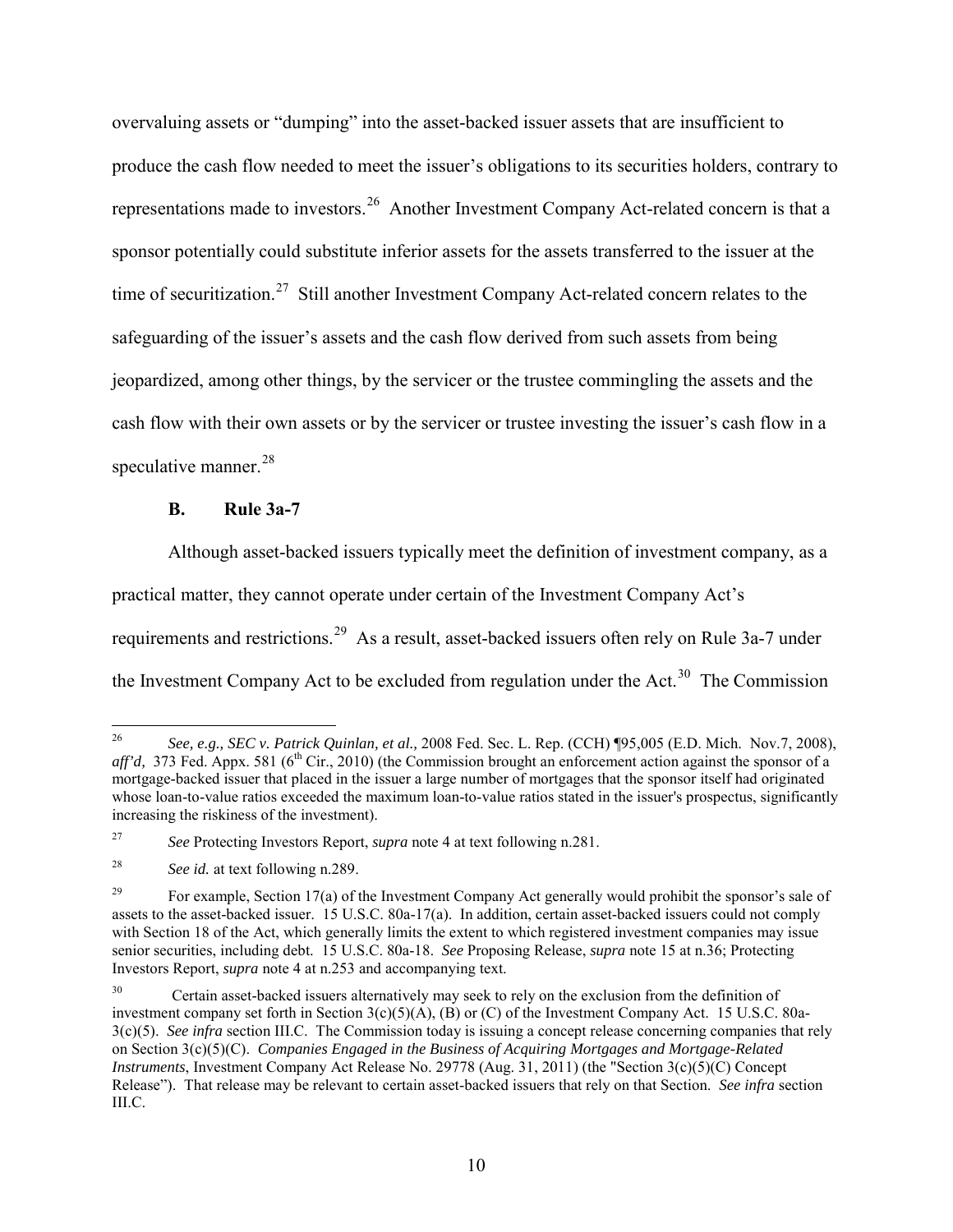adopted Rule 3a-7 in 1992 specifically to exclude from the definition of investment company certain asset-backed issuers that meet the rule's conditions.<sup>31</sup> These conditions were intended to reflect the structural and operational distinctions between registered investment companies and asset-backed issuers,<sup>32</sup> and incorporated what we believed to be then-existing practices in the asset-backed securities market that addressed investor protection under the Investment Company Act and promoted capital formation.<sup>33</sup> The conditions also were intended to accommodate future developments in the asset-backed securities market, consistent with investor protection.<sup>[34](#page-10-3)</sup>

## **III. DISCUSSION**

 $\overline{a}$ 

# **A. Revisiting Rule 3a-7**

To rely on Rule 3a-7, an asset-backed issuer must issue fixed-income securities or other

securities which entitle the holders to receive payments that depend primarily on the cash flow

As yet another alternative, asset-backed issuers that privately offer and sell their securities may seek to rely on Section  $3(c)(1)$  or Section  $3(c)(7)$  of the Investment Company Act, commonly referred to as the "private" investment company exclusions." 15 U.S.C. 80a-3(c)(1); 15 U.S.C. 80a-3(c)(7). Section 3(c)(1) generally excludes from the definition of investment company any issuer whose outstanding securities (other than short-term paper) are beneficially owned by not more than 100 investors and which is not making and does not presently propose to make a public offering of its securities. 15 U.S.C. 80a-3(c)(1). Section 3(c)(7) of the Investment Company Act generally excludes from the definition of investment company any issuer whose outstanding securities are owned exclusively by persons who, at the time of acquisition of such securities, are certain sophisticated investors, called "qualified purchasers," and which is not making and does not at that time propose to make a public offering of its securities. 15 U.S.C. 80a-3(c)(7). *See* Section 2(a)(51) of the Investment Company Act (defining the term qualified purchaser). 15 U.S.C. 80a-2(a)(51). Section 3(c)(7) may be a particularly useful exclusion for asset-backed issuers that privately offer and sell their securities because, unlike Section  $3(c)(1)$ , it does not limit the number of investors that may hold the issuer's securities and many investors in asset-backed securities are large institutional investors that meet the definition of qualified purchaser under the Act. *See, e.g*., Kravitt, *supra* note [15](#page-6-1) at 12.03[D].

<span id="page-10-0"></span><sup>&</sup>lt;sup>31</sup> Prior to the adoption of Rule 3a-7, the Commission had issued approximately 125 orders under Section 6(c), the Investment Company's Act general exemptive provision, which provided exemptive relief to certain assetbacked issuers, primarily those holding mortgage-related assets. 15 U.S.C. 80a-6(c). *See, e.g.,* Mortgage Bankers Financial Corp. I, *et al*., Investment Company Act Release Nos. 16458 (June 28, 1988), 53 FR 25226 (notice of application) and 16497 (July 25, 1988), 41 SEC Docket 814 (order); Shearson Lehman CMO, Inc., Investment Company Act Release Nos. 15796 (June 11, 1987), 52 FR 23246 (notice of application) and 15852 (July 2, 1987), 38 SEC Docket 1403 (order). The Commission has not issued any such orders since Rule 3a-7 was adopted in 1992.

<span id="page-10-1"></span><sup>&</sup>lt;sup>32</sup> For example, an issuer relying on Rule 3a-7 may not issue redeemable securities, because "investors could" confuse the securities with those issued by open-end management investment companies." Proposing Release, *supra* note [15,](#page-6-1) at n. 61 and accompanying text.

<span id="page-10-2"></span><sup>33</sup> Adopting Release, *supra* note [4](#page-3-0) at text following n.8.

<span id="page-10-3"></span><sup>34</sup> *Id.*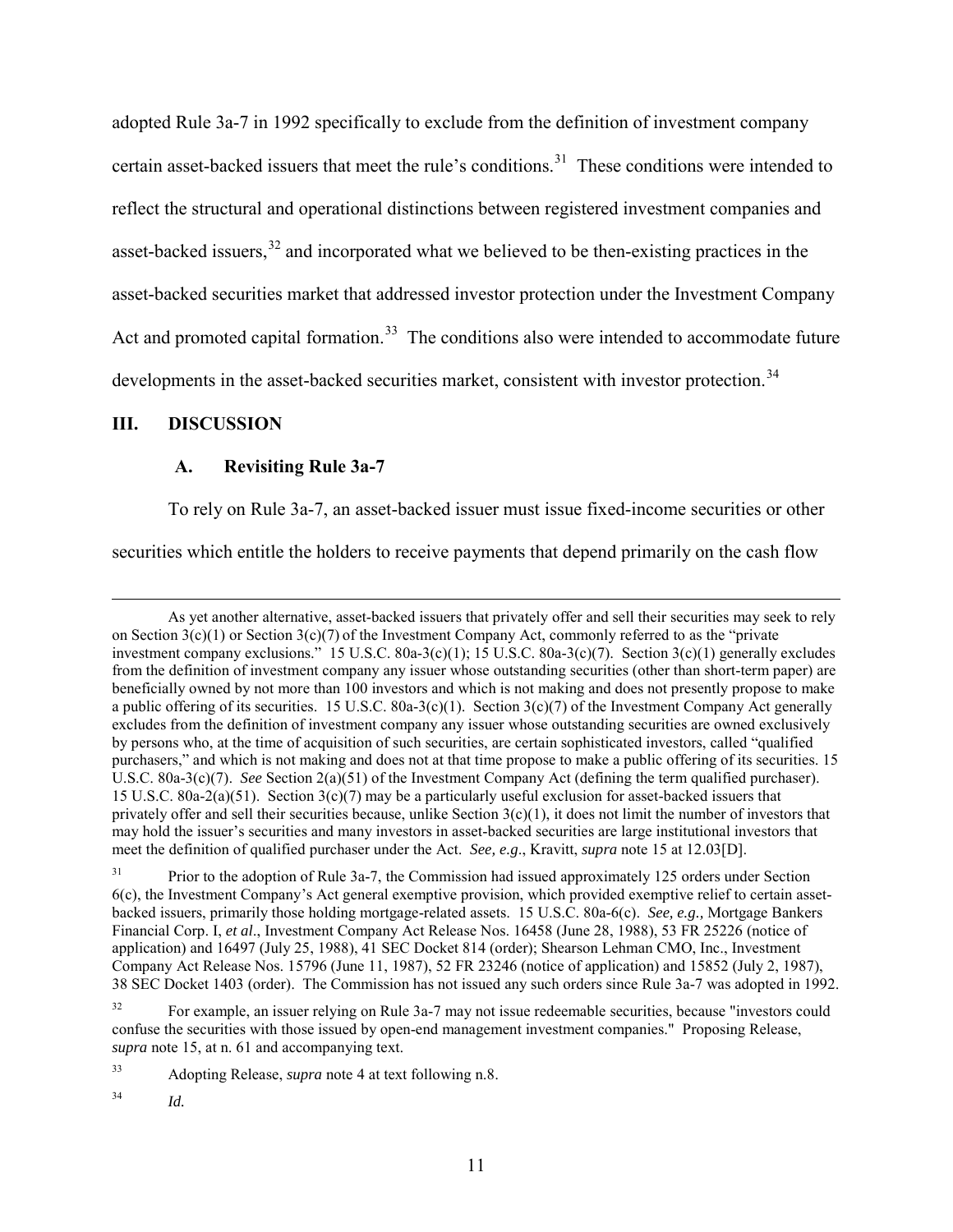<span id="page-11-6"></span>from eligible assets.<sup>[35](#page-11-1)</sup> The rule provides that the issuer's fixed-income securities generally must be rated by at least one NRSRO in one of the four highest ratings categories.<sup>[36](#page-11-2)</sup> At the time the rule was adopted, the Commission understood that NRSROs, in providing credit ratings for fixed-income securities of asset-backed issuers, typically expected the issuers to have certain structural safeguards.<sup>[37](#page-11-3)</sup> The Commission viewed these safeguards as addressing investor protection under the Investment Company Act.<sup>[38](#page-11-4)</sup>

<span id="page-11-0"></span>For example, in providing a credit rating for certain asset-backed securities, the NRSROs, among other things, were understood to typically: review the specific assets to be transferred to the issuer or the method by which the assets were selected; expect an independent auditor to confirm that the asset pool was representative of the sponsor's portfolio; and evaluate limitations placed on the substitution of the issuer's assets and the reinvestment of the cash flow derived from the assets.<sup>[39](#page-11-5)</sup> Such expected review by an NRSRO had the perceived benefit of mitigating

<span id="page-11-1"></span><sup>35</sup> Rule  $3a-7(b)(1)$  defines eligible assets to be financial assets, either fixed or revolving, that by their terms convert into cash within a finite time period plus any rights or other assets designed to assure the servicing or timely distribution of proceeds to security holders.

<span id="page-11-2"></span><sup>36</sup> Rule 3a-7(a)(2). When Rule 3a-7 was adopted, almost all publicly offered fixed-income securities issued by asset-backed issuers were rated by at least one rating agency, with most issuing at least one class of fixed-income securities rated in one of the top two categories. *See* Protecting Investors Report, *supra* not[e 4](#page-3-0) at nn. 187-188 and accompanying text. Rule 3a-7 contains an exception from the rating requirement that permits non-investment grade or unrated fixed-income securities to be sold to institutional accredited investors and any security, without regard to type or rating, to be sold to qualified institutional buyers or to persons involved in the organization or operation of the issuer and their affiliates, provided that the issuer and its underwriters use reasonable care to ensure that all excepted sales and resales are to such persons. *See* Rule 3a-7(a)(2). The exception reflected then-existing industry practice that subordinate tranches of fixed-income asset-backed securities issuances, which typically were not highly rated, if rated at all, and residual interests in the issuer, were placed with certain sophisticated investors. Proposing Release, *supra* note [15](#page-6-1) at n.77 and accompanying text.

<span id="page-11-3"></span><sup>37</sup> Adopting Release, *supra* note [4,](#page-3-0) at text following n. 42. As noted above, the recent financial crisis has exposed various problems with the ratings process and the NRSROs' procedures and methodologies. *See supra* note [14.](#page-5-5)

<span id="page-11-4"></span><sup>38</sup> Adopting Release, *supra* note [4.](#page-3-0) The Commission also explained that the rating requirement also served as a means of distinguishing asset-backed issuers from registered investment companies. The Commission, however, emphasized that, "although ratings generally reflect evaluations of credit risk, the rating requirement [was] not intended to address investment risks associated with the credit quality of a financing." Adopting Release, *supra* note [4](#page-3-0) at text following n.41*.*

<span id="page-11-5"></span><sup>39</sup> Protecting Investors Report, *supra* note [4](#page-3-0) at nn. 208-211 and accompanying text, n. 218 and accompanying text, and text following n.292 and prior to n.293.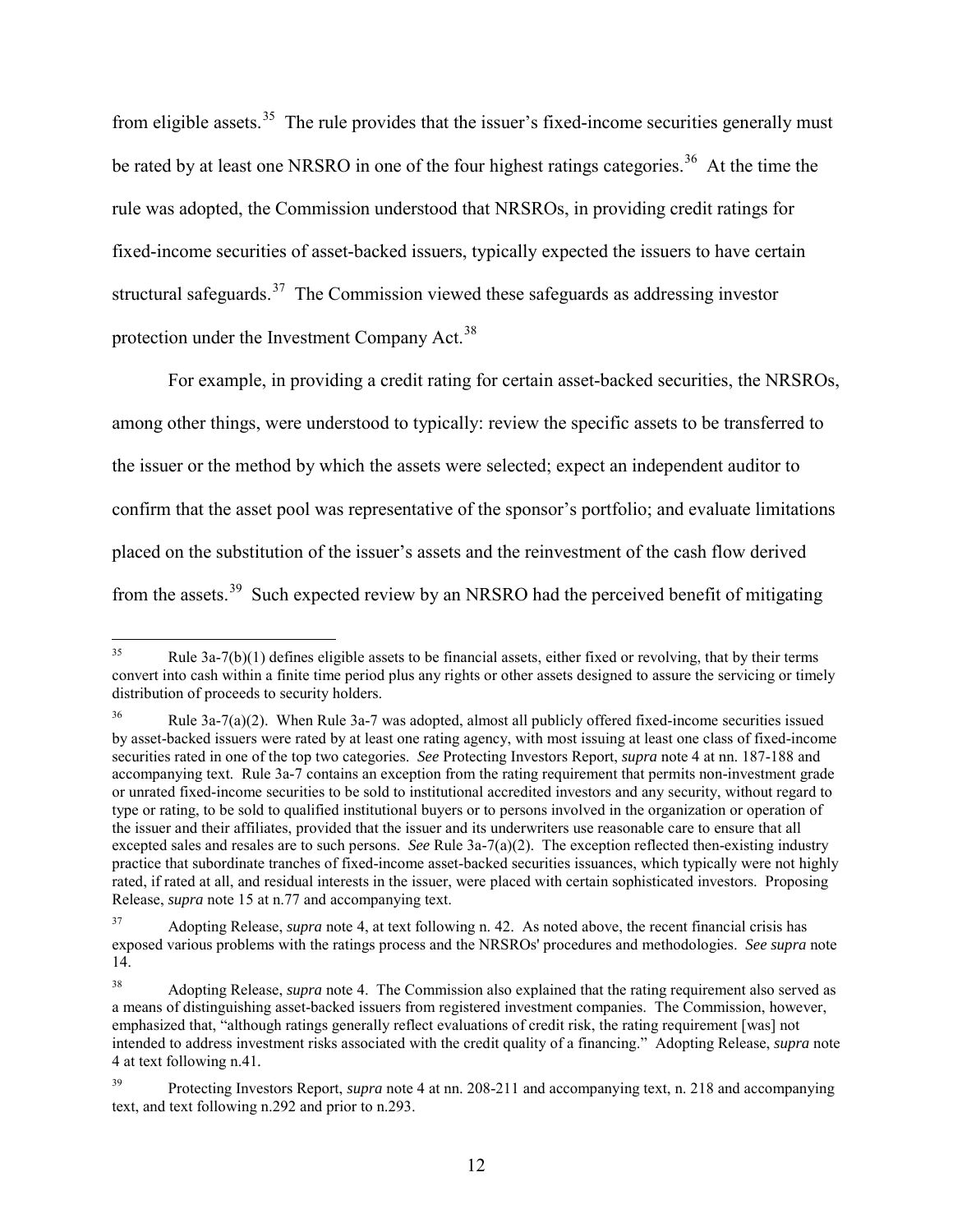opportunities for self-dealing and overreaching by the sponsor or other insiders of the assetbacked issuer.<sup>40</sup> In addition, the NRSROs were understood to analyze the potential performance of the issuer's assets, the risks related to the issuer's cash flow and the cash flow allocation with respect to the payment of the fixed-income securities. Such analysis was viewed as addressing potential concerns relating to misvaluation of the issuer's assets and inadequate asset coverage.<sup>41</sup> The NRSROs also were understood to review whether the asset-backed issuer's assets would be available in the event of the sponsor's insolvency, and evaluate the processes and controls regarding the custody of the issuer's assets and cash flow. Such review was viewed as addressing concerns relating to the safekeeping of the issuer's assets.<sup>[42](#page-12-2)</sup>

Rule 3a-7 also imposes limitations on the acquisition and disposition of the eligible assets that were intended to help ensure that any changes in the issuer's assets would not adversely affect the outstanding fixed-income securities holders and guard against self-dealing and overreaching by the issuer's sponsor or servicer.<sup>[43](#page-12-3)</sup> The restrictions also were intended to prevent activities that resemble the portfolio management practices employed by registered management investment companies.<sup>44</sup> Under the rule, an issuer generally may acquire additional eligible assets or dispose of such assets only if that action complies with the terms and conditions set forth in the issuer's organizational documents.<sup>[45](#page-12-5)</sup> In addition, any acquisition or disposition of eligible assets may not result in a downgrading of the rating of the issuer's fixed-income

<span id="page-12-7"></span><span id="page-12-6"></span><span id="page-12-0"></span> $40\,$ *Id.* at text following n.292.

<span id="page-12-1"></span><sup>&</sup>lt;sup>41</sup> *Id.* at nn.212, 220-221 and 293 and accompanying text.

<span id="page-12-2"></span><sup>42</sup> *Id*. at nn.294-295 and accompanying text.

<span id="page-12-3"></span><sup>43</sup> *See* Adopting Release, *supra* not[e 4](#page-3-0) at n. 66 and accompanying text.

<span id="page-12-4"></span><sup>44</sup> *Id.* at n.62 and accompanying text. *See also infra* section III.A.3. For example, Rule 3a-7 does not permit the acquisition or disposition of eligible assets for the primary purpose of recognizing gains or losses resulting from market changes. Rule 3a-7(a)(3)(iii).

<span id="page-12-5"></span><sup>45</sup> Rule  $3a-7(a)(3)(i)$ .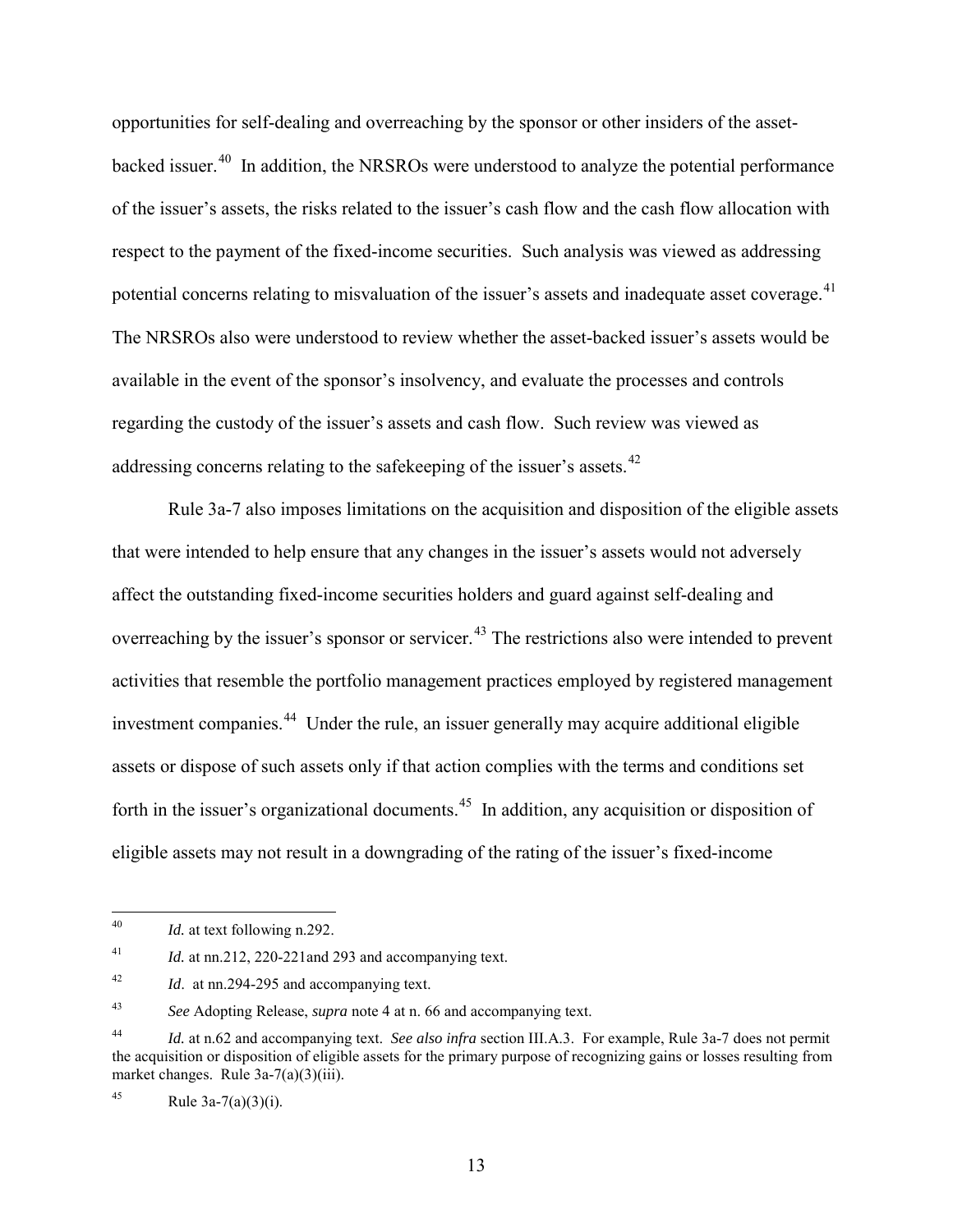securities.<sup>[46](#page-13-0)</sup> The rule also does not permit the acquisition or disposition of eligible assets for the primary purpose of recognizing gains or losses resulting from market changes.<sup>[47](#page-13-1)</sup>

Finally, the rule includes conditions addressing the safekeeping of the issuer's eligible assets and the cash flow derived from such assets. Among other things, the issuer generally must take reasonable steps to cause an independent trustee<sup>48</sup> to have a perfected security interest or ownership interest valid against any third parties in the eligible assets that principally generate the cash flow needed for payment on the fixed-income securities.<sup>49</sup> In addition, the cash flow derived from the eligible assets that is received by the servicer must be deposited periodically in a segregated account that is maintained or controlled by the independent trustee, "consistent with the rating of the outstanding fixed-income securities."[50](#page-13-4) This reference to the rating reflected what the Commission understood to be the practice of NRSROs, in issuing the rating, to review the capability of the issuer's servicer to perform its duties, including the risk of loss from the servicer holding the cash flow derived from the eligible assets.<sup>[51](#page-13-5)</sup>

<span id="page-13-0"></span><sup>46</sup> Rule  $3a-7(a)(3)(ii)$ . The Commission explained that tying the management of the issuer's eligible assets to the rating of the fixed-income securities addressed the danger of self-dealing, because any addition or removal of assets that adversely affected the fixed-income securities holders was understood to result in a downgrading of the issuer's outstanding fixed-income securities. *See* Adopting Release, *supra* note [4](#page-3-0) at n.66 and accompanying text.

<span id="page-13-1"></span><sup>47</sup> Rule  $3a-7(a)(3)(iii)$ .

<span id="page-13-2"></span><sup>&</sup>lt;sup>48</sup> Rule 3a-7(a)(4)(i) generally requires that the trustee be a bank that meets the requirements of Section  $26(a)(1)$  of the Investment Company Act and that is not affiliated, as that term is defined in Rule 405 under the Securities Act, with the issuer or with any person involved in the organization or operation of the issuer, that does not offer or provide credit or credit enhancement to the issuer, and that executes an agreement or instrument concerning the issuer's securities containing provisions to the effect set forth in Section  $26(a)(3)$  of the Investment Company Act, limiting when the trustee may resign. 15 U.S.C. 80a-26(a)(3).

<span id="page-13-3"></span><sup>49</sup> Rule  $3a-7(a)(4)(ii)$ .

<span id="page-13-4"></span> $50$  Rule 3a-7(a)(4)(iii).

<span id="page-13-5"></span><sup>51</sup> *See* Proposing Release, *supra* note [15](#page-6-1) at n.31. *See also* Adopting Release, *supra* not[e 4](#page-3-0) at text following n.82; Kravitt, *supra* note [15](#page-6-1) at 7.03[E].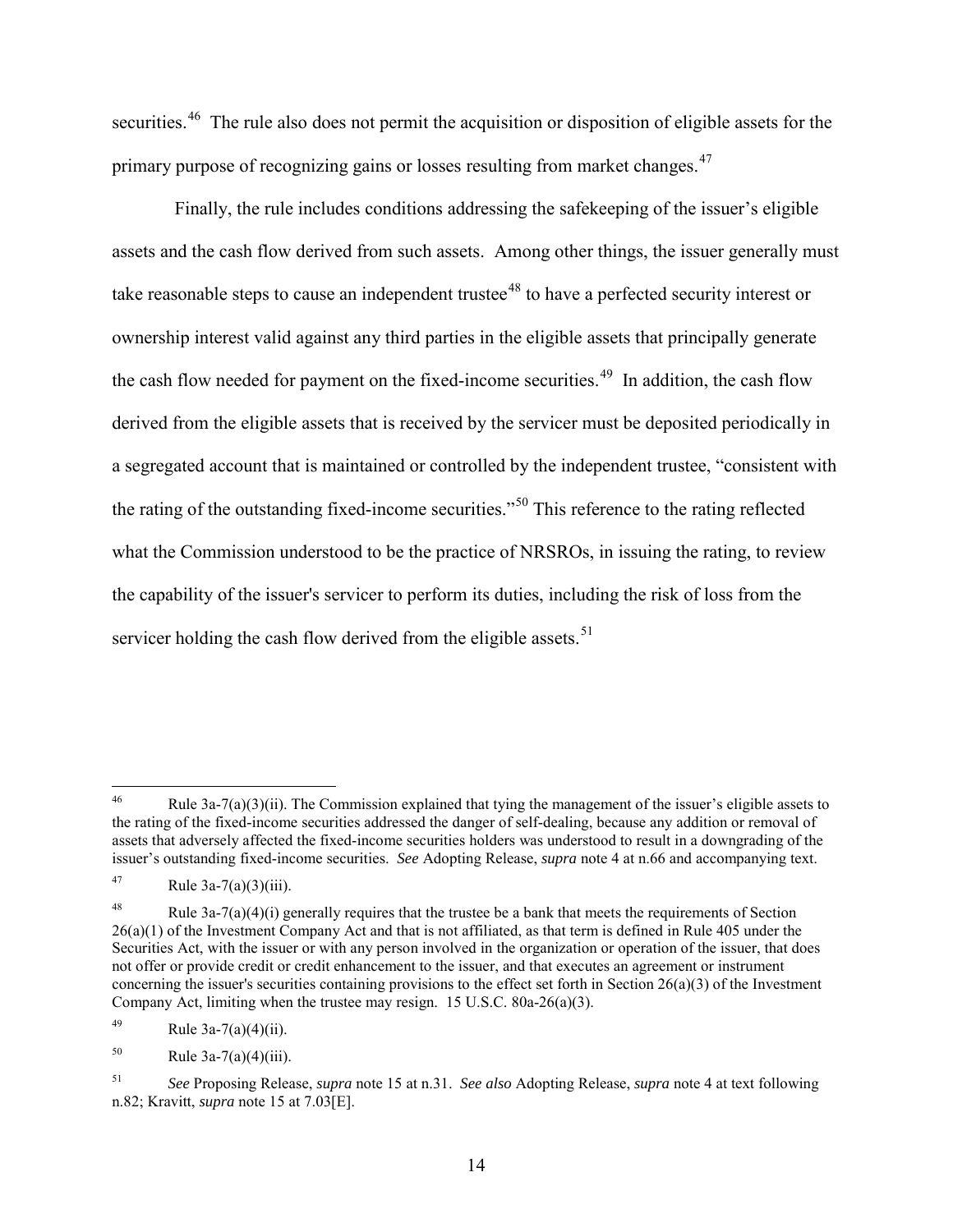#### **1. Rating Requirements**

As discussed above, Rule 3a-7 contains references to ratings in three of the rule's conditions. Specifically, an asset-backed issuer relying on Rule 3a-7 generally must have its fixed-income securities rated by at least one NRSRO in one of the four highest ratings categories.<sup>[52](#page-14-0)</sup> In addition, any acquisition or disposition of eligible assets may not result in a downgrading of the rating of the issuer's fixed-income securities.<sup>[53](#page-14-1)</sup> Finally, the cash flow derived from the eligible assets that is received by the servicer must be deposited periodically in a segregated account that is maintained or controlled by an independent trustee, "consistent with the rating of the outstanding fixed-income securities."[54](#page-14-2) In each case, the reference to ratings was intended to be a type of proxy for the relevant investor protections afforded by the Investment Company Act.<sup>[55](#page-14-3)</sup> The condition that the fixed-income securities be rated also was viewed as a means of distinguishing asset-backed issuers from most registered investment companies.<sup>[56](#page-14-4)</sup>

The Commission is considering eliminating the references to ratings in Rule 3a-7. We question whether such references have served, as intended, as a proxy to address Investment Company Act-related concerns, and whether it continues to be appropriate for Rule 3a-7 to make use of ratings in this manner. Accordingly, we ask for comment on the type of analysis that rating agencies currently conduct in providing credit ratings for the fixed-income securities of asset-backed issuers, and the types of structural safeguards that rating agencies expect asset-backed issuers to have, that also address Investment Company Act-related

<span id="page-14-0"></span> $52$ Rule  $3a-7(a)(2)$ .

<span id="page-14-1"></span> $53$  Rule 3a-7(a)(3)(ii).

<span id="page-14-2"></span> $54$  Rule 3a-7(a)(4)(iii).

<span id="page-14-3"></span><sup>55</sup> *See supra* note [38](#page-11-0) and accompanying text.

<span id="page-14-4"></span><sup>56</sup> *Id.*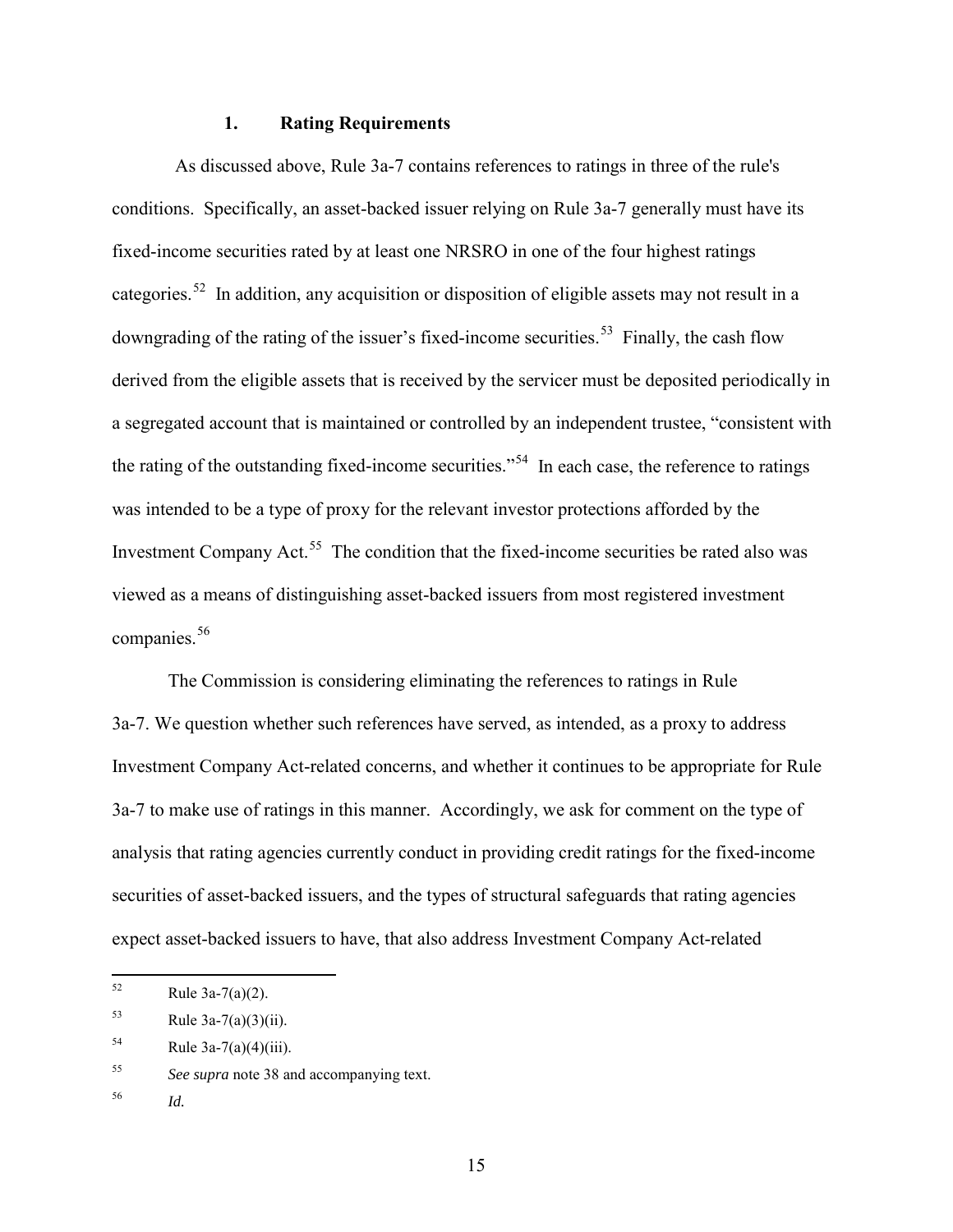concerns.<sup>[57](#page-15-0)</sup> Please provide a full explanation of whether, and if so how, the actions and expectations of the rating agencies today mitigate the potential for the types of abuses otherwise addressed by the Investment Company Act.

● Do ratings today serve as a proxy for addressing Investment Company Act-related concerns? If so, are there mechanisms in place that help ensure that NRSROs conduct the type of analysis and review of asset-backed issuers' structures and operations that serve to address Investment Company Act-related concerns?

Did the revelations concerning the NRSROs' processes, policies and methodologies arising out of the recent financial crisis also suggest that ratings failed to serve as a proxy for addressing Investment Company Act-related concerns?

Even if the actions and expectations of the rating agencies with respect to assetbacked issuers today mitigate the potential for Investment Company Act-related concerns, does it continue to be appropriate to rely on ratings as a proxy for addressing Investment Company Actrelated concerns in Rule 3a-7?

Should some or all of the references to ratings be removed from the rule? Should the references to ratings be replaced with other conditions? What would be the economic impact of removing the references to ratings in Rule 3a-7 and of any suggested new conditions?

Should Rule 3a-7 continue to require that the fixed-income securities be rated regardless of whether any other conditions are added to the rule? To the extent that the ratings requirements in the rule are perceived to be or are useful as a measure of credit-worthiness, what

<span id="page-15-0"></span><sup>57</sup> See supra section III.A.1 (describing the types of review we believed was conducted by the rating agencies when the rule was adopted).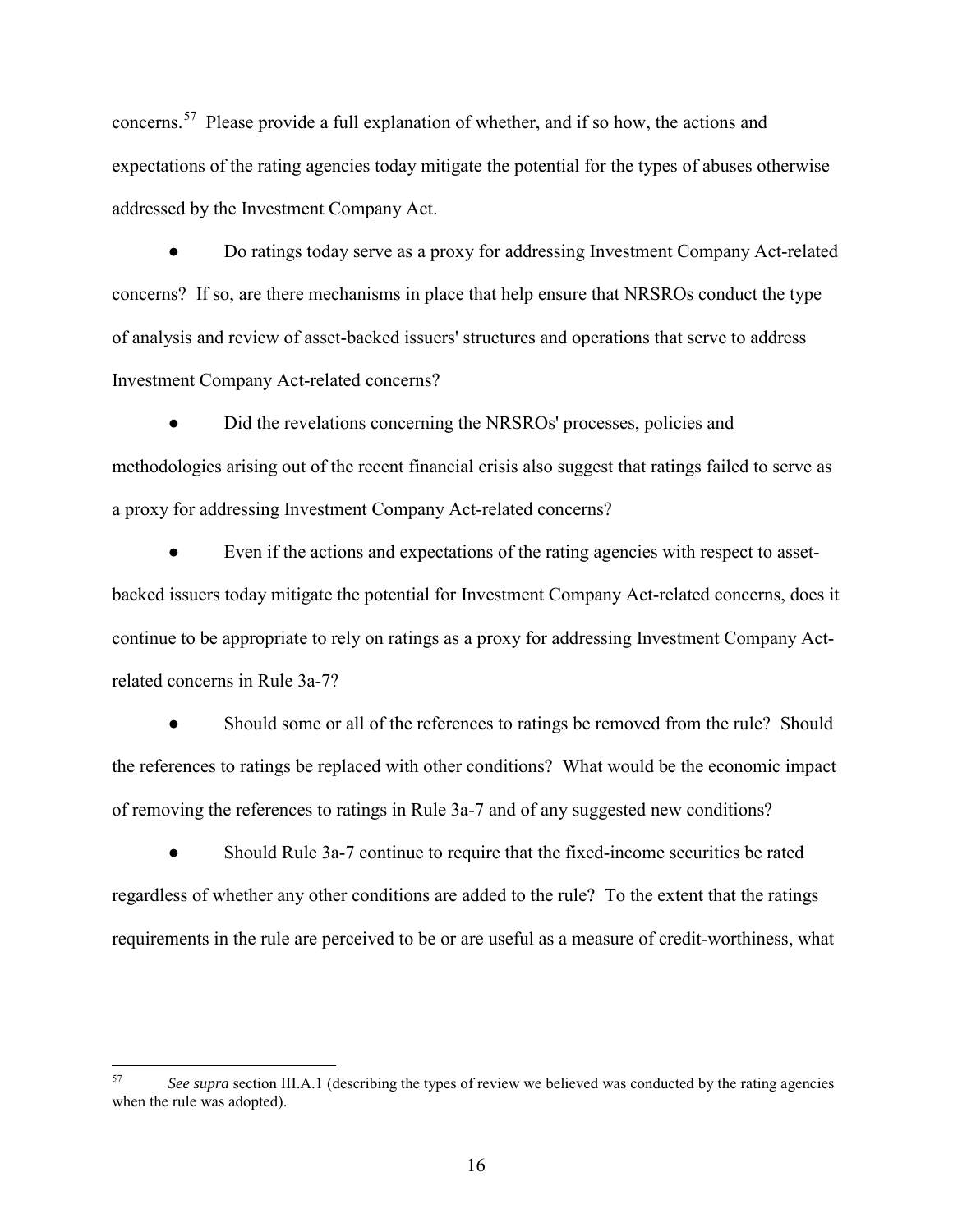substitute standards should the Commission consider adopting in accordance with Section 939A of the Dodd-Frank Act?<sup>[58](#page-16-0)</sup> We ask commenters to fully explain their views.

We note that, as discussed in greater detail below, various provisions of the Dodd-Frank Act and Commission rules thereunder, as well as the 2010 ABS Proposing Release and 2011 ABS Re-proposal, set forth requirements relating to certain asset-backed issuers and certain persons involved in the organization and operation of asset-backed issuers, that may serve to address the same Investment Company Act-related concerns as those that underlie the references to ratings in Rule 3a-7.<sup>[59](#page-16-1)</sup> As detailed below, we ask for comment on whether any such requirements should be included as conditions to the exclusion from the definition of investment company provided by Rule  $3a-7.^{60}$  $3a-7.^{60}$  $3a-7.^{60}$ 

We also note that, although Rule 3a-7 generally states that fixed-income securities of an asset-backed issuer must be rated by at least one NRSRO in one of the four highest rating categories, the text of the rule does not require fixed-income securities of a Rule 3a-7 issuer to be rated, provided that the securities are sold and resold only to certain sophisticated investors.<sup>[61](#page-16-3)</sup> We request comment on whether and, if so, to what extent, any issuer has relied on Rule 3a-7 to offer fixed-income securities to the sophisticated investors specified in the rule without any tranche of the issuer's fixed-income securities being rated in the categories specified in the rule. If so, please explain whether these securities were offered publicly or privately.

<span id="page-16-0"></span><sup>58</sup> 58 *See supra* note [7](#page-3-5) and accompanying text (Section 939A of the Dodd-Frank Act generally requires the Commission to review any references to or requirements regarding credit ratings in its regulations, remove these references or requirements and substitute other appropriate standards of credit-worthiness in place of the credit ratings).

<span id="page-16-1"></span><sup>59</sup> *See infra* section III.A.2.d.

<span id="page-16-2"></span><sup>60</sup> *Id.*

<span id="page-16-3"></span><sup>61</sup> *See supra* note [36.](#page-11-6)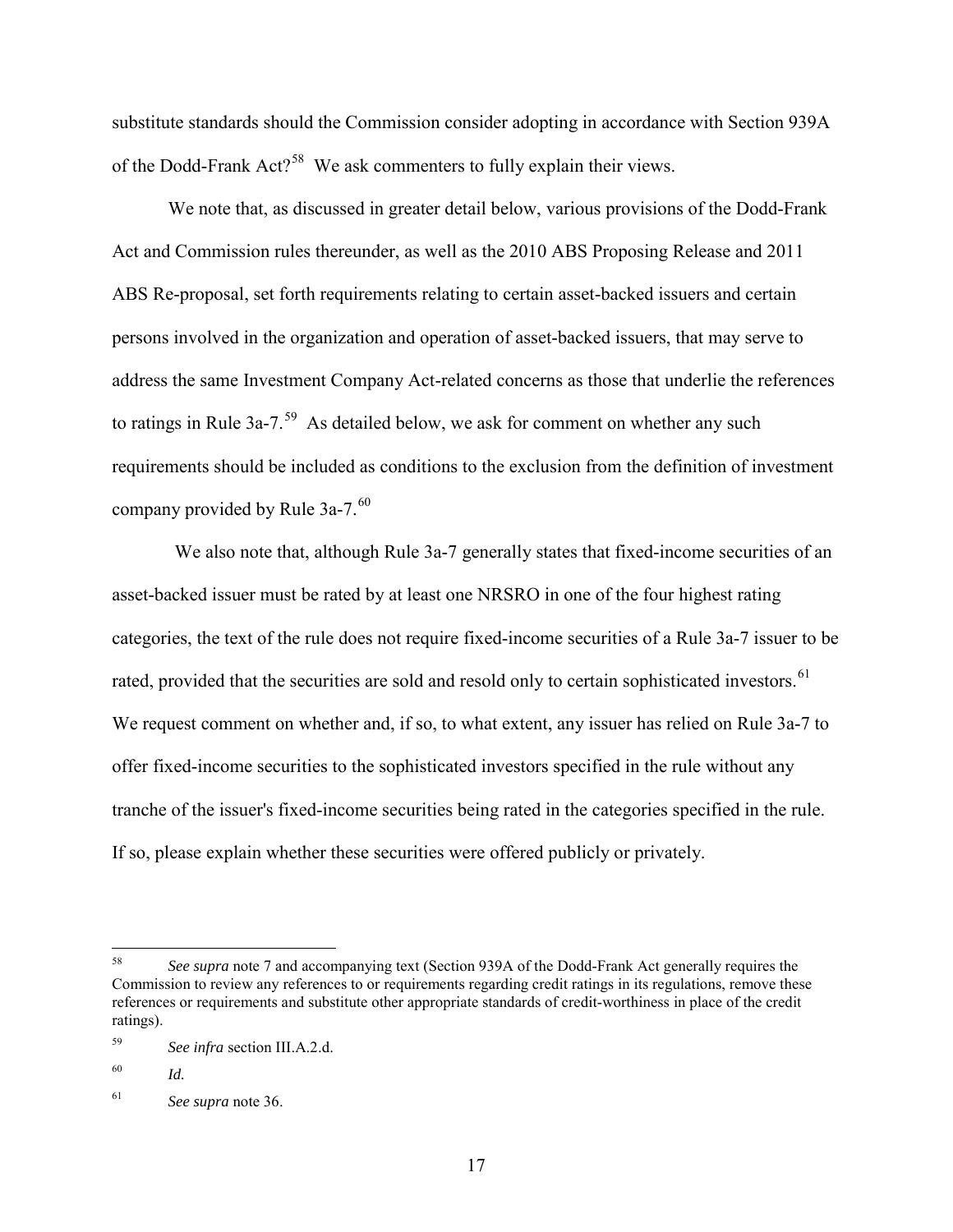## **2. Possible New Conditions for Rule 3a-7**

 We ask for comment on the conditions that should be added to Rule 3a-7 to directly address investor protection under the Investment Company Act. $62$  These investor protection issues generally can be characterized as falling into the following areas: (i) concerns about selfdealing by insiders, misvaluation of assets and inadequate asset coverage as they relate to the structure and operation of the asset-backed issuer; (ii) the benefits of an independent review of the asset-backed issuer's structure and intended operations in addressing these concerns; and (iii) preservation and safekeeping of the asset-backed issuer's eligible assets and cash flow.

Each of these investor protection issues is discussed in greater detail below. Although the Commission has identified these particular issues, the Commission requests and encourages commenters to provide both thoughts about the types of investor protection concerns under the Investment Company Act presented by asset-backed issuers and suggestions as to the types of conditions that should be included in Rule 3a-7 to address these concerns. We also ask for comment on the changes in the asset-backed securities market since 1992, whether such changes present other issues or concerns under the Investment Company Act that we have not described, and how Rule 3a-7 should address them. We ask that commenters fully explain their recommendations, including how any suggested conditions would directly address investor protection under the Investment Company Act, and well as how such suggestions might affect capital formation. We also ask commenters to provide suggested rule text.

<span id="page-17-0"></span><sup>62</sup> We note that this approach was suggested by a commenter that had responded to the Commission's request for comment in the 2008 NRSRO Proposing Release. *See* comment letter from Shearman & Sterling LLP (on behalf of its client Merrill Lynch Depositor Inc.) to Florence E. Harmon, Acting Secretary (Sept. 24, 2008), File Nos. S7- 18-08 and S7-19-08 ("if the Commission feels it necessary that Rule 3a-7 be amended, our client feels that the Commission's proposal that the rating requirement be replaced with alternative specific requirements regarding abuses that the Investment Company Act is designed to address, such as self-dealing and overreaching by issuers, misvaluation of assets, and inadequate asset coverage, is worth further consideration by the Commission . . .").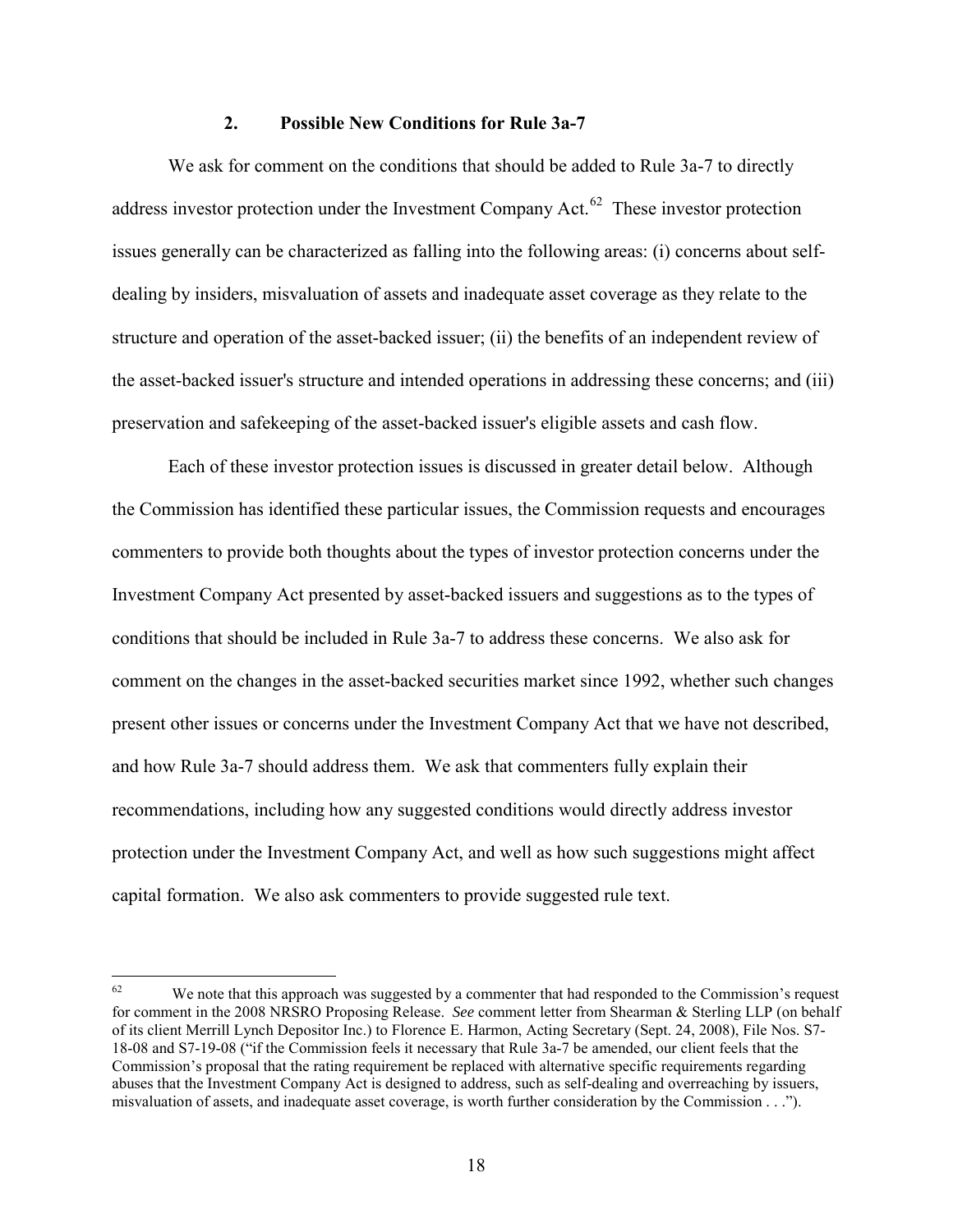#### **a. Structure and Operation of the Issuer**

In many respects, the Investment Company Act is generally intended to address the structural and operational integrity of an issuer in relation to the securities being issued.<sup>[63](#page-18-0)</sup> In the context of an asset-backed issuer that may use the exclusion provided by Rule 3a-7, the concern is with the possibility of abusive practices, such as self-dealing and overreaching by insiders, misvaluation of assets, and inadequate asset coverage.<sup>[64](#page-18-1)</sup> For example, the asset-backed issuer's sponsor, among other things, might potentially engage in intentional misvaluation of assets or in a form of "dumping" by transferring assets insufficient to produce the cash flow needed to meet the issuer's obligations to its securities holders, contrary to representations made to investors. In addition, once the securities are issued, any person involved in the operation of the issuer potentially might engage in activities that could adversely affect payment of the outstanding fixed-income securities. Such activities might include, for example, substituting assets in the pool after the time of securitization with lower quality assets, investing the issuer's cash flow in a speculative manner, or other activities that present potential conflicts of interest.

There are various approaches that the Commission could take to address these types of concerns in Rule 3a-7. The rule could impose specific requirements or limitations on the structure and operations of an asset-backed issuer relying on the rule in order to prevent these potential types of abuses from occurring. For example, the rule could specify the particular manner in which the issuer's assets should be selected and valued to avoid potential "dumping" of assets and misvaluation. The rule also could specify the particular manner in which the issuer's depositor and sponsor may structure the issuer to help guard against self-dealing and overreaching by these insiders. The rule further could prohibit any person involved in the

<span id="page-18-0"></span><sup>63</sup> See e.g., *supra* note[s 19-](#page-7-7)[24](#page-8-4) and accompanying text.

<span id="page-18-1"></span>

<sup>64</sup> *See* Proposing Release, *supra* note [15,](#page-6-1) at nn. 69 and 70 and accompanying text.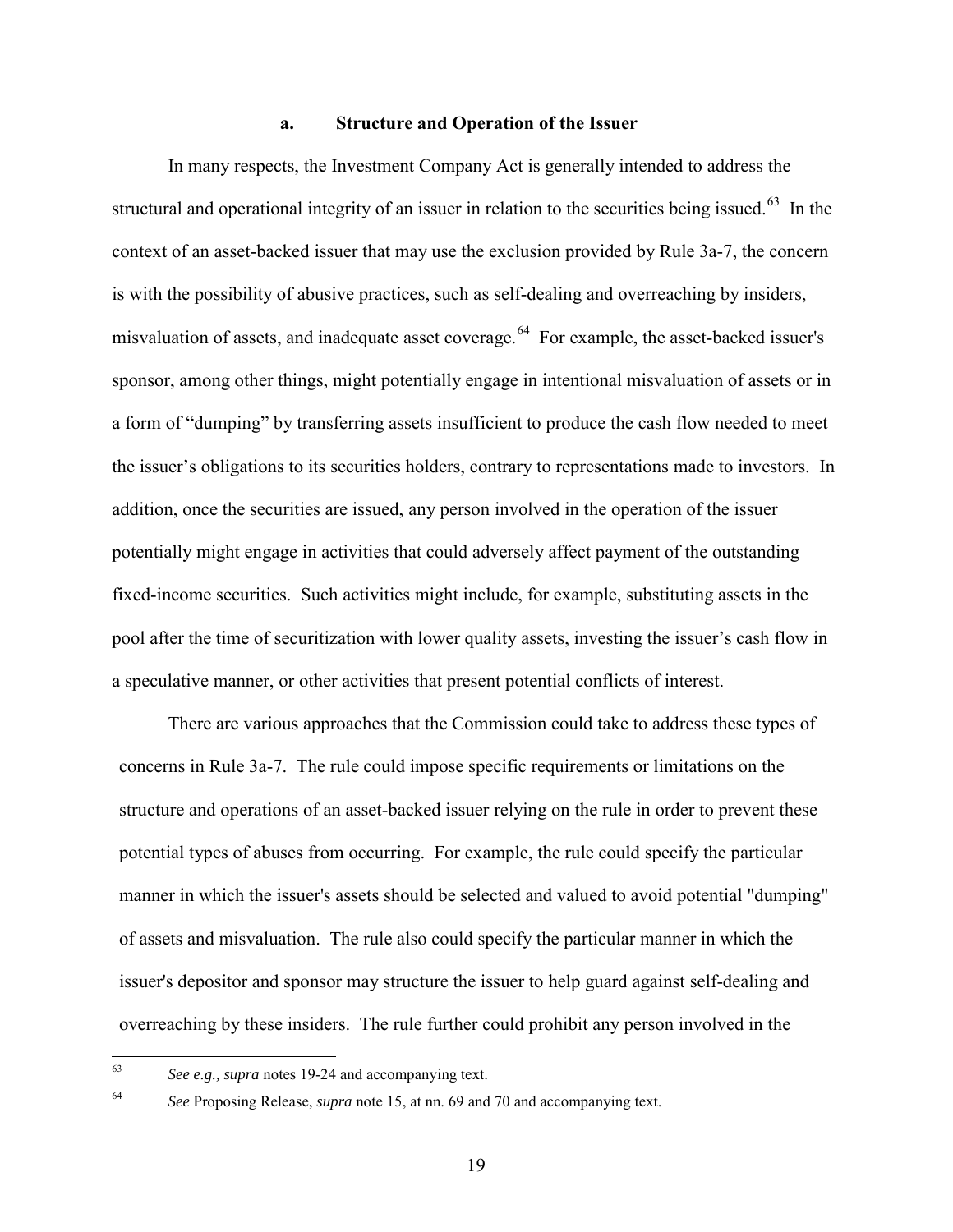operation of the issuer from engaging in specific activities that may adversely affect payment of the fixed-income securities consistent with their terms.

 Alternatively, the rule could take a principles-based approach that would be less prescriptive. For example, among other things, the rule could require that the parameters of the issuer's organization and operations be set forth in its organizational documents, with the goal of mitigating potential opportunities for self-dealing and overreaching on the part of the issuer and any person involved in the organization or operation of the issuer. To this end, the rule could require that the issuer's organizational documents set forth: (i) the specific roles and responsibilities of any person involved in the organization or operation of the issuer; (ii) the specific terms and conditions pursuant to which the issuer may acquire or dispose of eligible assets; and (iii) policies and procedures that are reasonably designed to prevent insiders from engaging in activities that may adversely affect payment of the fixed-income securities after the securities are sold. We understand that the current industry practice of publicly-offered assetbacked issuers is to set forth the parameters of the issuer's organization and operations in the issuer's organizational documents,  $65$  with varying degrees of specificity.  $66$ 

 The Commission requests comment on the types of conditions that may be appropriate for Rule 3a-7 to provide structural and operational safeguards for asset-backed issuers that seek to rely on the rule.

<span id="page-19-0"></span><sup>65</sup> 65 An issuer's organizational documents must be filed as exhibits to the registration statement. *See* Item 60 of Regulation S-K [17 CFR 229.60].

<span id="page-19-1"></span><sup>&</sup>lt;sup>66</sup> We note, for example, that Regulation AB generally requires asset-backed issuers to describe much of this information in their registration statements, although perhaps not with the same degree of specificity that could be required under this approach. *See, e.g.,* Item 1104(d) (requiring a description of the sponsor's material roles and responsibilities in its securitization program); Item 1107(b) (requiring a description of the permissible activities of the issuer); Item 1108(a)(1) (requiring a description of the roles, responsibilities and oversight requirements of the servicers involved in a transaction) [17 CFR 229.1104(d), 1107(b), 1108(a)(1)]. In addition, as discussed previously, under current Rule 3a-7, an issuer generally may acquire additional eligible assets or dispose of such assets only if that action complies with the terms and conditions set forth in the issuer's organizational documents . *See supra* note [45](#page-12-6) and accompanying text.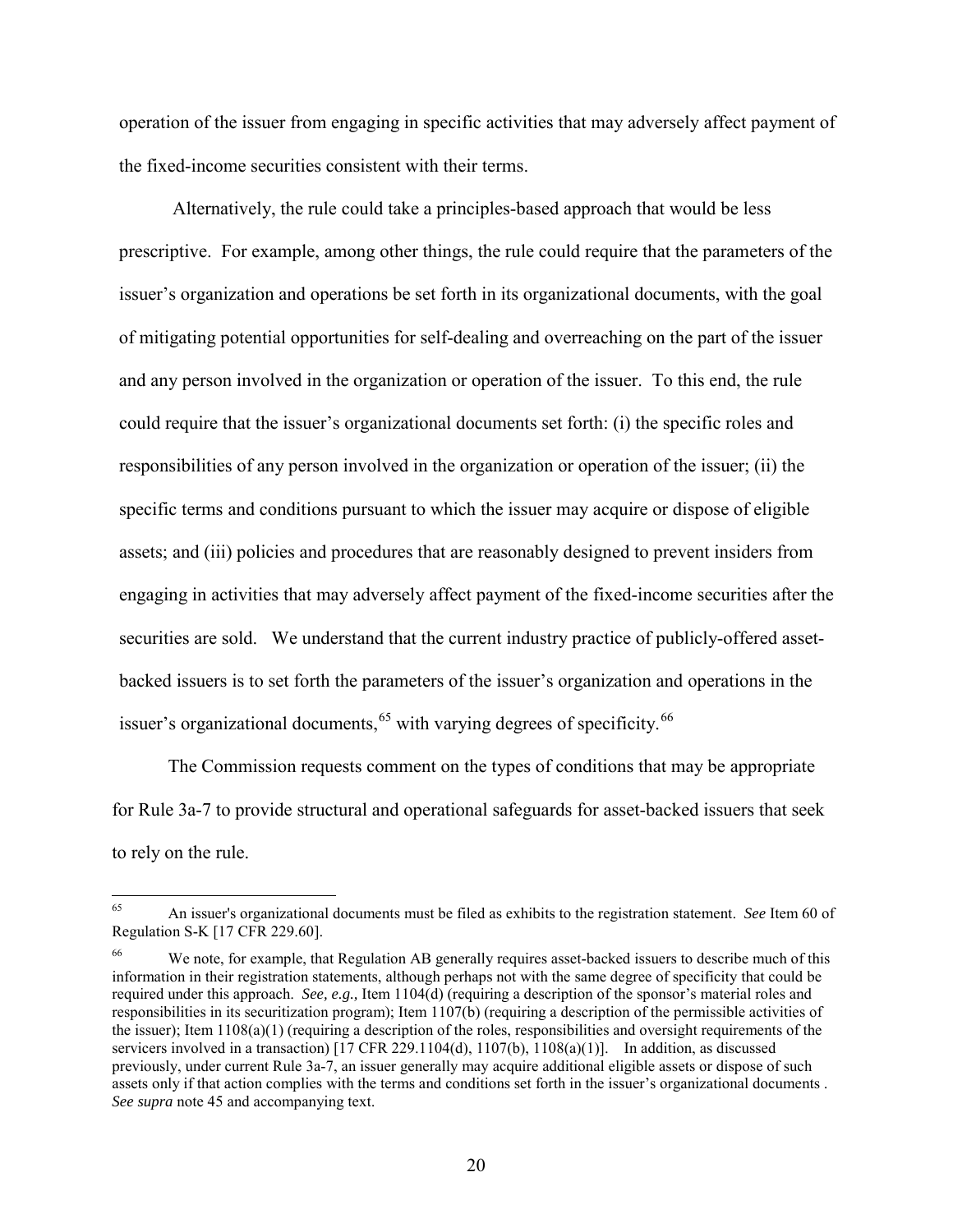Is one of the possible approaches discussed above more consistent with investor protection than, or otherwise preferable to, the other? If so, which one and why? What would be the impact of such an approach on capital formation?

What would be the potential economic impact of the approaches discussed above?

If the rule were to impose specific requirements or limitations on the structure and operations of an asset-backed issuer relying on the rule, what should those requirements or limitations be, and what would be the likely benefits and costs of such requirements or limitations?

Should the rule require an issuer's organizational documents to set forth the types of information suggested above? How would such a requirement change current practice?

Rule  $3a-7(a)(3)(i)$  currently provides that an issuer generally may acquire additional eligible assets or dispose of eligible assets only in accordance with the specific terms and conditions of the issuer's organizational documents. Should that condition be expanded to cover the initial transfer of eligible assets to the issuer at the time of securitization, in order to mitigate opportunities for dumping and other potential abuses by insiders that exist both at the time of the initial transfer of the assets to the issuer and over the course of the operation of the issuer? If the condition were so expanded, would it help mitigate such potential abuses?

Are there other approaches that the Commission should consider that would adequately address Investment Company Act-related concerns such as self-dealing and overreaching, misvaluation, and inadequate asset coverage?<sup>[67](#page-20-0)</sup> If so, what types of approaches, why and with what economic impact? We ask commenters to fully explain their views and, if appropriate, provide rule text and supporting data.

 $\overline{a}$ 

<span id="page-20-0"></span><sup>67</sup> One approach to addressing these concerns might be to include a condition in Rule 3a-7 that provides for an independent third party review of the issuer's structure and intended operations. We discuss such a condition in the next section. *See infra* section III.A.2.b.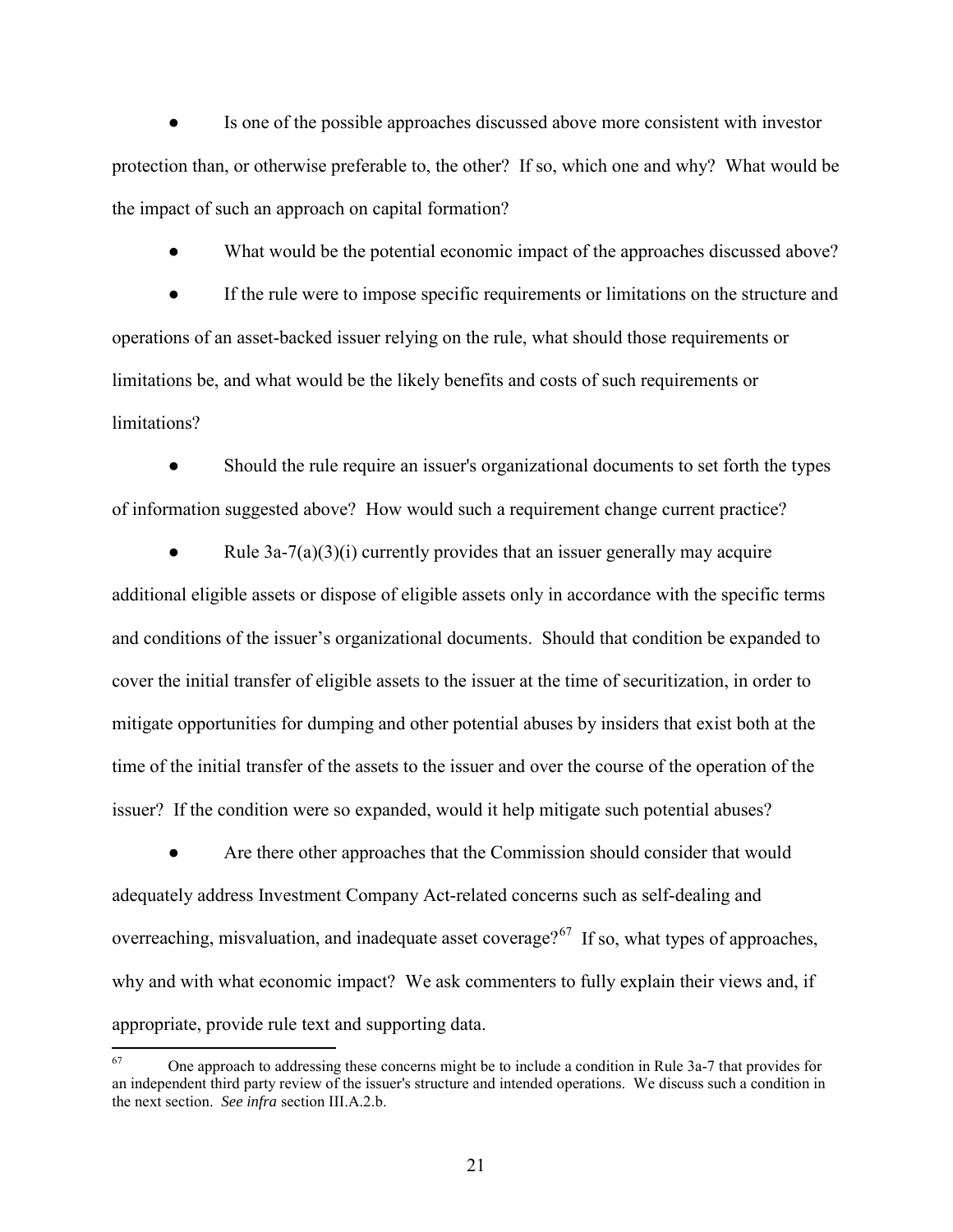Are there other Investment Company Act-related concerns that Rule 3a-7 should address besides self-dealing, misvaluation and inadequate asset coverage? If so, what are those concerns and how should the rule address them? For example, one of the Investment Company Act-related concerns is the pyramiding of investment companies.<sup>[68](#page-21-0)</sup> Should Rule 3a-7 address this concern?<sup>[69](#page-21-1)</sup> If so, why and how should the rule address it? Should the rule restrict the ability of an issuer relying on the rule to invest in other asset-backed issuers? If so, what restrictions should the rule impose?

#### <span id="page-21-4"></span>**b. Independent Review**

The concept of independent oversight or independent review is fundamental to the regulatory framework of the Investment Company Act.[70](#page-21-2) Registered investment companies typically rely for their structure and operations on third parties that have their own financial interests separate and distinct from those of the investment companies and their shareholders, presenting potential conflicts of interest that require independent oversight. The independent oversight in the case of registered management investment companies is provided by the company's board of directors, and in particular the independent board members, as required by the Act. $71$ 

<span id="page-21-0"></span><sup>68</sup> 68 *See* Section 1(b)(4) of the Investment Company Act. *Cf. Fund of Funds Investments*, Investment Company Act Release No. 26198 (Oct. 1, 2003) ("The complex structures that resulted from pyramiding created additional problems for shareholders. These structures permitted acquiring funds to circumvent investment restrictions and limitations, and made it impossible for shareholders to understand who really controlled the fund or the true value of their investments.").

<span id="page-21-1"></span>We note, for example, that the Financial Crisis Inquiry Commission found that investments by issuers of collateralized debt obligations ("CDOs) in other CDOs magnified total leverage and increased exposure to loss. Financial Crisis Inquiry Commission, *The Financial Crisis Inquiry Report* (Jan. 2011) at 132-134, 155. *See also The Report of the Counterparty Risk Management Policy Group III, Containing Systemic Risk: The Road to Reform* (Aug. 6, 2008) at 55 (discussing CDOs that invested in other CDOs).

<span id="page-21-2"></span><sup>70</sup> *See generally* Section 1(b) of the Investment Company Act.

<span id="page-21-3"></span><sup>71</sup> *See* Section 10 of the Investment Company Act governing the composition of a registered investment company's board of directors.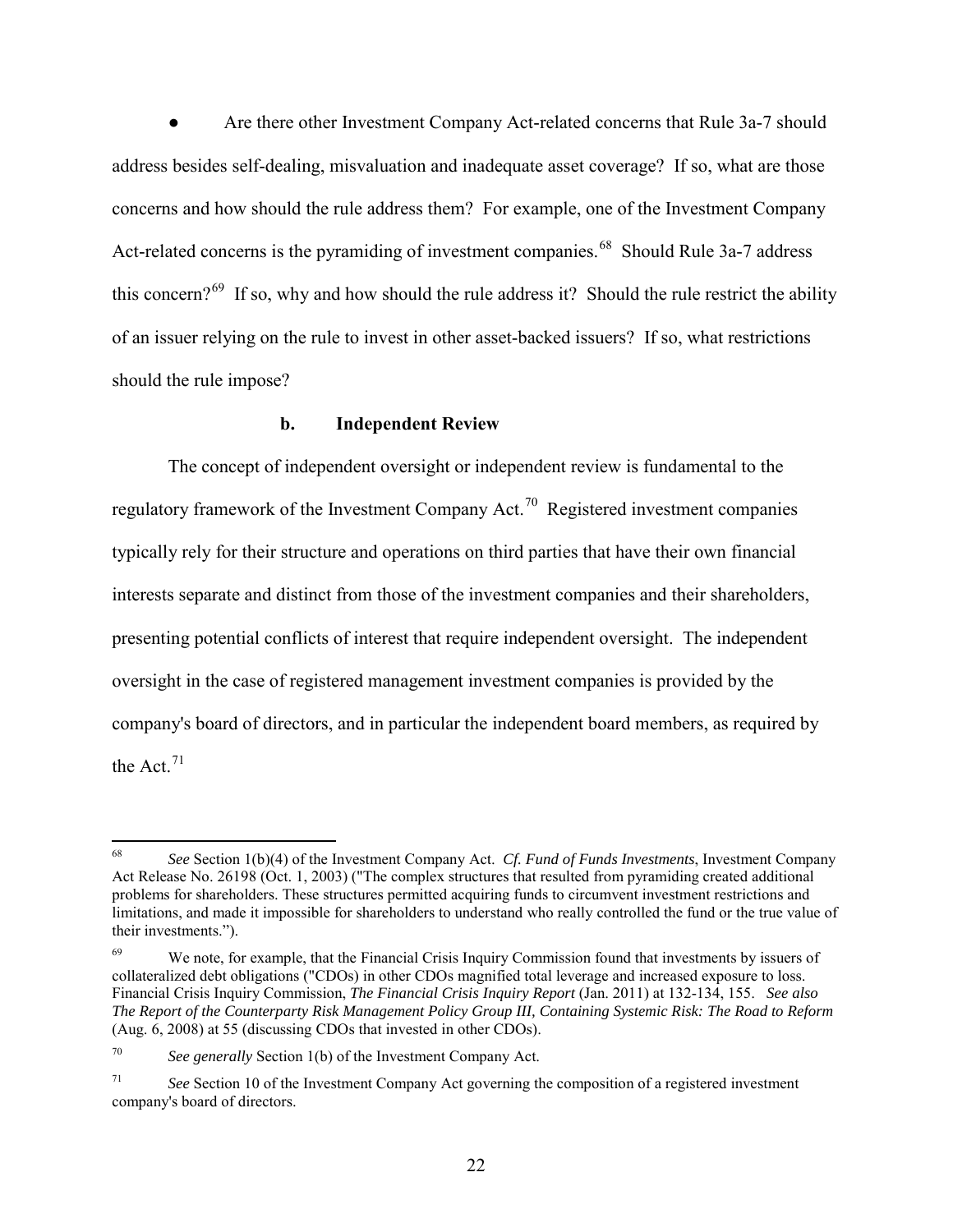Asset-backed issuers are similar to registered investment companies in that they also typically rely for their structure and operations on third parties that have their own financial interests separate and distinct from those of the asset-backed issuers and their fixed-income securities holders.<sup>[72](#page-22-0)</sup> We are considering whether to replace the rating condition currently contained in Rule 3a-7, in part, with a condition that would provide for an independent review of the asset-backed issuer and its intended operations prior to the sale of the fixed-income securities. Such a condition could require the asset-backed issuer to obtain an opinion from an independent evaluator that the independent evaluator reasonably believes, based on information available at the time the fixed-income securities are first sold and taking into account the characteristics of the securitized assets underlying the offering, that the asset-backed issuer is structured and would be operated in a manner such that the expected cash flow generated from the underlying assets, would likely allow the asset-backed issuer to have the cash flow at times and in amounts sufficient to service expected payments on the fixed-income securities. Such an opinion would not serve as a guarantee that the securitization will produce such cash flow. Alternatively, the rule could require the issuer itself to provide a similar certification in its offering documents, but to do so only after considering the views of an independent evaluator that has reviewed the structure and the intended operations of the issuer. For purposes of such a condition, potentially any independent person, including an NRSRO, that has the expertise and experience in the structuring or evaluating of asset-backed issuers and their securities, could serve as the independent evaluator.

We note that, in the 2011 ABS Re-proposal, we proposed replacing the investment grade ratings criterion for shelf eligibility for asset-backed securities offerings with a requirement that

<span id="page-22-0"></span> $72\,$ 

See supra note [25](#page-8-5) and accompanying text.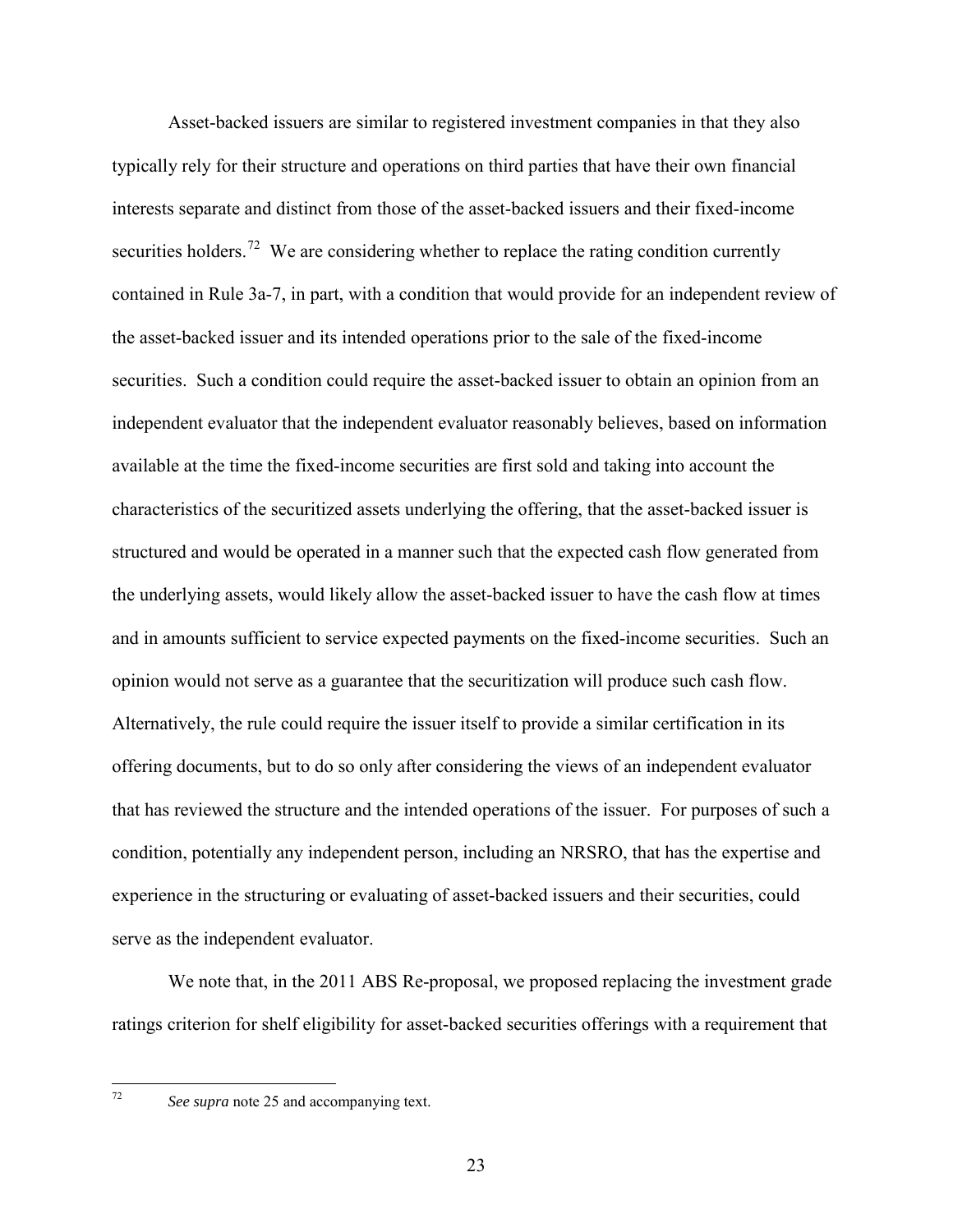a certification be provided by either the chief executive officer of the depositor or the executive officer in charge of securitization of the depositor.<sup>73</sup> As we stated in the 2011 ABS Re-proposal, such a certification may cause these officials to review more carefully the disclosure and the transaction, and to participate more extensively in the oversight of the transaction. In the 2011 ABS Re-proposal, we also requested comment on whether an asset-backed issuer should have the flexibility to engage an independent evaluator to perform the review necessary to give the certification, and the type of opinion that the independent evaluator would provide.<sup>[74](#page-23-1)</sup>

If Rule 3a-7 were to be amended to include a condition requiring independent review, the amendment would be premised on the need to address concerns arising under the Investment Company Act about self-dealing and overreaching by insiders.<sup>[75](#page-23-2)</sup> Thus, the purpose of the independent review under Rule 3a-7 would be different from that which might be performed in connection with the certification requirement proposed in the 2011 ABS Re-proposal. Nevertheless, the scope of the review under any independent review provisions in the shelf eligibility conditions and those in Rule 3a-7 could be consistent so that one review could satisfy both purposes.<sup>[76](#page-23-3)</sup>

We request comment on whether Rule 3a-7 should require an independent review of the structure and intended operations of the asset-backed issuer.

● Would such a review serve to address Investment Company Act-related concerns?

<span id="page-23-0"></span><sup>73</sup> As proposed, such certification would state, among other things, that based on the officer's knowledge, "taking into account the characteristics of the securitized assets underlying the offering, the structure of the securitization, including internal credit enhancements, and any other material features of the transaction, in each instance, as described in the prospectus, the securitization is designed to produce, but is not guaranteed by this certification to produce, cash flows at times and in amounts sufficient to service expected payments on the assetbacked securities offered and sold pursuant to the registration statement." *See* 2011ABS Re-proposal*, supra* note [13](#page-5-4) at proposed Item 601(b)(36) of Regulation AB.

<span id="page-23-1"></span><sup>74</sup> *See* 2011 ABS Re-proposal, *supra* not[e 13](#page-5-4) at text following n. 58.

<span id="page-23-2"></span><sup>75</sup> As discussed above, within the framework of the Investment Company Act, these concerns are addressed through independent review. *See supra* note [70](#page-21-4) and accompanying text.

<span id="page-23-3"></span><sup>76</sup> *See also infra* section III.A.2.d.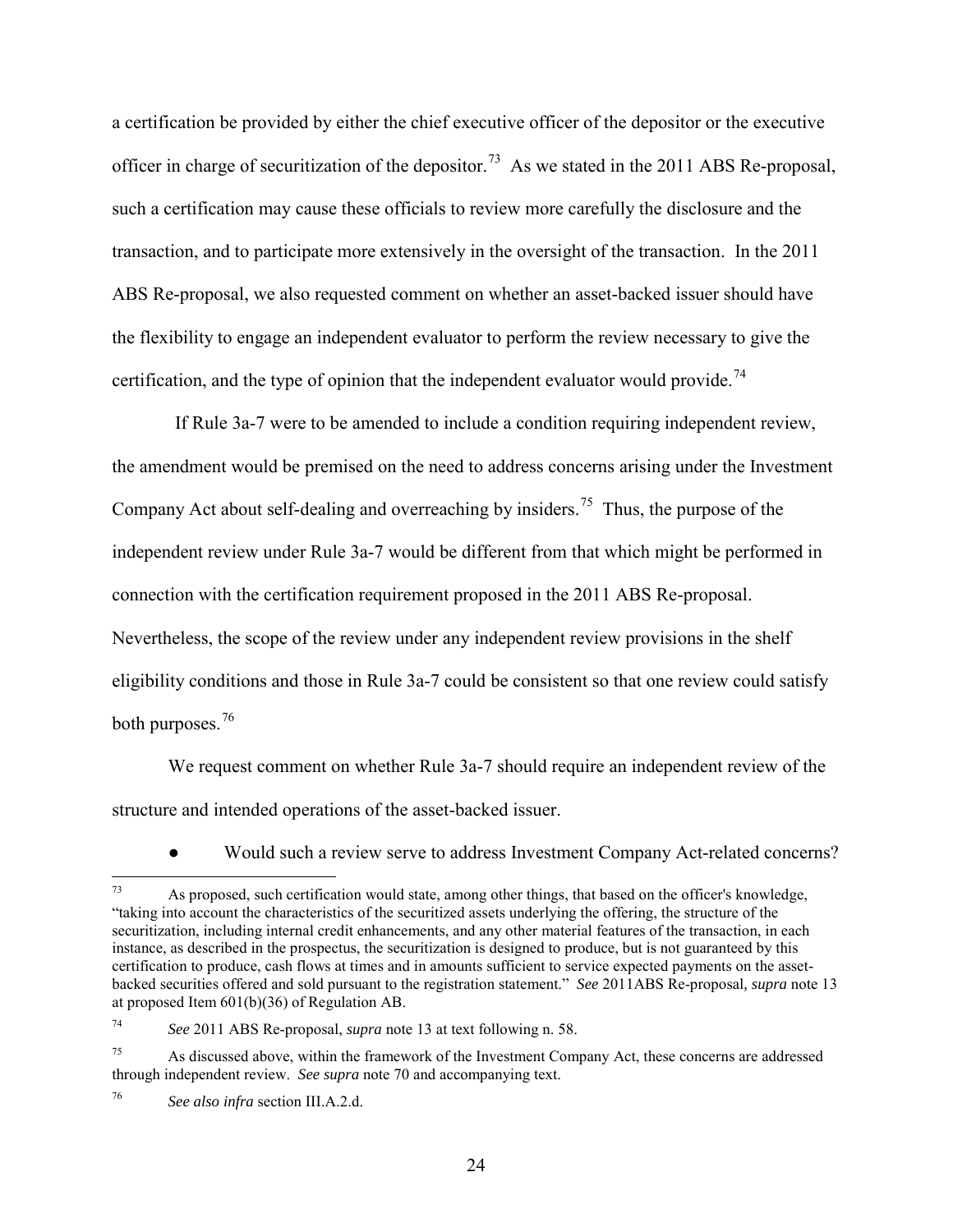What should be the scope of the independent review under Rule 3a-7? What should be the standard(s) for the conclusion(s) reached by the independent evaluator for purposes of Rule 3a-7?

What should be the independence requirements for an entity to serve as an independent evaluator for purposes of Rule 3a-7? We note that the 2011 ABS Re-proposal requests comment on certain potential independence requirements for an independent evaluator, such as prohibitions on affiliation with the issuer or any person involved in the organization or operation of the issuer, on ownership of the issuer's securities or underlying assets, and on certain material business relationships.<sup>[77](#page-24-0)</sup> Would similar requirements be appropriate in the context of Rule 3a-7?

The 2011 ABS Re-proposal also requests comment on whether it would be appropriate to define an independent evaluator as a person that has the expertise and experience in the structuring or evaluating of asset-backed securities. Would this be an appropriate definition of an independent evaluator for purposes of Rule 3a-7?

• Should we impose any additional or different requirements on an independent evaluator? For example, should consideration be given to whether the independent evaluator is subject to federal regulation or how the independent evaluator is regulated?

• What steps should the asset-backed issuer be required to take to determine whether a prospective independent evaluator meets the qualifications to serve as an independent evaluator under Rule 3a-7? Should the asset-backed issuer be able to rely on a statement of the prospective independent evaluator, for example, that the prospective independent evaluator has

<span id="page-24-0"></span> $77\,$ 

<sup>2011</sup> ABS Re-proposal, *supra* note [13](#page-5-4) at nn.60-61and accompanying text.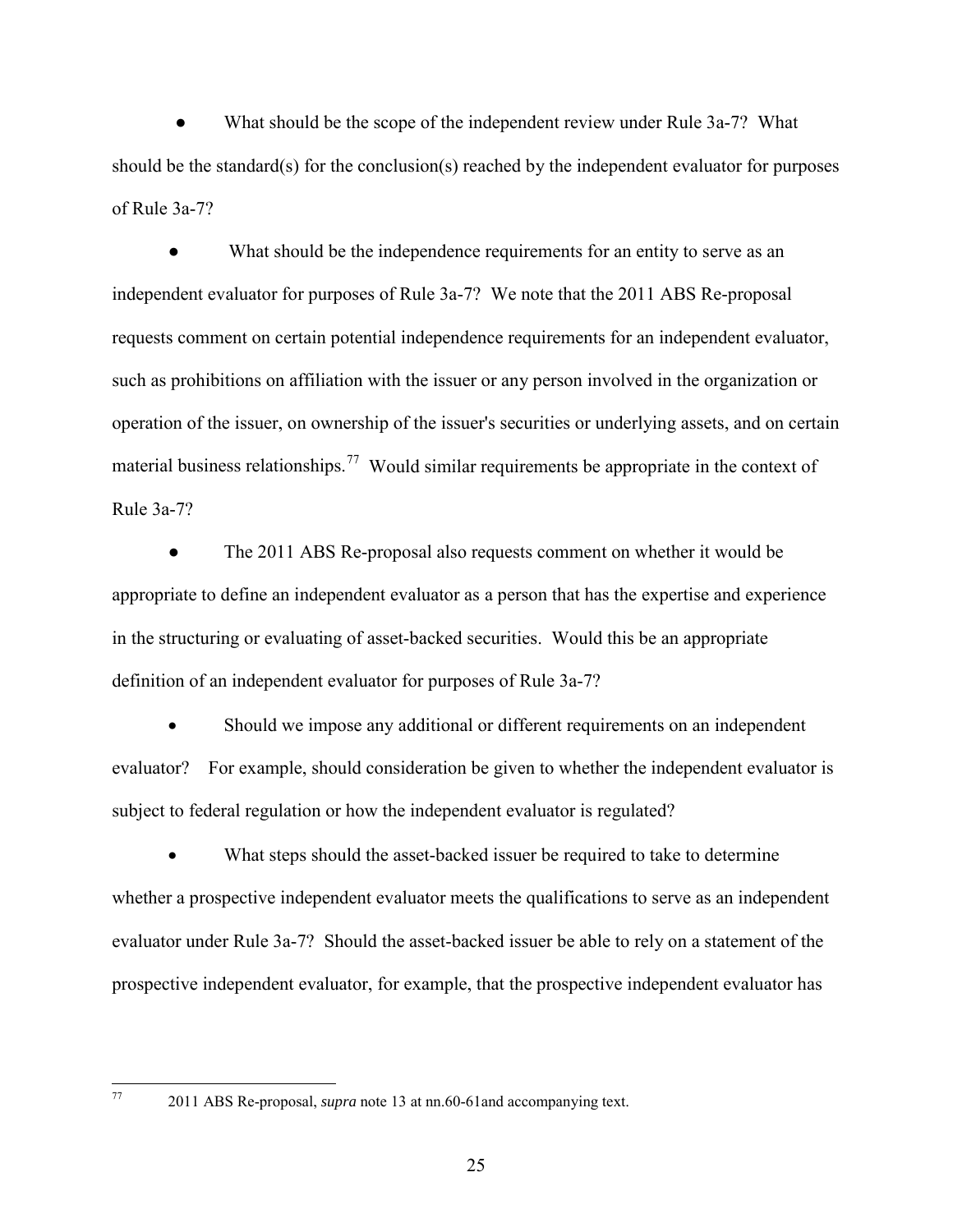the required expertise and experience? Should the asset-backed issuer perform some level of due diligence?

● What types of entities may likely serve as independent evaluators under Rule 3a-7? We are interested in particular in hearing from commenters that may meet the possible independent evaluator qualifications discussed above whether they might be interested in serving as independent evaluators if such a condition were to be included in Rule 3a-7, and if not, why not.

Should rating agencies be allowed to serve as independent evaluators under Rule 3a-7? Why or why not?

● If an independent evaluator condition were to be included in Rule 3a-7, should the rule also require the asset-backed issuer to include the independent evaluator's opinion as an exhibit to its registration statement thereby requiring the independent evaluator to consent to being named as an "expert" in the registration statement and being subject to potential liability under Section 11 of the Securities Act?

What would be the economic impact of including an independent evaluator condition in Rule 3a-7 and what would be the factors affecting the economic impact? Would the economic impact depend on whether the independent evaluator is subject to expert liability? If so, how? How may the risk of expert liability affect the willingness of an entity to serve as an independent evaluator and the price it may charge for its services?

● Is the alternative that the asset-backed issuer itself must provide a certification about its structure and intended operations, but only after considering the views of an independent evaluator, preferable? Why or why not?

26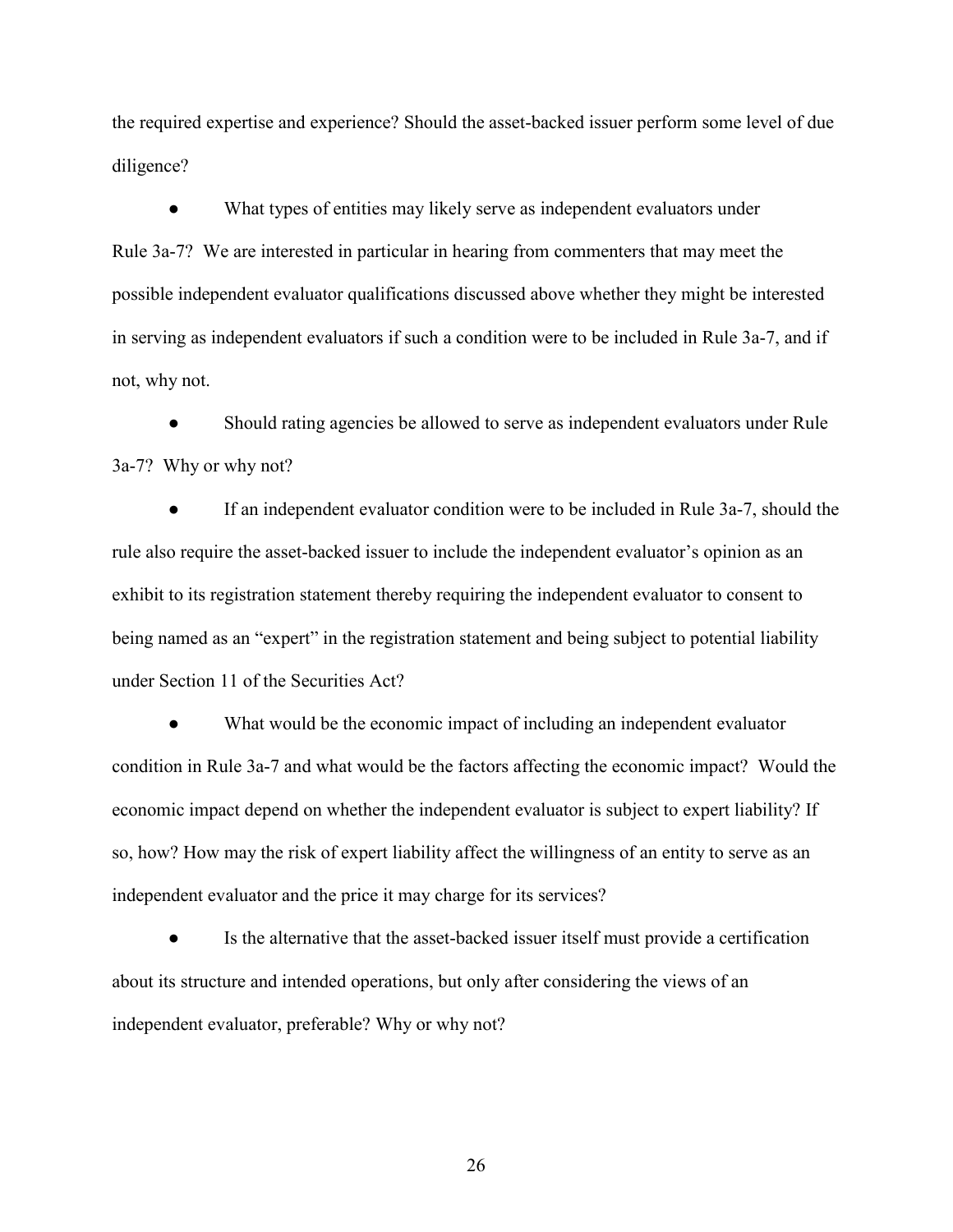If Rule 3a-7 were to include an independent evaluator condition, would there be circumstances in which compliance with such condition may not be necessary for investor protection? For example, should such a condition not apply with respect to an asset-backed issuer that offers and sells its securities solely to investors that meet certain objective standards, such as being "qualified institutional buyers" within the meaning of Rule 144A under the Securities Act? If such a condition should not apply to certain asset-backed issuers, should such issuers be required to disclose in their offering documents that they are not complying with the independent evaluator condition and explain why? Should such issuers be subject to other, alternative conditions under Rule 3a-7 that would address Investment Company Act- related concerns, including selfdealing and overreaching by insiders?

Are there other considerations that should factor into the Commission's determinations on the appropriateness and the details of an independent review in the context of Rule 3a-7? We ask commenters to fully explain their views and provide supporting data, if appropriate.

#### **c. Preservation and Safekeeping of Eligible Assets and Cash Flow**

Like registered investment companies, asset-backed issuers are pools of financial assets that are subject to the risk of misappropriation. In addition, unless the asset-backed issuer is structured appropriately, its assets and cash flow might not be insulated in the event of the sponsor's or depositor's bankruptcy or insolvency. The issuer's assets and cash flow also might be endangered if the servicer or trustee commingles them with its own assets. The availability of the issuer's cash flow to the fixed-income securities holders also could be endangered if the cash flow is invested in a speculative manner.

Rule 3a-7 contains several conditions designed to address the safekeeping of the issuer's eligible assets and the cash flow derived from such assets. Under the rule, the issuer must take

27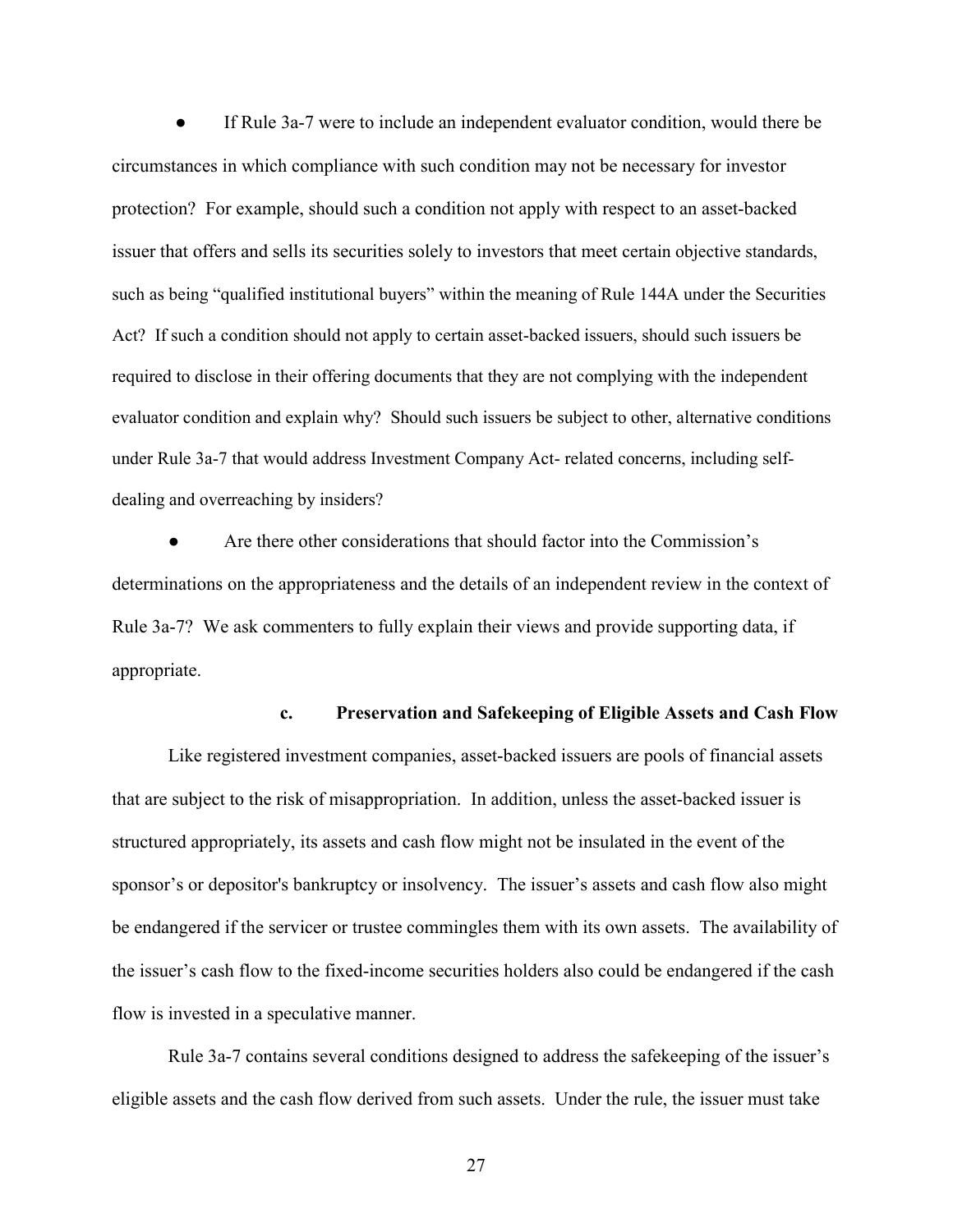reasonable steps to cause an independent trustee to have a perfected security interest or ownership valid against third parties in the eligible assets.<sup>[78](#page-27-0)</sup> The rule also provides for the cash flow from such assets to be deposited periodically in a segregated account maintained or controlled by the independent trustee "consistent with the rating of the outstanding securities."<sup>[79](#page-27-1)</sup> In addition, the rule's condition that the issuer's fixed-income securities generally receive a rating in one of the four highest rating categories also touches on concerns relating to the safekeeping of the issuer's assets and cash flow. For example, we understand that asset-backed securities often could not achieve an investment grade rating unless the issuer was structured in such a manner that the assets and cash flow are insulated in the event of the sponsor's or depositor's bankruptcy or insolvency.<sup>[80](#page-27-2)</sup>

<span id="page-27-4"></span>We ask for comment on whether Rule 3a-7 should be amended to strengthen the provisions relating to the preservation and safekeeping of the asset-backed issuer's assets and cash flow. For example, the current rule does not limit the practice of servicers commingling the cash flow of asset-backed issuers with their own assets for periods of time prior to transferring it to the trustee.<sup>[81](#page-27-3)</sup> We ask for comment on whether such practice may be unnecessarily putting the cash flow at risk. The current rule also does not address the treatment of the cash flow when there is a timing mismatch between the receipt of collections from the eligible assets and the

<span id="page-27-2"></span>80 *See, e.g*., Proposing Release, *supra* note [15](#page-6-1) at n.33 and accompanying text.

<span id="page-27-3"></span><sup>81</sup> Current Rule 3a-7(a)(4) differs significantly from the condition that was initially proposed. The Commission proposed that the cash flow derived from the eligible assets be transferred to the trustee within a reasonable period from the time of receipt. *See* Proposing Release, *supra* note [15](#page-6-1) at nn.90-92 and accompanying text. The Commission explained that the proposed provision was intended to prohibit a servicer from commingling the cash flow with its own assets, arguing that "investor protection concerns outweigh any benefit resulting from the commingling of a servicer's assets with those of the issuer." *Id.* at text following n.92. Commenters argued that transferring the cash flow "within a reasonable period of time" was inconsistent with industry practice and that whether a servicer commingled the cash flow with its own assets, and if so, for how long, depended on the type of assets being securitized and the capabilities of the servicer's computer systems to track the cash flow. *See* Adopting Release, *supra* note [4](#page-3-0) at n.77 and accompanying text.

<span id="page-27-0"></span> $78\,$ Rule  $3a-7(a)(4)(ii)$ .

<span id="page-27-1"></span><sup>79</sup> Rule  $3a-7(a)(4)(iii)$ .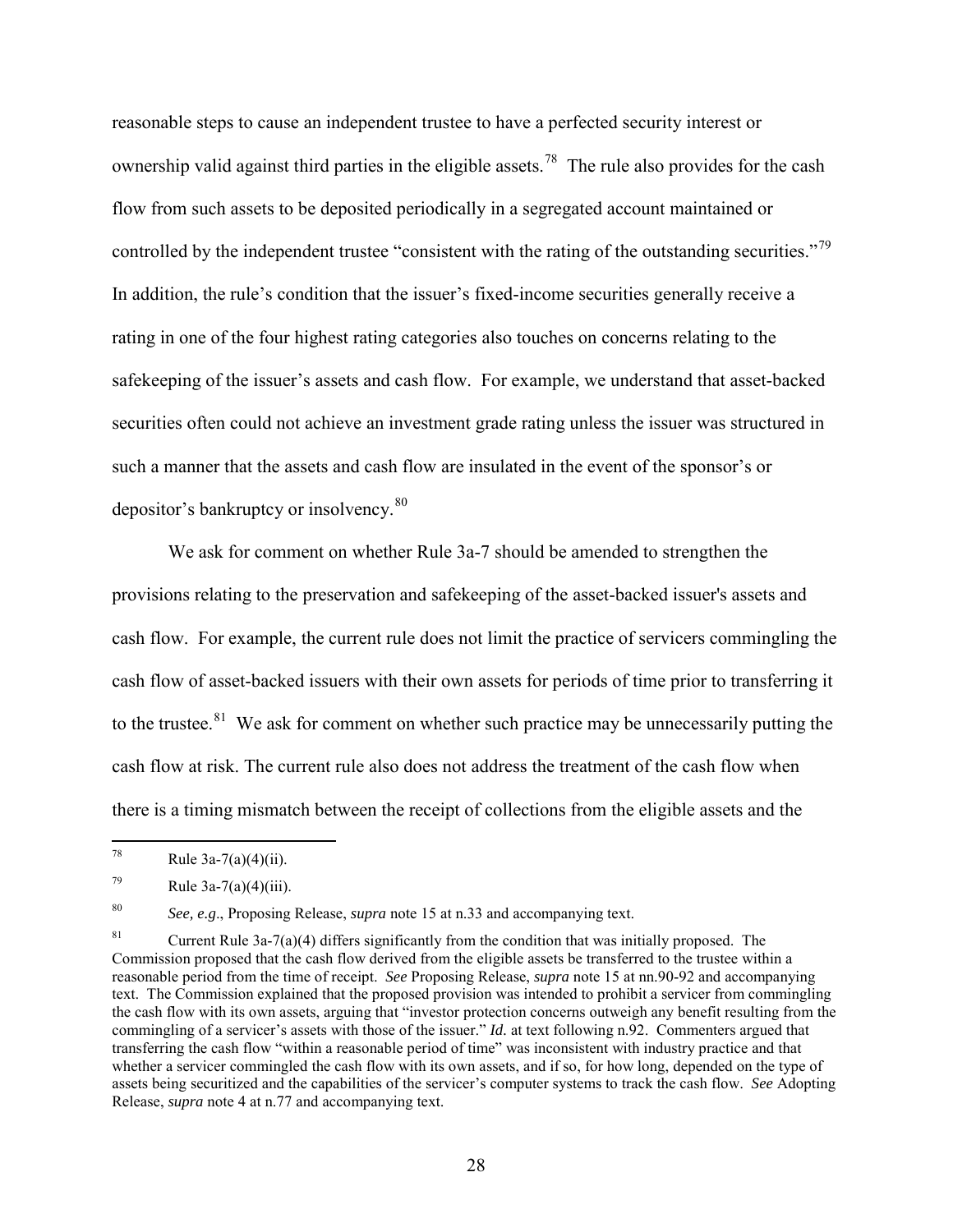distributions to the fixed-income securities holders. Are there other aspects of the rule we should consider amending in order to help preserve and protect the asset-backed issuer's assets and cash flow? If so, please provide specific suggestions for such amendments, including, where possible, suggested rule text.

We also note the irregularities that had recently surfaced that have caused difficulties in determining the ownership of certain mortgages that had been securitized.<sup>82</sup> As discussed, under Rule 3a-7, the issuer must take reasonable steps to cause an independent trustee to have a perfected security interest or ownership valid against third parties in the eligible assets.<sup>[83](#page-28-1)</sup> We ask for comment on whether and how this requirement in Rule 3a-7 should be strengthened in light of these events.

 We invite commenters to provide us with information about current practices with respect to the safekeeping of eligible assets under Rule 3a-7.

• Does the current rule contain safeguards that adequately protect the eligible assets?

Should stronger safeguards be adopted with respect to these assets? If so, what should these safeguards be?

We also invite commenters to provide us with information about current practices under Rule 3a-7 with respect to the management of the cash flow that is derived from an asset-backed issuer's eligible assets.

<span id="page-28-0"></span><sup>82</sup> 82 *See, e.g., November Oversight Report -- Examining the Consequences of Mortgage Irregularities for Financial Stability and Foreclosure Mitigation*, Congressional Oversight Panel 19 (Nov. 16, 2010) ("Various commentators have begun to ask whether the poor recordkeeping and error-filled work exhibited in foreclosure proceedings, described above, is likely to have marked earlier stages of the process as well. If so, the effect could be that rights were not properly transferred during the securitization process such that title to the mortgage and the note might rest with another party in the process other than the trust.")

<span id="page-28-1"></span><sup>83</sup> Rule 3a-7(a)(4)(ii).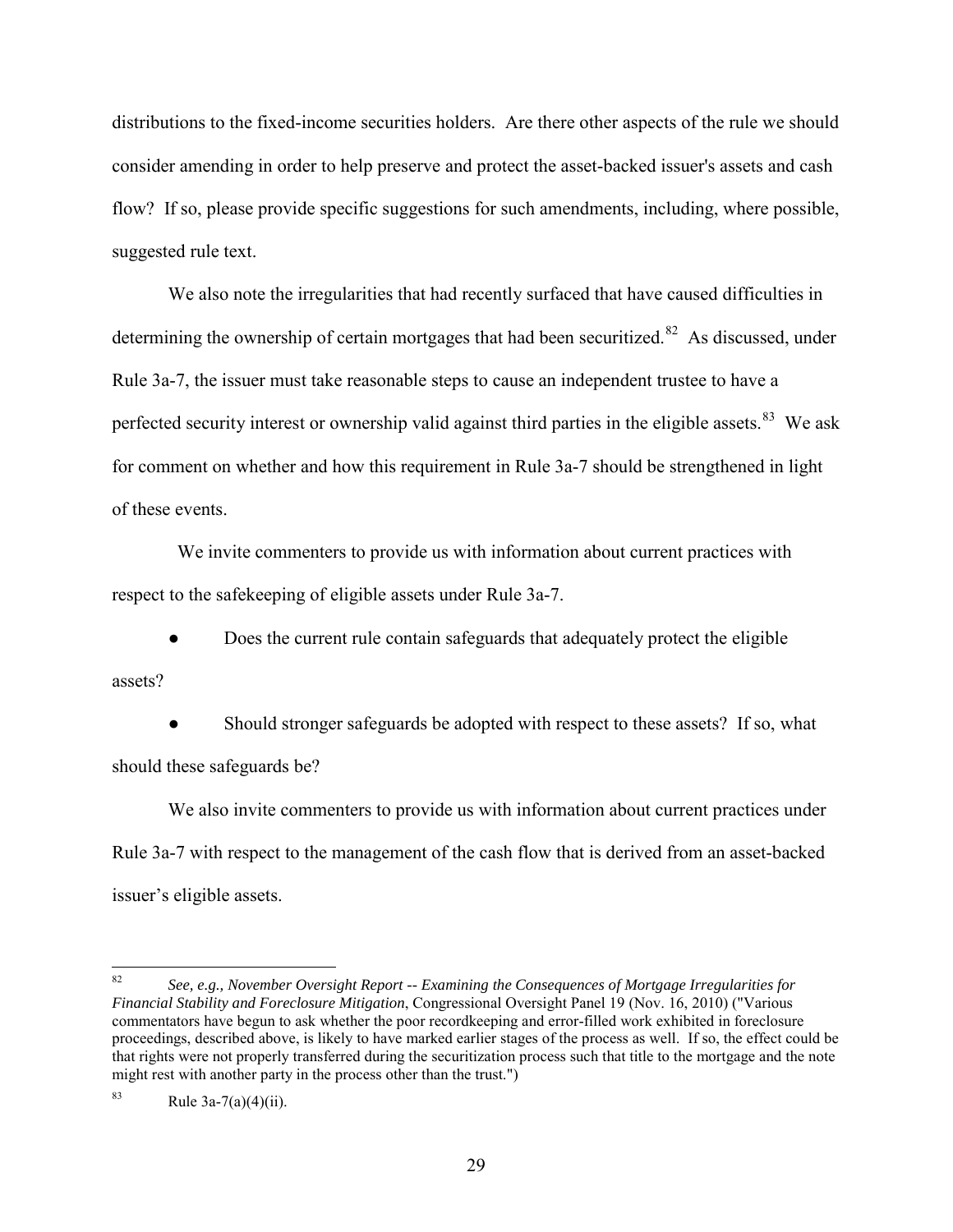How long do servicers typically hold the cash flow prior to transferring the cash flow to the trustee? What are the benefits, if any, to servicers from holding the cash flow? What are the benefits and risks to asset-backed issuers from servicers holding the cash flow?

We note that the rule does not specify that the servicer must keep the cash flow in a segregated account prior to transferring the cash flow to the trustee. Should such a condition be included in the rule and what would be its economic impact if included? Is the answer dependent on the time period that the servicer has, under the asset-backed issuer's organizational documents or otherwise, in which to transfer the cash flow to the trustee?

Should the rule be amended to prescribe a time period in which the servicer must transfer the cash flow to the trustee and what would be the economic impact of such a provision? If so, what should that time period be? Commenters suggesting specific time periods should address the costs and benefits associated with their suggestions.

Regulation AB requires that servicers provide an annual assessment of compliance with servicing criteria enumerated in Item 1121(d) of Regulation AB, so that investors may identify those aspects of standard servicing criteria that are in material compliance in order to better evaluate servicing responsibilities and performance and reliability of the information they receive.  $84$  In particular, servicers must assess compliance with the servicing criterion that payments on pool assets are deposited into the appropriate custodial bank accounts and related bank clearing accounts within no more than two business days of receipt, or such other number of days as specified in the transaction agreements.<sup>[85](#page-29-1)</sup> Consistent with this provision, should the time period set forth in Rule 3a-7 be no more than two business days of

<span id="page-29-0"></span><sup>84</sup> 17 CFR 229.1122(d).

<span id="page-29-1"></span>

<sup>85</sup> *See* Item 1122(d)(2)(i) of Regulation AB [17 CFR 229.1122(d)(2)(i)].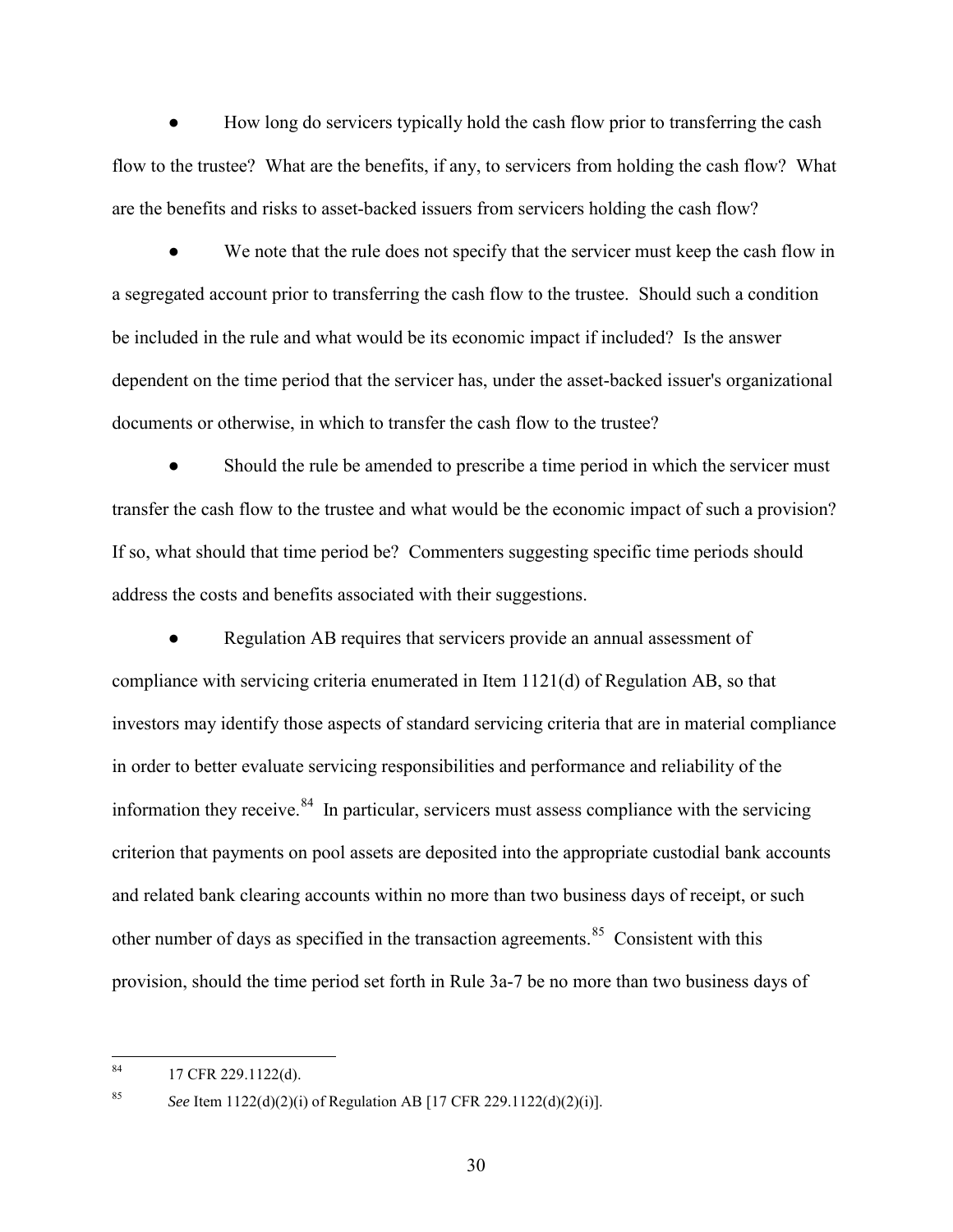receipt? Why or why not? What would be the effect if the time period were greater than or less than two business days?

We are also interested in obtaining information about how the cash flow is invested under Rule 3a-7 and who receives the returns from such an investment.

Should the rule contain a condition that restricts the manner in which the cash flow may be invested? If so, what should this condition provide?

• Should the rule limit who may receive the benefit of the returns of such investment? Why or why not? What economic benefits and costs would be associated with such a limitation?

As discussed previously, we understand that asset-backed securities often could not achieve an investment grade rating unless the issuer was structured in such a manner that the assets and cash flow are insulated in the event of the bankruptcy or insolvency of the sponsor or depositor.[86](#page-30-0)

• Does our understanding hold true?

Should the rule include a condition specifying that the eligible assets and the cash flow generated from such assets be available to pay the fixed-income securities consistent with their terms, notwithstanding the bankruptcy or insolvency of the sponsor or depositor?

• Should any such condition also extend to the bankruptcy of the servicer? Does the answer depend on whether the servicer needs to hold the eligible assets for servicing purposes and is not required to transfer the cash flow to the independent trustee immediately upon receipt? What would be the potential economic impact of so extending the condition?

31

<span id="page-30-0"></span><sup>86</sup> See supra note 80.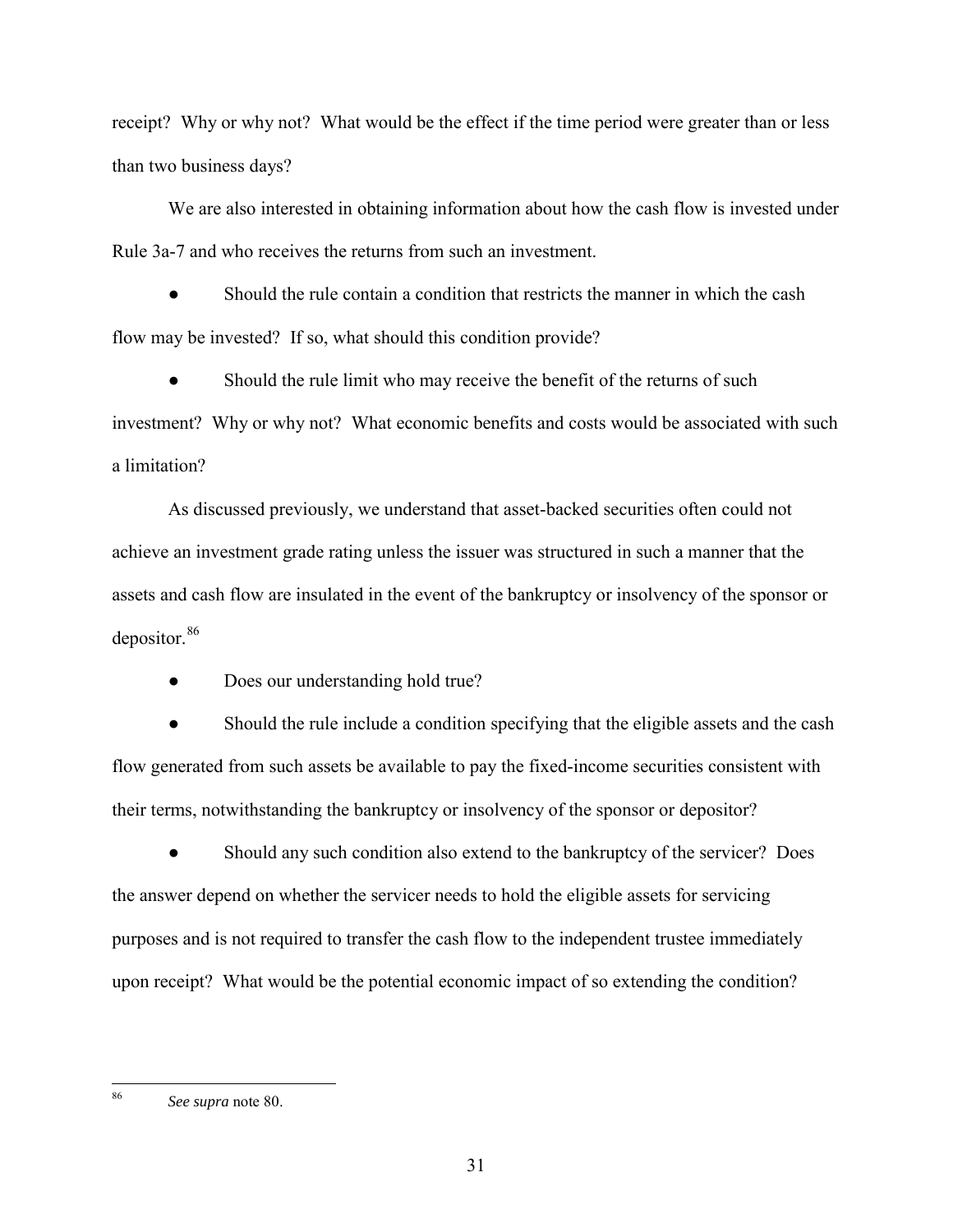The Commission also requests comment on any other concerns relating to the safekeeping of the issuer's assets and cash flow that we have not contemplated under Rule 3a-7.

● If there are such concerns, what are they and how should the rule address them?

• Does the asset-backed market generally impose safeguards that are intended to ensure the safety of the issuer's eligible assets and cash flow? Should the rule reflect these safeguards? If so, what are the safeguards, how should they be reflected, and what would be the economic impact of reflecting them in the rule?

### **d. Other Possible Investor Protections**

The exclusion from the definition of investment company provided by Rule 3a-7 is one of many regulations under the federal securities laws addressing asset-backed issuers. Assetbacked issuers also are subject to various regulations under the Securities Act and the Exchange Act. We recognize that there may be existing or proposed provisions under these other federal securities laws applicable to asset-backed issuers which, although intended for different purposes, also may help mitigate potential Investment Company Act-related concerns. Such provisions could be considered for inclusion in Rule 3a-7 in lieu of the rating condition.<sup>[87](#page-31-0)</sup>

<span id="page-31-0"></span><sup>87</sup> We note that not all asset-backed issuers that rely on Rule 3a-7 are subject to the same provisions under the federal securities laws. For example, asset-backed issuers that rely on Rule 3a-7 may include those issuers that offer and sell their securities under an exemption from registration under the Securities Act or that are not subject to the Exchange Act reporting requirements. Therefore, if we determine that certain existing or proposed provisions under the federal securities laws help mitigate potential Investment Company Act-related concerns, such provisions may need to be included as conditions in Rule 3a-7 to ensure that all asset-backed issuers relying on the rule are subject to the same conditions, regardless of their status under the other federal securities laws.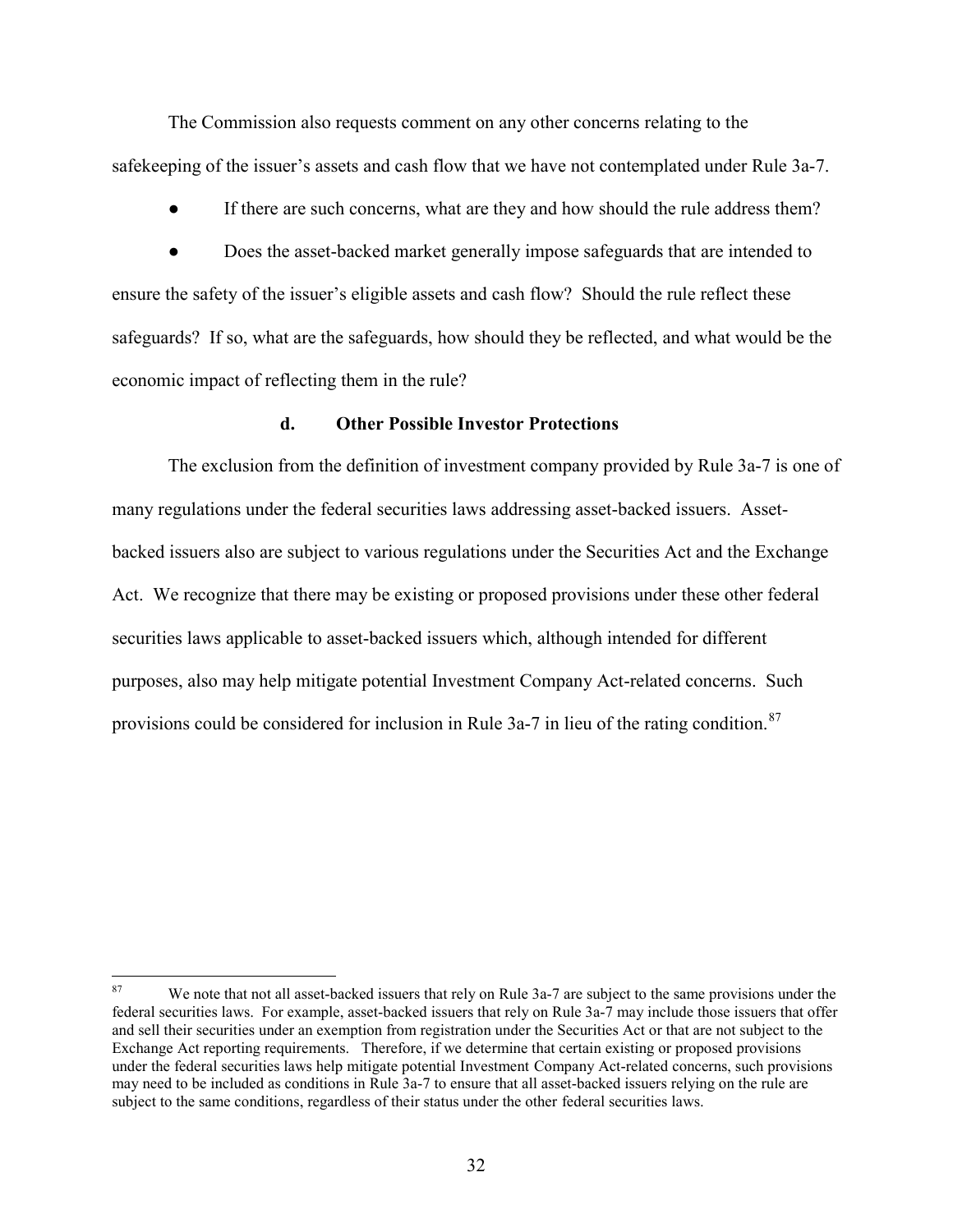## **i. Other Commission Rules**

For example, Rule 193 under the Securities Act generally requires an asset-backed issuer to perform a review of the assets underlying any asset-backed securities that will be registered under the Securities Act that, at a minimum, provides reasonable assurance that the disclosure in the issuer's prospectus regarding the assets is accurate in all material respects.<sup>[88](#page-32-0)</sup> Section 945 of the Dodd-Frank Act directed the Commission to enact Rule 193 so that due diligence was "re-introduced" into the offering process.<sup>[89](#page-32-1)</sup> This provision, if included in Rule 3a-7, might help mitigate some of the concerns underlying the Investment Company Act, such as the "dumping" of assets and the potential opportunities for overreaching and self-dealing.

Similarly, as part of the 2011 ABS Re-proposal, we proposed to include, as part of the shelf eligibility requirements for asset-backed issuers, a requirement that the issuer's underlying transaction agreements provide for a "credit risk manager" to review the underlying assets in specified circumstances.<sup>[90](#page-32-2)</sup> That proposal addresses concerns about enforceability of representations and warranties regarding the assets, but such a requirement also might serve to mitigate potential Investment Company Act abuses relating to misvaluation of assets and inadequate asset coverage for asset-backed securities and therefore could be considered for inclusion in Rule 3a-7.

As another example, we note that the Dodd-Frank Act added Section 27B to the Securities Act generally to prohibit an underwriter, placement agent, initial purchaser, sponsor, or any affiliate or subsidiary of any such entity, of an asset-backed security, as defined in the Exchange Act, from engaging in any transaction that would involve or result in any material

<span id="page-32-0"></span> $88\,$ 17 CFR 230.193.

<span id="page-32-1"></span><sup>89</sup> *See* Section 943 Release, *supra* note [9.](#page-4-4) 

<span id="page-32-2"></span><sup>90</sup> *See* 2011 ABS Re-proposal, *supra* not[e 13](#page-5-4) at section II.B.1.b.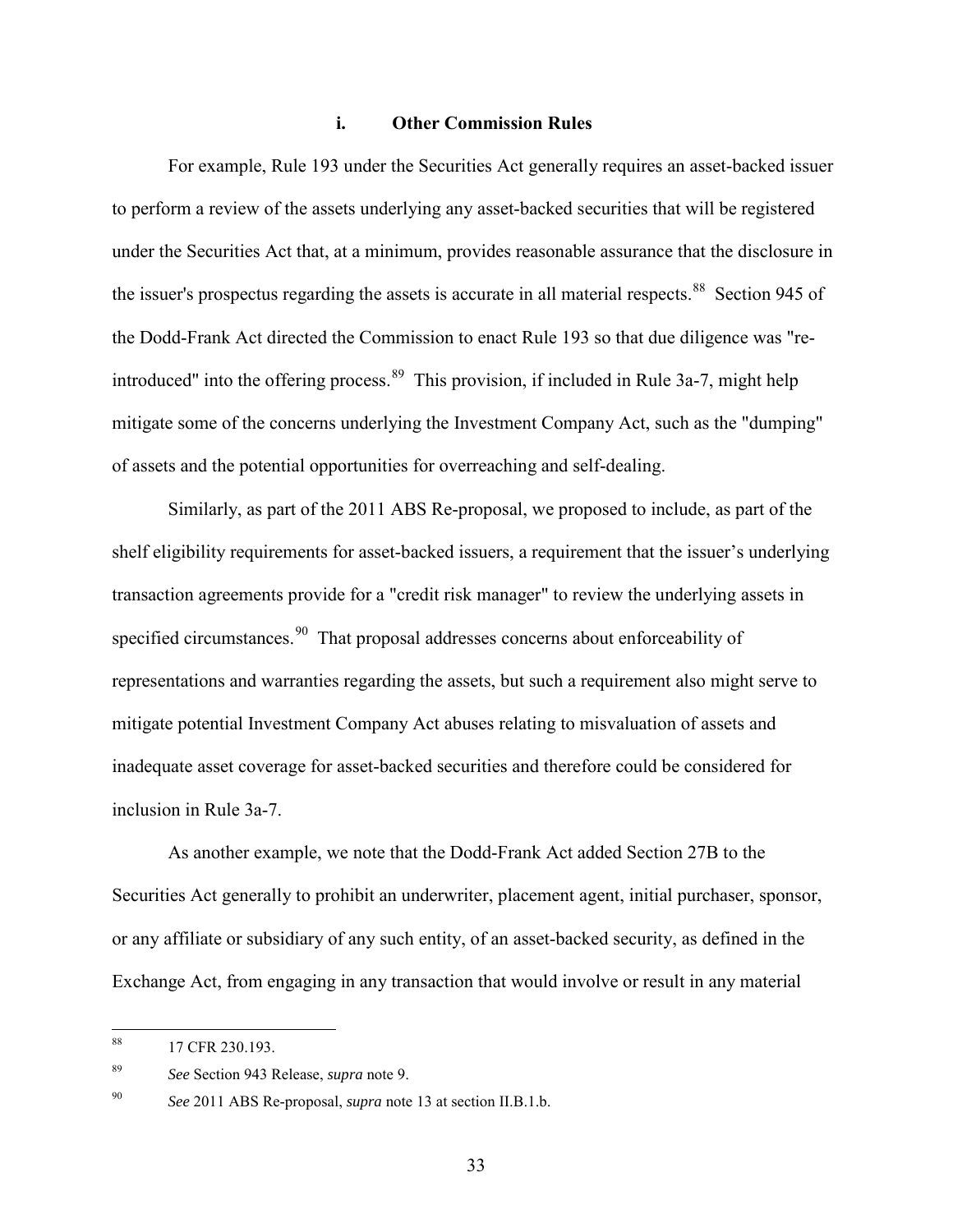conflict of interest with respect to any investor in a transaction arising out of such activity for a period of one year after the date of the first closing of the sale of the asset-backed security.<sup>91</sup> This provision "prohibits firms from packaging and selling asset-backed securities to their clients and then engaging in transactions that create conflicts of interest between them and their clients."<sup>[92](#page-33-1)</sup> To the extent that this provision also may help guard against certain of the Investment Company Act-related concerns, such as the potential for self-dealing and overreaching by insiders, it could be considered for incorporation into Rule 3a-7.

Yet another example of requirements under the federal securities laws concerning certain asset-backed issuers that may be considered for inclusion in Rule 3a-7 are the risk retention requirements for sponsors of asset-backed issuers, such as the requirements recently proposed by the Commission in a joint rulemaking with other federal regulators.<sup>[93](#page-33-2)</sup> These requirements may be appropriate as conditions for issuers that wish to rely on Rule 3a-7, if they serve to mitigate the Investment Company Act-related concerns about self-dealing by insiders, misvaluation of assets, and the safekeeping of assets and cash flow.

We ask for comment on whether these or any other existing or proposed provisions under other federal securities laws applicable to asset-backed issuers also may help mitigate potential Investment Company Act-related concerns and could serve, in whole or in part, as substitutes for the references to ratings in Rule 3a-7. Commenters should be specific in identifying the relevant

<span id="page-33-0"></span><sup>91</sup> Section 621 of Dodd-Frank Act. The Dodd-Frank Act also directed the Commission to issue rules for the purpose of implementing this provision, and the prohibition described above takes effect only upon the effective date of such rules. *Id.*

<span id="page-33-1"></span>Letter from Senators Jeffrey Merkley and Carl Levin to Commission Chairman Mary Schapiro, et al. (Aug. 3, 2010) ("Merkley-Levin Letter") at p. 1*,* available at [http://www.sec.gov/comments/df-title-vi/conflicts-of](http://www.sec.gov/comments/df-title-vi/conflicts-of-interest/conflictsofinterest-2.pdf)[interest/conflictsofinterest-2.pdf](http://www.sec.gov/comments/df-title-vi/conflicts-of-interest/conflictsofinterest-2.pdf) .

<span id="page-33-2"></span><sup>93</sup> *Credit Risk Retention,* Securities Exchange Act Release No. 64148 (Mar. 30, 2011) [76 FR 24090 (Apr. 29, 2011)].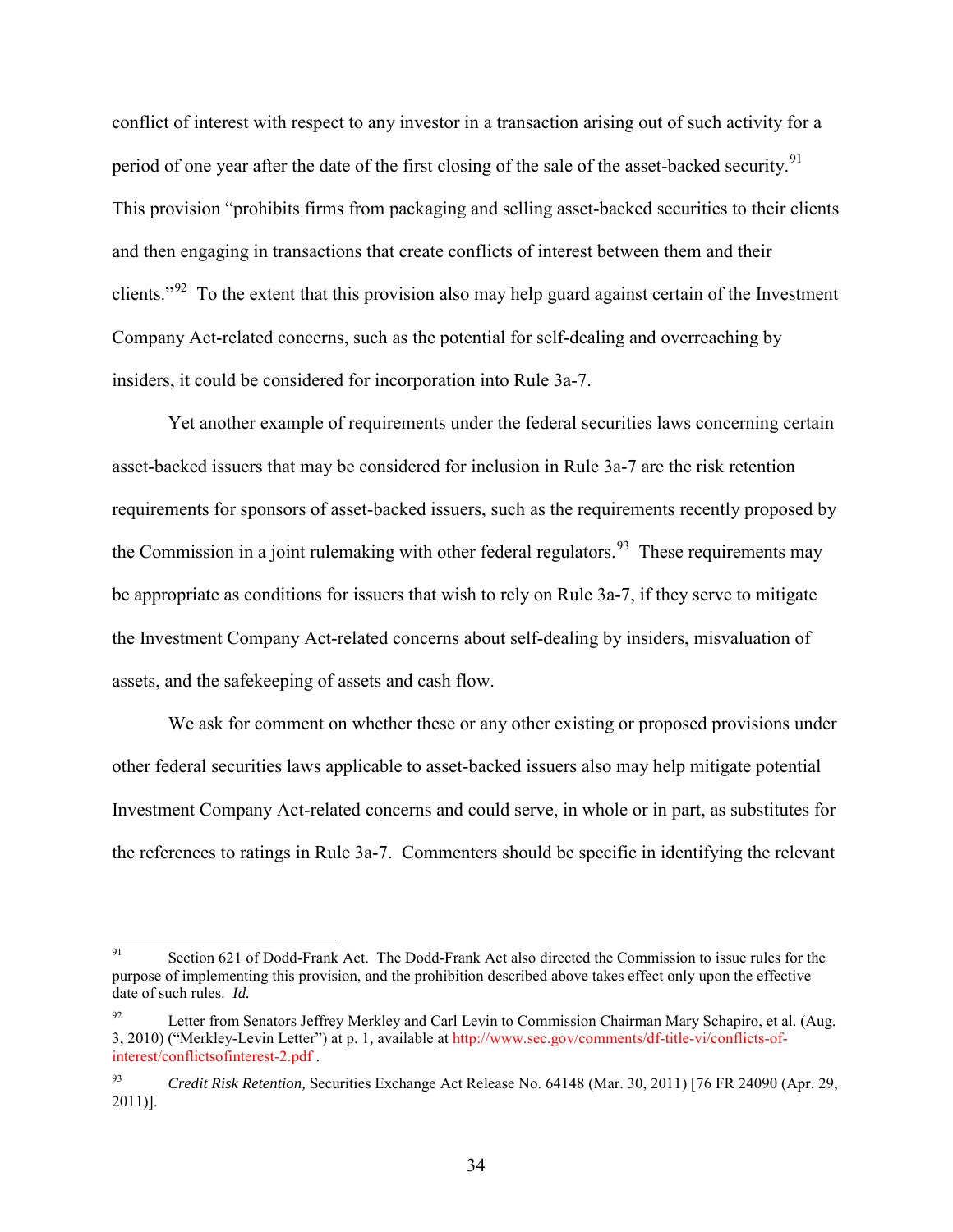provision and the Investment Company Act-related concern, and explaining how the provision may help mitigate the Investment Company Act-related concern.

#### **ii. Eligibility to Use Rule 3a-7**

Currently, any issuer generally may rely on Rule 3a-7 provided that it is in the business of purchasing or otherwise acquiring and holding "eligible assets," issues securities which entitle their holders to receive payments that depend primarily on the cash flow from the eligible assets, and meets the other conditions of the rule. When the Commission adopted Rule 3a-7, the Commission stated that the definition of "eligible assets" in Rule 3a-7 -- in part, "financial assets, either fixed or revolving, that by their terms convert into cash within a finite time period" -- was based on the definition of "asset-backed security" under the Securities Act.<sup>[94](#page-34-0)</sup> We understand that asset-backed commercial paper programs that issue securities in reliance on an exemption from registration under the Securities Act, and other asset-backed issuers that offer and sell their securities in reliance on an exemption from registration under the Securities Act, often rely on Rule 3a-7 to be excluded from regulation under the Investment Company Act. Conversely, an asset-backed issuer that cannot meet the conditions of Rule 3a-7 (and is unable to qualify for any other exclusion from regulation under the Investment Company Act, such as Section  $3(c)(5)$ , or

<span id="page-34-0"></span><sup>94</sup> 94 *See* Adopting Release, *supra* note [4](#page-3-0) at n.12 and accompanying text. Regulation AB generally defines "asset-backed security" as "a security that is primarily serviced by the cash flows of a discrete pool of receivables or other financial assets, either fixed or revolving, that by their terms convert into cash within a finite time period, plus any rights or other assets designed to assure the servicing or timely distributions of proceeds to the security holders; provided that in the case of financial assets that are leases, those assets may convert to cash partially by the cash proceeds from the disposition of the physical property underlying such leases." *See* Item 1101(c)(1) of Regulation AB. Regulation AB considers certain types of master-trusts and issuers with prefunding periods and revolving accounts to be discrete pools of assets. *See* Item 1101(c)(3) of Regulation AB. In the 2010 April ABS Proposal, the Commission proposed to restrict the use of Regulation AB by master trust issuers backed by non-revolving assets, limit the number of years for revolving periods of non-revolving accounts from three years to one year, and decrease the limit on the amount of prefunding permitted by the prefunding exception from 50% to 10%. *See* 2010 ABS Proposing Release, *supra* note [10](#page-4-5) at section IV. The definition of "asset-backed security" in Regulation AB also contains limits on the amounts of delinquent and non-performing assets in the asset pool. *See* Item 1101(c)(2). The shelf eligibility requirements on Form S-3 further limits the amount of delinquent assets and certain leases that may be held in the asset pool. *See* Form S-3.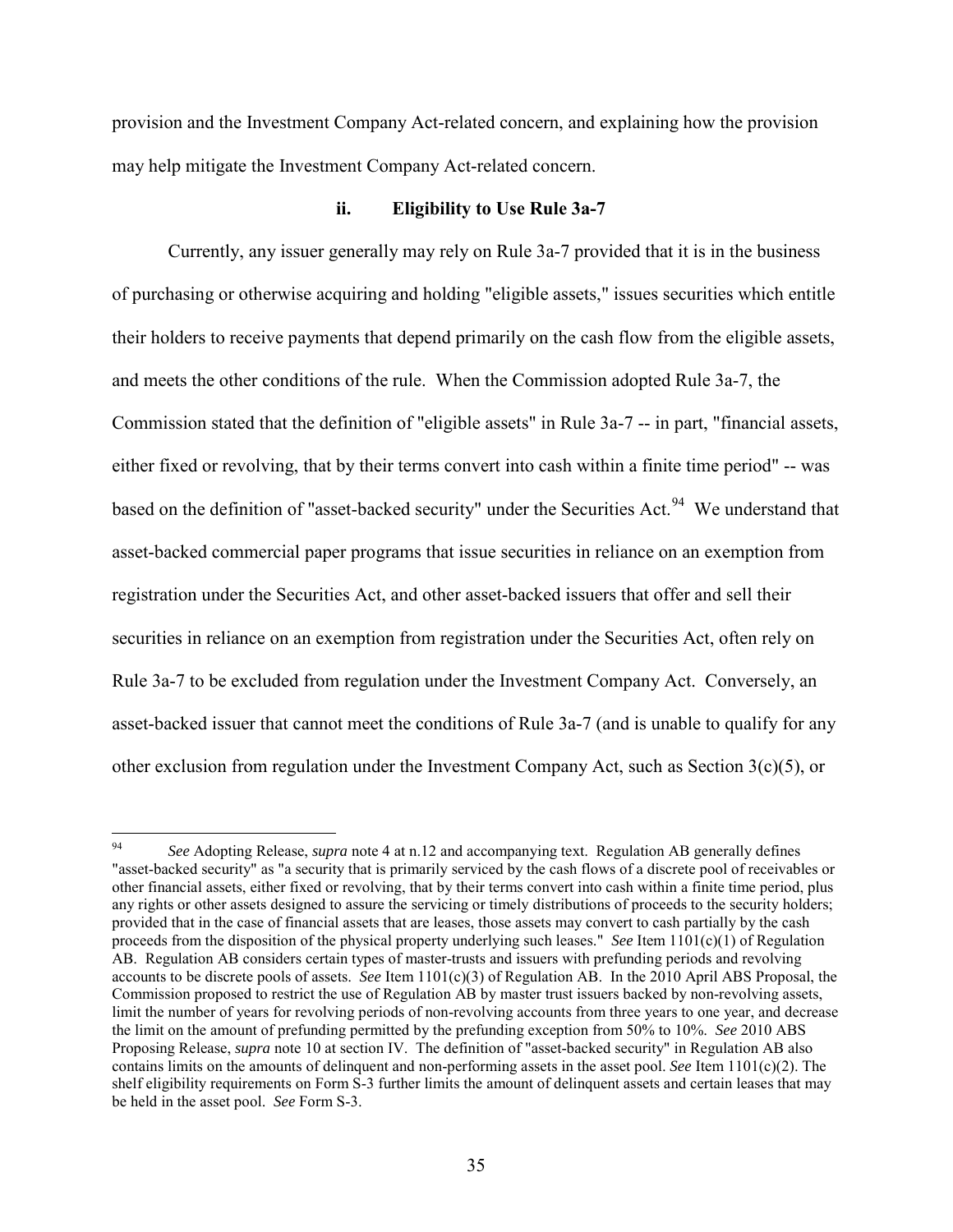register under the Act) generally may not register the issuance of its securities even if the issuer and its securities meet the other offering requirements under the Securities Act.

• We request comment on whether the requirements of Regulation AB or the shelf eligibility requirements may serve, in whole or in part, to address the Investment Company Act concerns underlying Rule 3a-7 and therefore be a basis for meeting some or all of the rule's conditions, including the rating condition and any conditions that may replace it. Should the conditions of Rule 3a-7 distinguish between issuers that meet the shelf eligibility requirements and those that do not? If so, why and how should the conditions differ? We ask commenters to be specific in their responses and to provide data and statistics, if possible.

• Would certain asset-backed issuers that currently are able to publicly offer their securities no longer be able to do so if Rule 3a-7 were limited to issuers that meet the shelf eligibility requirements? If so, please explain. With respect to such issuers, commenters also should address any alternative exclusion(s) from regulation under the Investment Company Act that may be available, and the advantages and disadvantages of the issuers' using these exclusions if Rule 3a-7 were not available to them. We ask commenters to provide data in support of their responses, if possible.

Is our understanding correct that some asset-backed issuers that privately offer their securities rely on Rule 3a-7? If so, would certain of these issuers no longer be able to rely on Rule 3a-7 if the rule was limited in this manner? If not, why not? We also ask commenters to provide similar information and data about asset-backed issuers that rely on the private investment company exclusions from regulation under the Investment Company Act, and any alternative exclusion(s) from regulation under the Investment Company Act that may be available, and the advantages and disadvantages of the issuers' using these exclusions if

36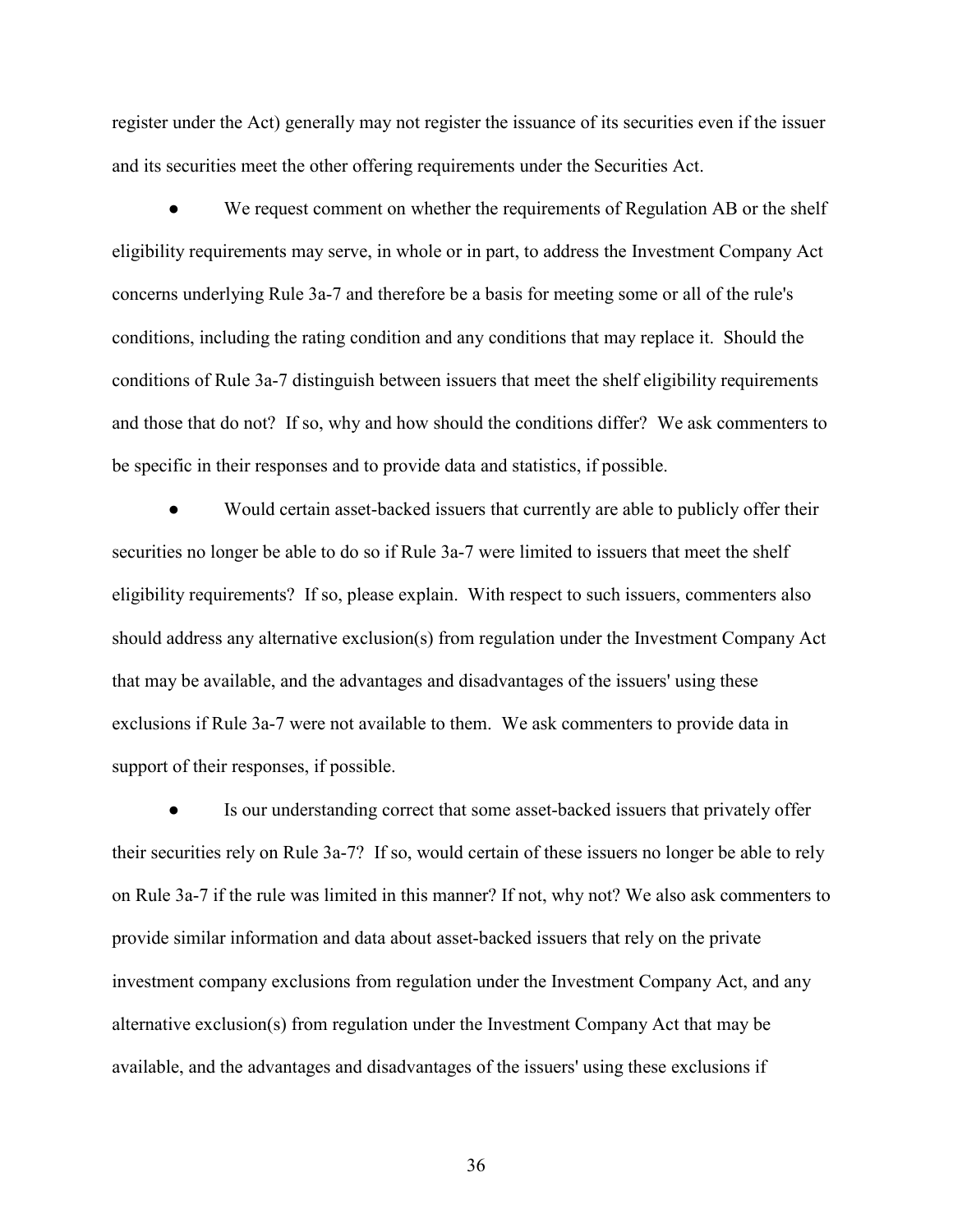Rule 3a-7 were not available to them. The Commission also requests that commenters provide any available data about the sizes and types of asset-backed issuers that privately offer their securities that rely on Rule 3a-7.

What would be the effect on the asset-backed securities market in general, on capital formation, and on investors if the availability of Rule 3a-7 were limited to issuers of asset-backed securities as defined in Regulation AB or included the further limitations found in the shelf eligibility requirements?

Are there alternative approaches that the Commission should consider to an issuer's eligibility to use Rule 3a-7 that would address Investment Company Act-related concerns? Commenters that offer alternative approaches should be as specific as possible in explaining their approach and the effect such an approach would have on asset-backed issuers, on the asset-backed securities market in general, on capital formation, and on investors.

#### **3. Standard for Acquisition and Disposition of Eligible Assets**

With respect to the type and amount of activity related to the acquisition and disposition of an issuer's eligible assets that may take place under Rule 3a-7, the Commission has stated that Rule 3a-7 was intended to permit only those activities "that do not in any sense parallel typical 'management' of registered investment company portfolios."[95](#page-36-0) Thus, according to the Adopting Release, permitted activities under the rule include selling or substituting eligible assets when documentation is defective or for nonconformity with representations or warranties, disposing of assets in default or in imminent default, and removing excess credit support.<sup>[96](#page-36-1)</sup> We request comment on the management activities of asset-backed issuers under Rule 3a-7.

37

<span id="page-36-0"></span><sup>95</sup> 95 *See supra* note [44](#page-12-7) and accompanying text.

<span id="page-36-1"></span><sup>96</sup> *See* Adopting Release, *supra* not[e 4](#page-3-0) at n.68 and accompanying text.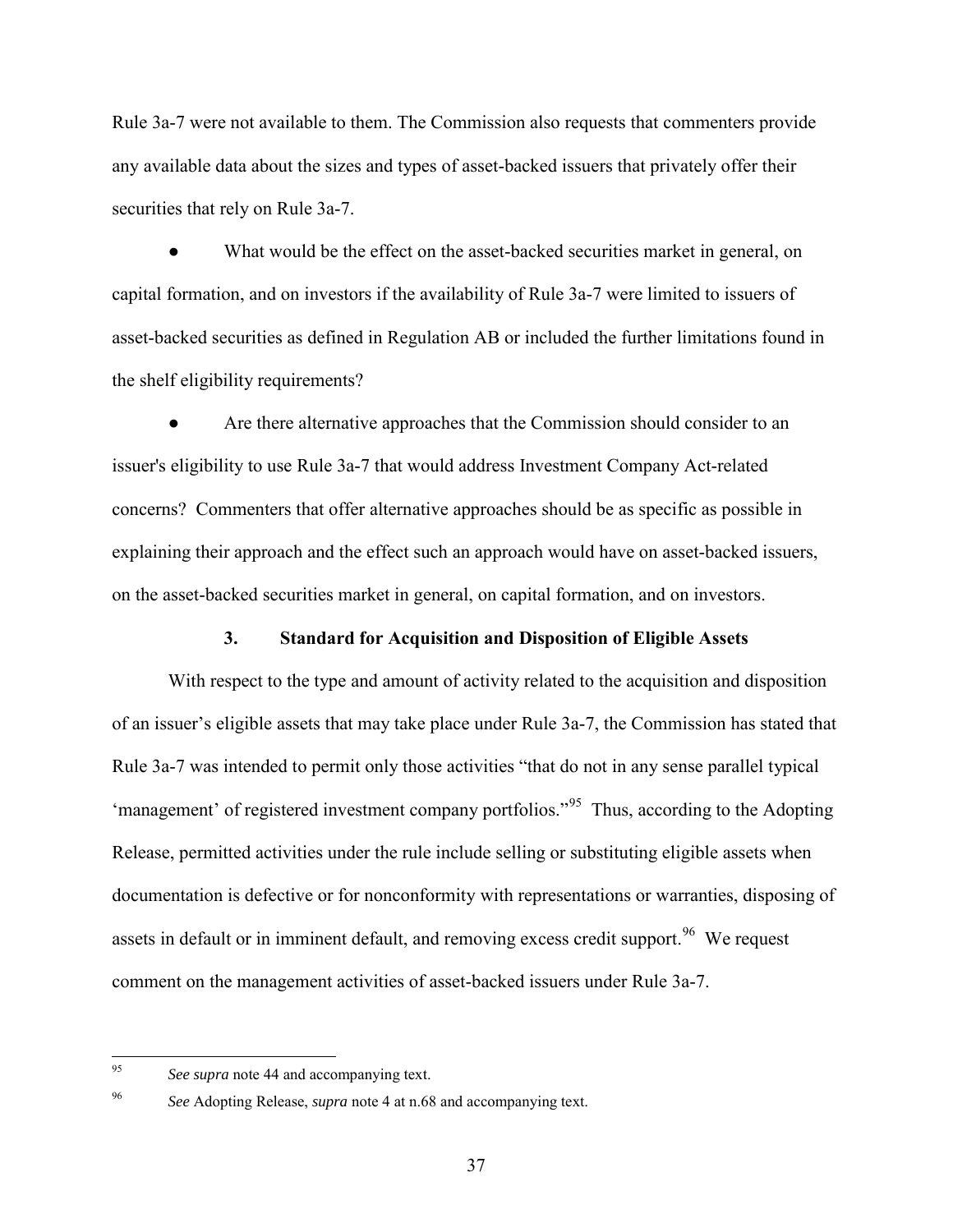What changes, if any, should be made to the rule's conditions addressing the acquisition and disposition of eligible assets? What would be the economic impact of any such changes?

Does the current rule adequately preclude activities "that do not in any sense parallel typical 'management' of registered investment company portfolios"? If not, should additional conditions be added to the rule that would limit the acquisition and disposition of the issuer's eligible assets, and if so, what types of conditions? What would be the economic impact of such conditions?

#### **B. The Effect of the Exclusion Provided by Rule 3a-7**

Current Rule 3a-7 excludes from the definition of investment company any issuer that meets the rule's conditions. The rule does not address how a holder of securities of a Rule 3a-7 issuer should treat those securities for purposes of determining the holder's own status under the Investment Company Act. In light of certain developments in the asset-backed securities markets in recent years, detailed below, we request comment whether we should consider limiting or clarifying the manner in which the exclusion provided by Rule 3a-7 may be used by certain holders of securities issued by Rule 3a-7 issuers.

#### **1. Holders of an Asset-Backed Issuer's Securities**

As a general matter, the status of an issuer under the Investment Company Act matters not only to the issuer itself, but also to the holders of the issuer's securities. A holder's own status under the Investment Company Act may depend on the investment company status of the issuers of securities that it owns.  $97$  When the Commission adopted Rule 3a-7, the Commission

 $\overline{a}$ 

<span id="page-37-0"></span>For example, the holder may be an investment company under Section  $3(a)(1)(C)$  of the Investment Company if it owns or proposes to acquire investment securities, which generally include, among others, securities issued by an investment company, having a value exceeding 40% of the value of the holder's total assets (exclusive of Government securities and cash items) on an unconsolidated basis. *See supra* note [30.](#page-9-1)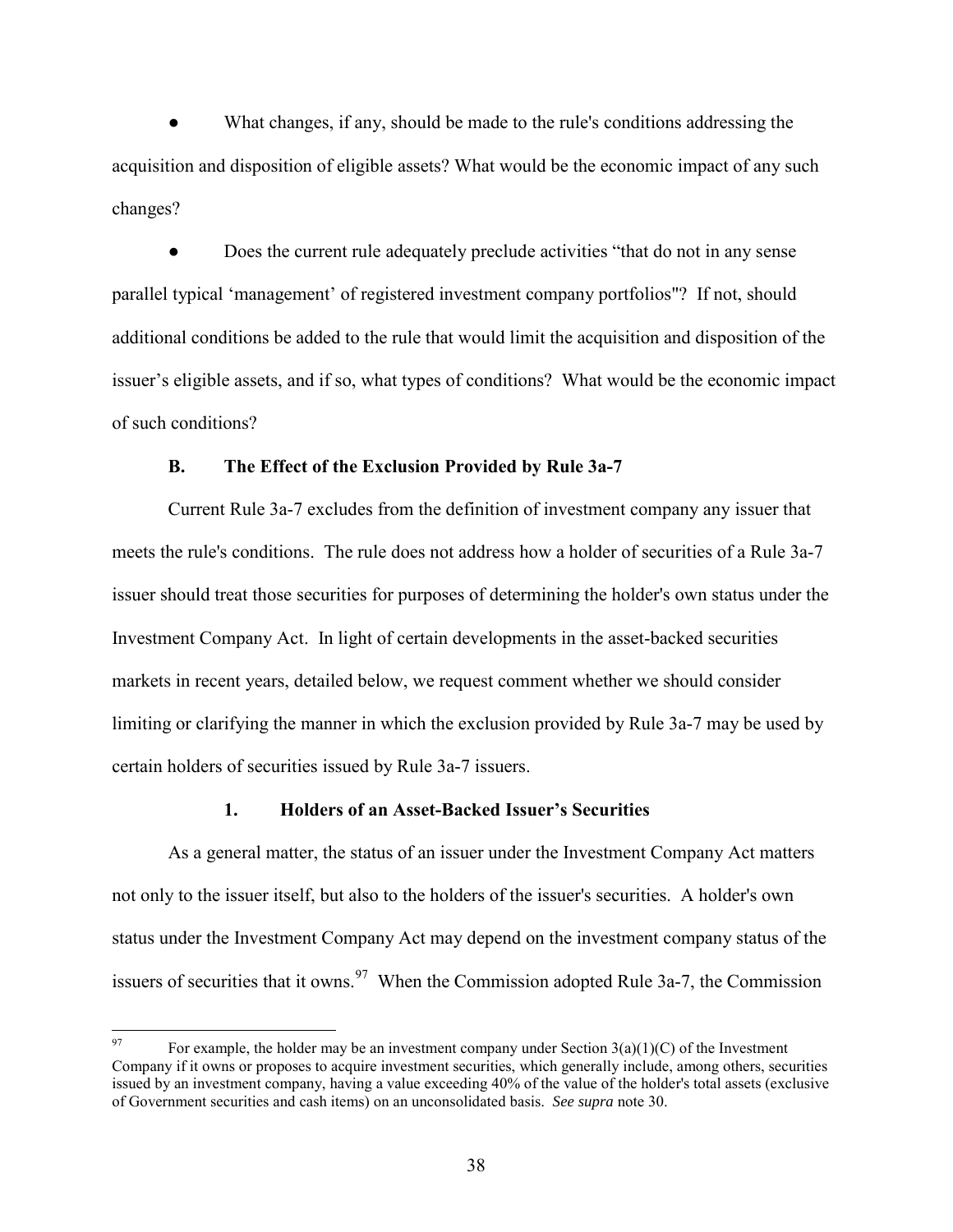focused on providing an exclusion from regulation under the Act for the asset-backed issuer, and not on the manner in which such an exclusion may affect a holder of the asset-backed issuer's securities.

We are interested in better understanding the manner in which the exclusion provided by Rule 3a-7 affects the status under the Investment Company Act of various types of holders of securities issued by Rule 3a-7 issuers. For example, in the last decade, many asset-backed issuers that relied on Rule 3a-7 were established by companies that sought to capture, by holding the equity or residual interest in these issuers, the spread between the yield of the assets being securitized and the financing cost of the fixed-income securities being issued.<sup>[98](#page-38-0)</sup> The potential for returns on such investments led to companies being established whose business focused on purchasing equity and residual interests in collateralized loan obligations ("CLOs") and CDOs of issuers that relied on Rule  $3a-7$ .<sup>99</sup> The activities of some of these companies suggest that they are in the business of investing in securities.<sup>[100](#page-38-2)</sup> However, because current Rule  $3a-7$  excludes issuers relying on the rule from the definition of investment company, such companies that

<span id="page-38-0"></span><sup>98</sup> More generally, in 2007, for example, only approximately 11.5% of CDOs issued globally were issued to remove assets from the balance sheet of the originator. The rest of the CDO market consisted of arbitrage CDOs, which are CDOs that attempt to capture the difference between the yield of its assets and the financing costs of the CDO tranches. *See, e.g.,* Securities Industry and Financial Markets Association: Research at http:// archives1.sifma.org/story.asp?id=2375 ("SIFMA").

<span id="page-38-1"></span><sup>99</sup> *See, e.g.,* Jody Shenn, *Bear Stearns Funds Own 67 Percent Stake in Everquest (Update3)*, BLOOMBERG, May 11, 2007, http://www.bloomberg.com/apps/news?pid=newsarchive&sid= (describing various investment vehicles formed to invest in residual interests of CDOs).

<span id="page-38-2"></span>In contrast, when Rule 3a-7 was adopted, most private sector sponsors of asset-backed issuers typically securitized financial assets that they themselves had originated to facilitate the financing and operation of their noninvestment company businesses. For example, some sponsors securitized their financial assets in order to manage more effectively their loan portfolios and, in turn, their balance sheets. In addition, securitization allowed sponsors to gain access to alternative, usually cheaper, funding sources. Commercial banks and savings and loan associations also securitized financial assets to facilitate compliance with regulatory capital requirements. As the Commission noted when adopting Rule 3a-7, the purpose and operation of asset-backed issuers therefore were fundamentally different from investment companies. *See* Proposing Release, *supra* not[e 15](#page-6-1) at n.18 and accompanying text; Protecting Investors Report, *supra* note [4](#page-3-0) at nn.49-62 and accompanying text.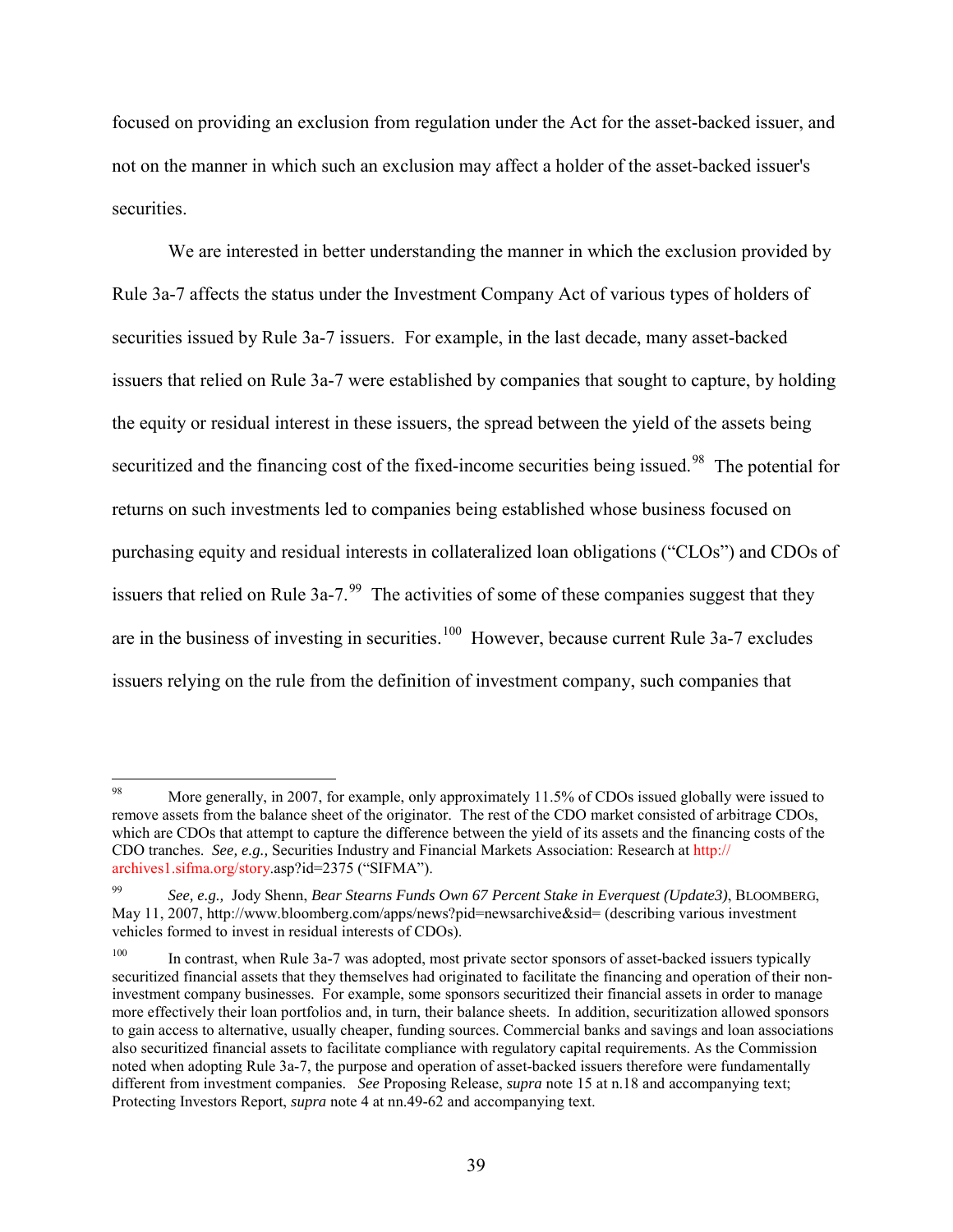invest in Rule 3a-7 issuers may not meet the definition of investment company in the Investment Company Act.

Specifically, under the Investment Company Act, any company that holds 50% or more of the outstanding voting securities of an issuer may treat such issuer as its majority-owned subsidiary.<sup>[101](#page-39-0)</sup> Securities of majority-owned subsidiaries that are not investment companies, in turn, are not "investment securities"<sup>102</sup> for purposes of determining whether the parent meets the definition of investment company in Section  $3(a)(1)(C)$  of the Act. Since a Rule 3a-7 issuer is not an investment company by virtue of the exclusion provided by the rule,  $103$  any company that holds 50% or more of the outstanding voting securities of a Rule 3a-7 issuer may treat the Rule 3a-7 issuer as its majority-owned subsidiary and is not required to treat any of the securities issued by the Rule 3a-7 issuer as "investment securities" for purposes of determining the company's own status under Section  $3(a)(1)(C)$  of the Investment Company Act. Such a company therefore may have virtually all of its assets invested in securities of Rule 3a-7 majority-owned subsidiaries and not meet the definition of investment company under Section  $3(a)(1)(C).$ <sup>[104](#page-39-3)</sup>

<span id="page-39-0"></span><sup>101</sup> Section  $2(a)(24)$  of the Investment Company Act states that a "majority-owned subsidiary" of a person "means a company 50 per centum or more of the outstanding voting securities of which are owned by such person, or by a company which, within the meaning of this paragraph, is a majority-owned subsidiary of such person." Section  $2(a)(42)$  of the Act defines "voting security," in relevant part, to mean "any security presently entitling the owner or holder thereof to vote for the election of directors of a company."

<span id="page-39-1"></span><sup>102</sup> *See supra* note [18.](#page-7-8) 

<span id="page-39-2"></span><sup>103</sup> *See* Rule 3a-7(a) ("Notwithstanding [section 3\(a\)](http://taft.law.uc.edu/CCL/InvCoAct/sec3.html#a) of the Act, any issuer who is engaged in the business of purchasing, or otherwise acquiring, and holding eligible assets (and in activities related or incidental thereto), and who does not issue redeemable securities will not be deemed to be an investment company . . .").

<span id="page-39-3"></span><sup>&</sup>lt;sup>104</sup> We note that, depending on the facts and circumstances, some of these companies may meet the definition of investment company in Section 3(a)(1)(A). *See supra* not[e 18.](#page-7-8) Companies that meet the definition of investment company in Section  $3(a)(1)(A)$  are subject to the requirements of the Investment Company Act unless they meet an exclusion or an exemption, even if they do not meet the other definitions of investment company in Section  $3(a)(1)$ .

We also note that the idea of a company being in the business of investing in securities, even though the securities the company holds are those of its non-investment company majority-owned subsidiaries, is not novel. We have concluded, for example, that a company may be a "special situation investment company" that should be regulated under the Investment Company Act, even though the company holds securities of its majority-owned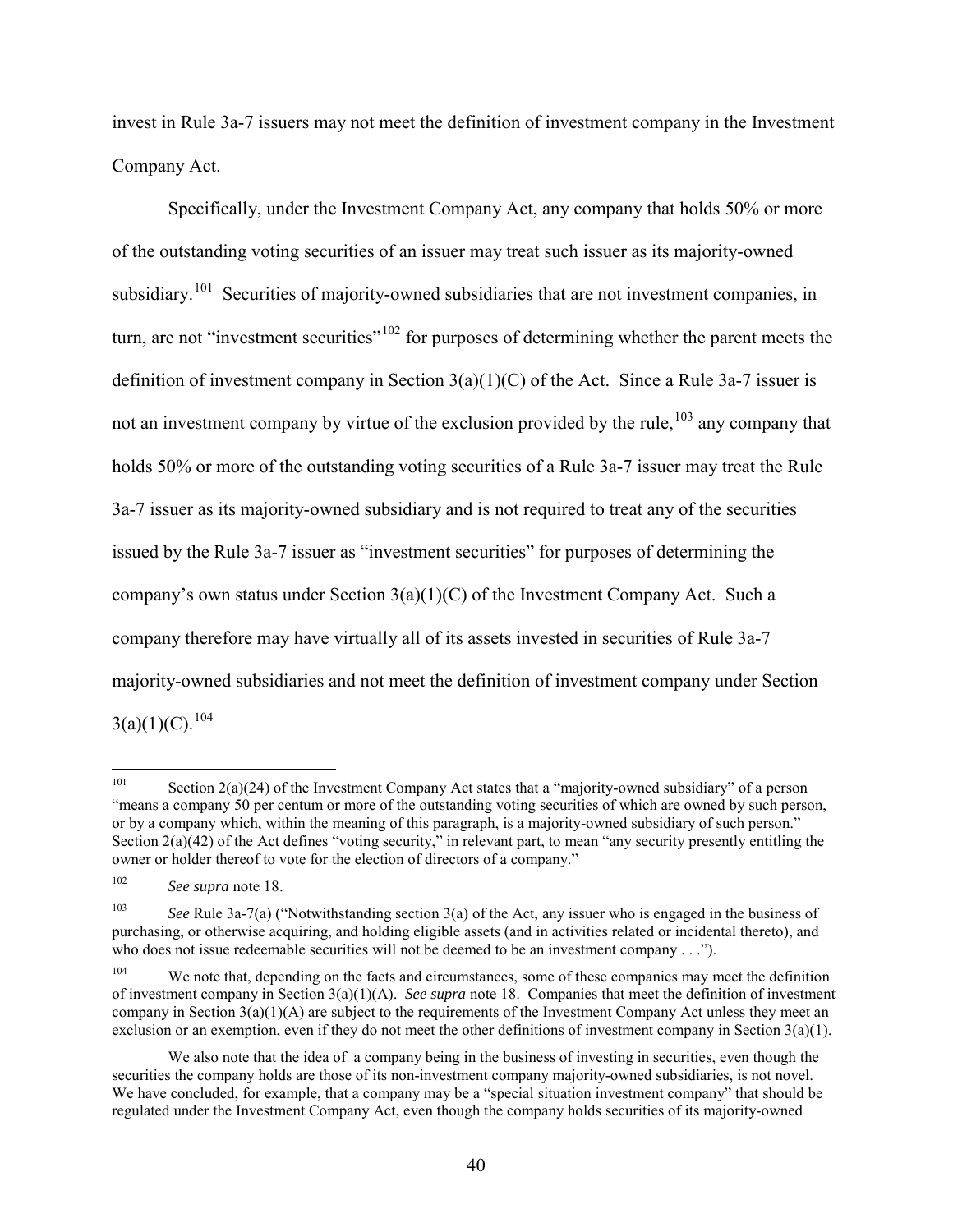If the exclusion provided by Rule 3a-7 specified that an issuer relying on Rule 3a-7 would be deemed an investment company for the limited purpose of the definition of "investment securities" in Section  $3(a)(2)(C)(i)$  of the Investment Company Act, any company that holds 50% or more of the outstanding voting securities of a Rule 3a-7 issuer would be required to treat such securities, as well as any other securities of that Rule 3a-7 issuer, as "investment securities" for purposes of determining its own status under Section  $3(a)(1)(C)$  of the Investment Company Act.<sup>[105](#page-40-0)</sup> With respect to certain types of holders of securities issued by Rule 3a-7 issuers, such as companies discussed above whose business focused on establishing Rule 3a-7 subsidiaries to capture the spread between the yield of the assets being securitized and the financing cost of the fixed-income securities being issued, and which may be engaged in the business of investing in securities, such an approach may serve to more accurately reflect their status under Section  $3(a)(1)(C)$  of the Investment Company Act and afford their investors the appropriate protections.

 The Commission requests comment on the extent to which various types of holders of securities of Rule 3a-7 issuers use the exclusion to determine their own status under the Investment Company Act.

What would be the potential economic impact if the exclusion from the definition of investment company provided by Rule 3a-7 were modified so that it did not extend to the definition of "investment securities" in Section  $3(c)(1)(C)(i)$ ?

subsidiaries that are not investment securities. *See Certain Prima Facie Investment Companies*, Investment Company Act Release No. 10937 (Nov. 13, 1979) [44 FR 66608 (Nov. 20, 1979)] at nn.18-20 and accompanying text. A special situation investment company generally is a company that secures control of other companies primarily for the purpose of making a profit in the sale of the controlled companies' securities. *Id.*

<span id="page-40-0"></span><sup>105</sup> *See supra* note [18.](#page-7-8) Under this approach, securities of a majority-owned subsidiary relying on Rule 3a-7 would be treated in the same manner as securities of a majority-owned subsidiary that is an investment company or that relies on Section 3(c)(1) or Section 3(c)(7) of the Investment Company Act. *See supra* note[s 18,](#page-7-8) [30.](#page-9-1)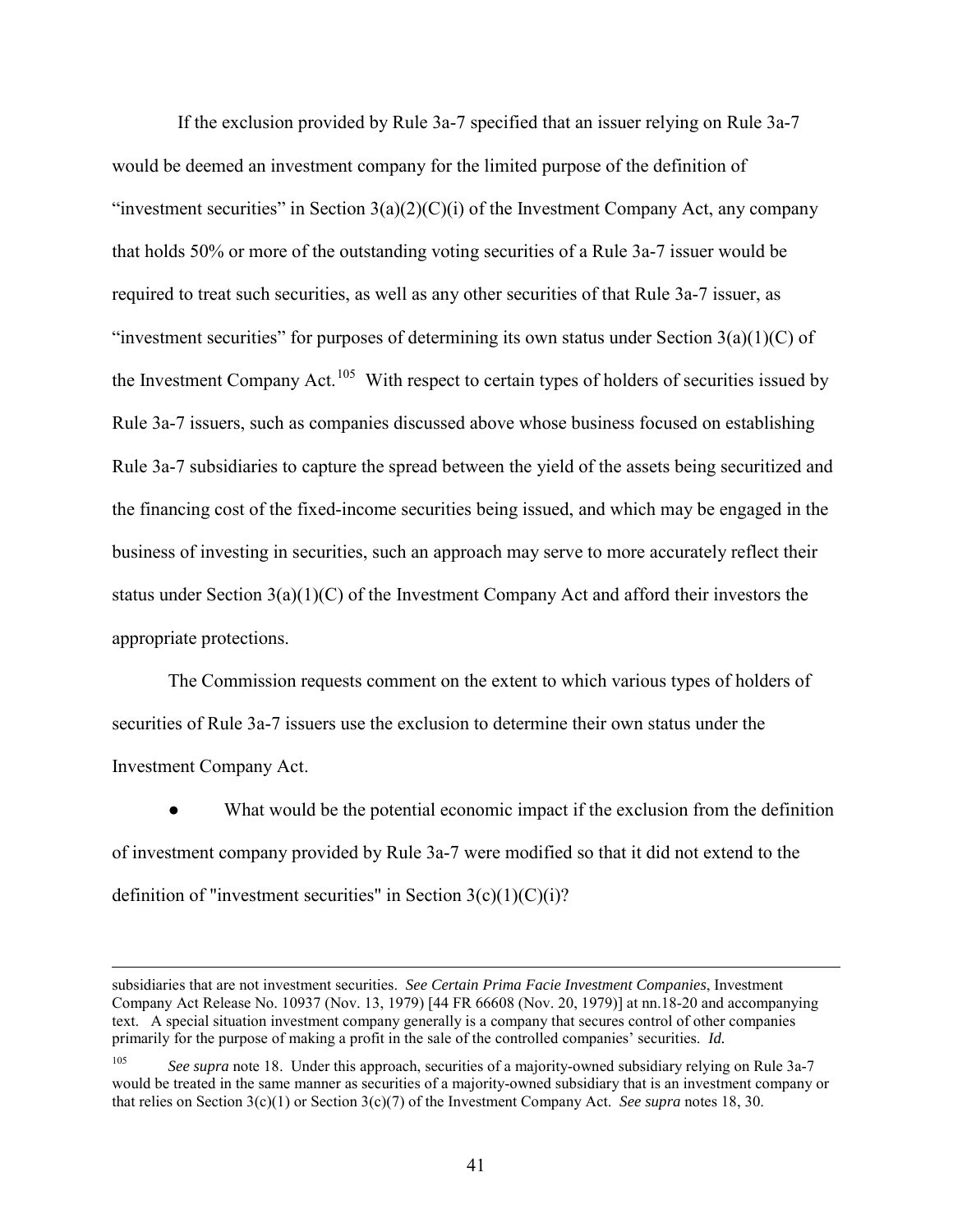Would such a modification adversely affect those sponsors that form Rule 3a-7 issuers to facilitate the operation of their non-investment company business? Are such sponsors typically invested in their Rule 3a-7 majority-owned subsidiaries to such an extent that this approach would cause a sponsor to have more than 40% of its assets in investment securities and therefore fall within the definition of investment company in Section  $3(a)(1)(C)$ ?<sup>[106](#page-41-0)</sup>

Rule 3a-7 alternatively could be recast such that a Rule 3a-7 issuer would be an investment company but would be exempted from the Act's requirements, provided that the issuer meets the rule's conditions. Under this approach, because the asset-backed issuer would not be excluded from the definition of investment company, but exempted from the Investment Company Act, a holder of the issuer's securities would be required to treat such securities as "investment securities" for purposes of determining the holder's own status under the Act, as under the approach discussed above. Is this approach preferable? If so, why?

Are there reasons not to modify the exclusion provided by Rule 3a-7 to address this issue? Please explain and, if possible, provide data in support of your responses.

# **2. Eligible Portfolio Company**

The Commission also has become aware of an interest among business development companies ("BDCs") to sponsor and invest in securities of issuers relying on Rule 3a-7.

<span id="page-41-0"></span><sup>106</sup> <sup>106</sup> Sponsors that are banks, bank holding companies, broker-dealers, savings and loans and insurance companies are excluded from the definition of the Investment Company Act by Section 3(c) of the Investment Company Act and would be unaffected by a provision narrowing the effect of the exclusion provided by Rule 3a-7. In addition, other sponsors [could conclude, based on an appropriate analysis of](http://www.sec.gov/cgi-bin/goodbye.cgi?www.law.uc.edu/CCL/InvCoAct/sec3.html) their primary business, that they are not investment companies [pursuant to Section 3\(b\)\(1\) of the Investment Company Act](http://www.sec.gov/cgi-bin/goodbye.cgi?www.law.uc.edu/CCL/InvCoAct/sec3.html) or seek a Commission order [under Section 3\(b\)\(2\) of that Act. Section 3\(b\)\(1\) of the Investment Company Act](http://www.sec.gov/cgi-bin/goodbye.cgi?www.law.uc.edu/CCL/InvCoAct/sec3.html) generally excludes an issuer from the definition of investment company in Section  $3(a)(1)(C)$  of the Act if it is primarily engaged, directly or through wholly-owned subsidiaries, in a business other than investing, reinvesting, owning, holding or trading securities. [Section 3\(b\)\(2\) of the Investment Company Act](http://www.sec.gov/cgi-bin/goodbye.cgi?www.law.uc.edu/CCL/InvCoAct/sec3.html) generally excludes from the definition of investment company in Section  $3(a)(1)(C)$  of the Act any issuer which the Commission, upon application by the issuer, finds and by order declares to be primarily engaged in a business other than that of investing, reinvesting, owning, holding, or trading in securities either directly or through majority-owned subsidiaries or through controlled companies conducting similar type of businesses.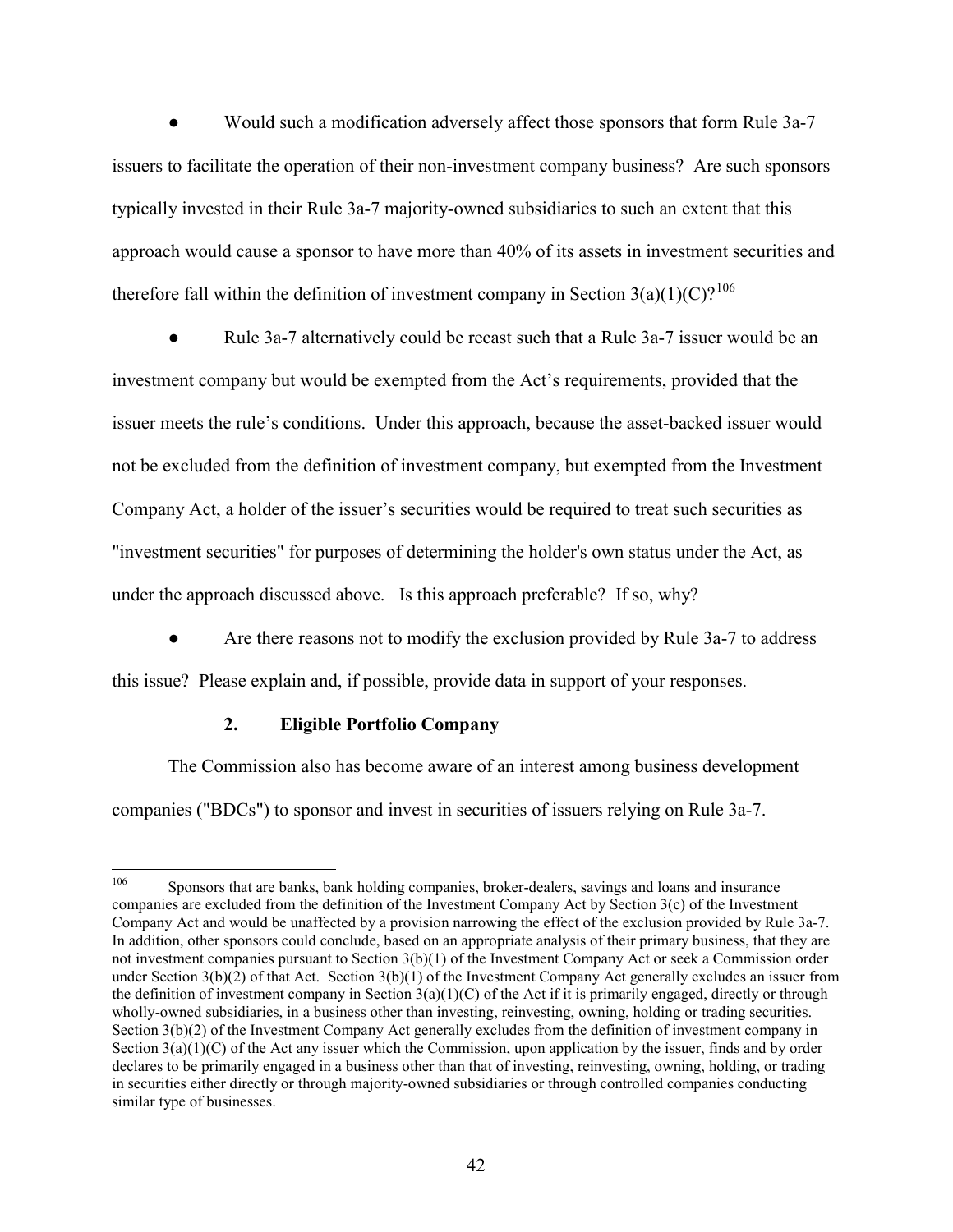<span id="page-42-0"></span>Congress established BDCs in 1980 as a type of closed-end investment company the primary purpose of which was to make capital more readily available to small, developing and financially troubled businesses.[107](#page-42-1) To accomplish this purpose, Congress added a special set of provisions to the Investment Company Act that govern closed-end investment companies that elect BDC status.<sup>[108](#page-42-2)</sup> In amending the Investment Company Act, Congress underscored that the new provisions would apply only to BDCs that are operated for the purpose of investing in the securities of certain issuers and that make available significant managerial assistance to those issuers.<sup>[109](#page-42-3)</sup> Accordingly, the Investment Company Act generally prohibits a BDC from making any investment unless, at the time of the investment, at least 70% of the BDC's total assets (other than certain specified non-investment assets) are invested in securities of certain specified issuers  $($ "70% basket").<sup>[110](#page-42-4)</sup> The 70% basket includes, among other things, certain securities of "eligible" portfolio companies," as defined by the Act. $111$  Among other criteria, issuers qualifying as eligible portfolio companies must be organized under the laws of, and have their principal place of business in, the United States, <sup>[112](#page-42-6)</sup> and must not meet the definition of investment company in

<span id="page-42-5"></span><sup>111</sup> Section 2(a)(46) of the Investment Company Act.

<span id="page-42-1"></span><sup>107</sup> Small Business Investment Incentive Act of 1980, Pub. L. No. 96-477, 94 Stat. 2275 (1980) (codified at scattered sections of the United States Code)("SBIIA").

<span id="page-42-2"></span><sup>&</sup>lt;sup>108</sup> *See* Sections 54-65 of the Investment Company Act.

<span id="page-42-3"></span><sup>109</sup> *See* H.R. Rep. No. 1341, 96th Cong., 2d Sess. 22 (1980) ("BDC House Report").

<span id="page-42-4"></span><sup>110</sup> Section 55(a) of the Investment Company Act. *See* BDC House Report, *supra* not[e 109](#page-42-0) at 23 ("The restrictions are designed to assure that companies electing special treatment as [BDCs] are in fact those that [the SBIIA] is intended to aid – companies providing capital and assistance to small, developing or financially troubled businesses that are seeking to expand, not passive investors in large, well-established businesses."). BDCs may invest in certain other assets that would not count toward the 70% basket, provided that such investments are consistent with the overall purpose behind the BDC provisions of the Investment Company Act. *Id.* at 39-40.

<span id="page-42-6"></span><sup>&</sup>lt;sup>112</sup> Section 2(a)(46)(A) of the Investment Company Act.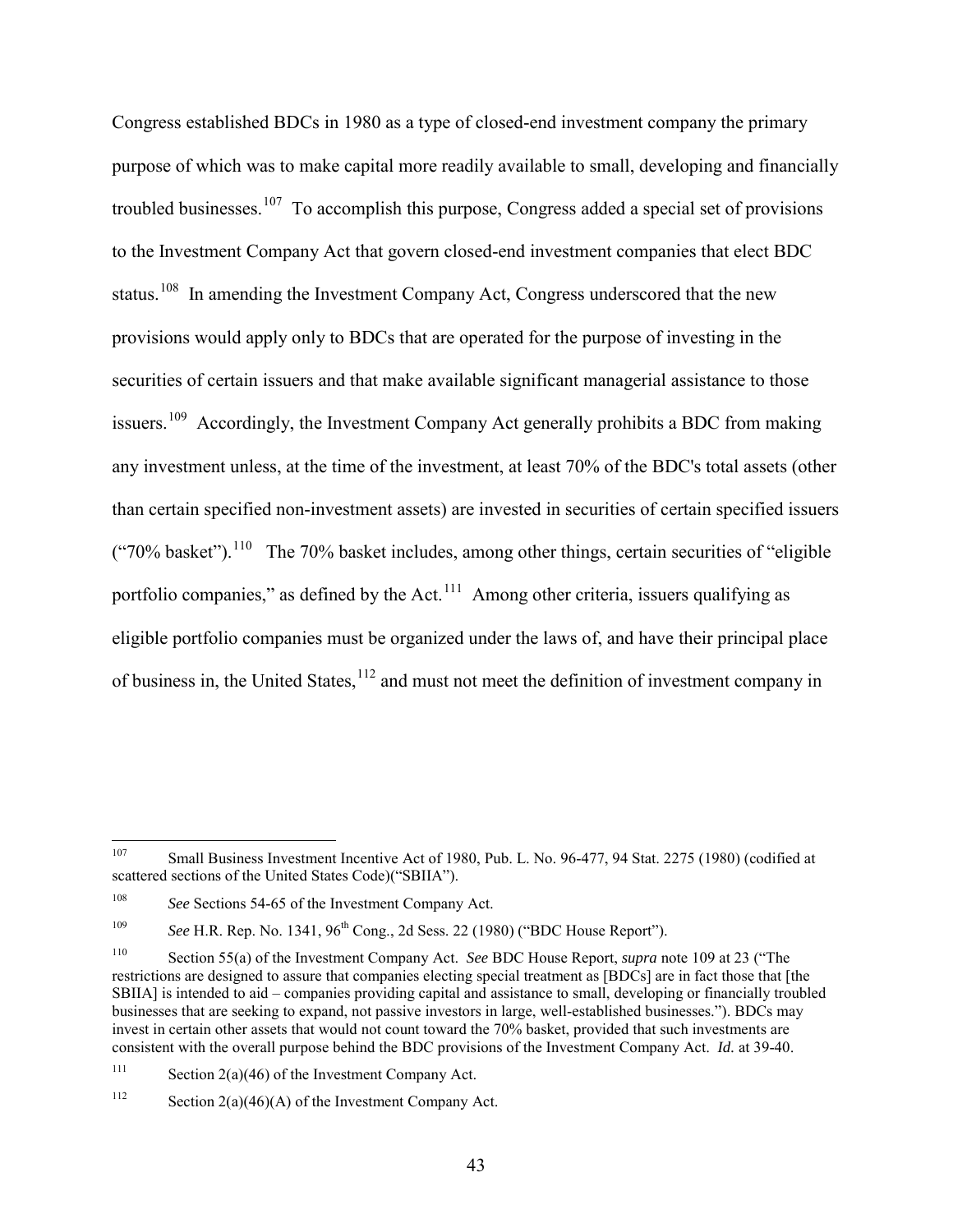Section 3 of the Investment Company Act or be excluded from the definition of investment company under Section  $3(c)$  of that Act.<sup>[113](#page-43-0)</sup>

By virtue of the exclusion from the definition of investment company provided by Rule 3a-7, a BDC might seek to treat a Rule 3a-7 issuer as an eligible portfolio company, provided that certain other criteria are met.<sup>[114](#page-43-1)</sup> As a general matter, the Commission presently does not believe that Rule 3a-7 issuers are the type of small, developing and financially troubled businesses in which Congress intended BDCs primarily to invest. Accordingly, the Commission requests comment on whether Rule 3a-7 should be amended to provide expressly that an issuer relying on Rule 3a-7 is an investment company for purposes of the definition of eligible portfolio company under the Investment Company Act.

What would be the effect on BDCs if Rule 3a-7 were amended to expressly provide that an issuer relying on Rule 3a-7 is not an eligible portfolio company?

What would be the effect on Rule 3a-7 issuers if Rule 3a-7 were amended to expressly provide that an issuer relying on Rule 3a-7 is not an eligible portfolio company?

We understand that BDCs that invest in Rule 3a-7 issuers typically do not treat such issuers as eligible portfolio companies. Is our understanding correct? If not, please explain.

# **C. Asset-Backed Issuers Relying on Section 3(c)(5)**

As noted above, certain asset-backed issuers rely on the exclusion from the definition of investment company in Section  $3(c)(5)$  of the Investment Company Act rather than on Rule 3a-

<span id="page-43-0"></span><sup>113</sup> Section  $2(a)(46)(B)$  of the Investment Company Act. Section  $2(a)(46)(B)$  also includes as an eligible portfolio company a small BDC which is licensed by the Small Business Administration and which is a whollyowned subsidiary of a BDC. In addition to meeting the requirements set forth in Sections  $2(a)(46)(A)$  and 2(a)(46)(B), a company qualifying for eligible portfolio company status must also meet one of the criteria set forth in Section 2(a)(46)(C) or in Rule 2a-46 under the Investment Company Act.

<span id="page-43-1"></span><sup>114</sup> *See* Section 55(a) of the Investment Company Act.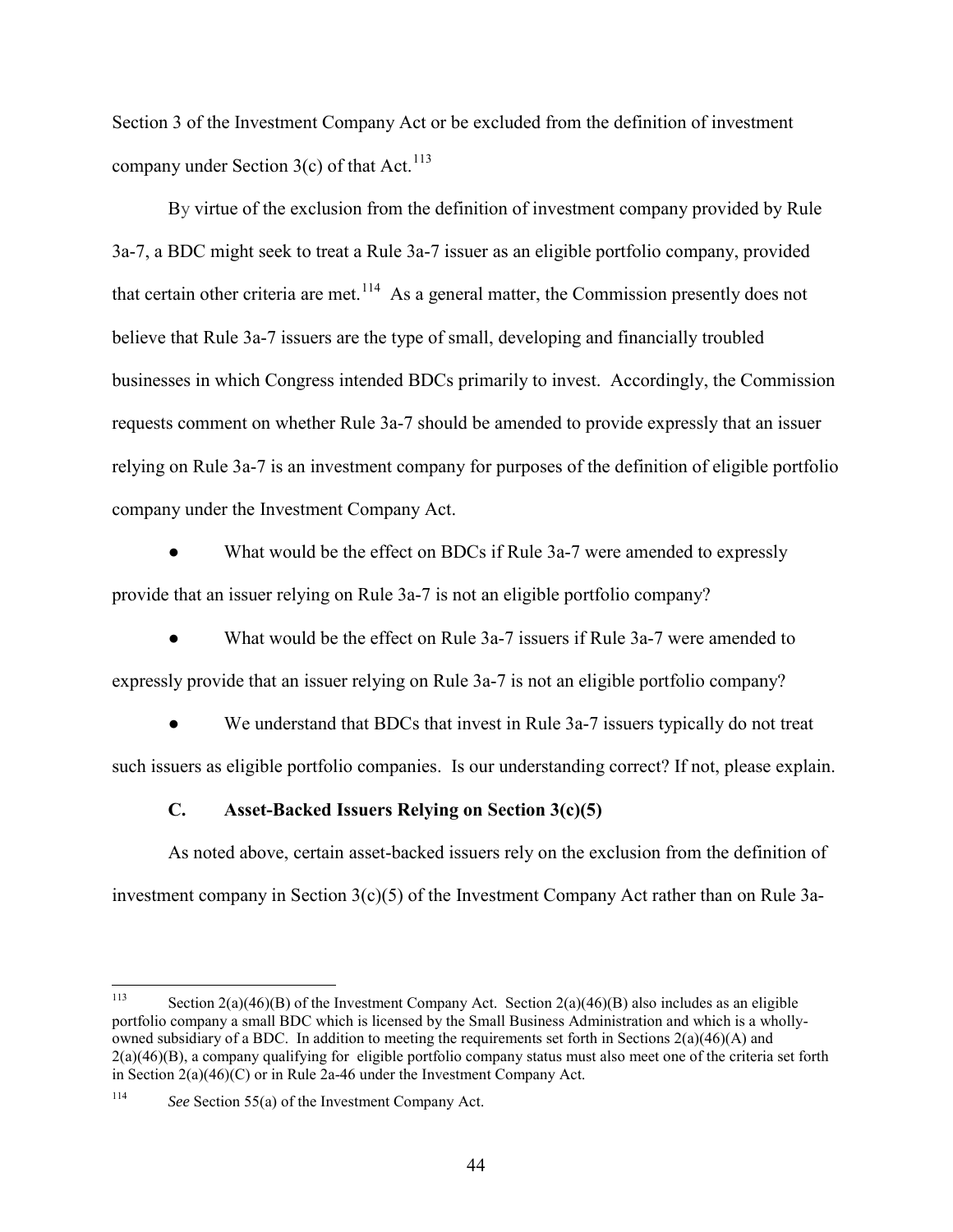<span id="page-44-6"></span> $7.115$  Section 3(c)(5) was intended to exclude from the definition of investment company certain factoring, discounting and mortgage companies,  $^{116}$  $^{116}$  $^{116}$  and did not specifically contemplate assetbacked issuers, which generally did not exist at the time Congress adopted the Investment Company Act in 1940.<sup>[117](#page-44-2)</sup> Nevertheless, certain asset-backed issuers, including those that securitize retail automobile installment contracts, credit card receivables, trade receivables, boat loans or equipment leases, have sought to rely on the provisions of Section  $3(c)(5)$ .<sup>[118](#page-44-3)</sup> In addition, many issuers of mortgage-backed securities have sought to rely on Section  $3(c)(5)$ . These asset-backed issuers include issuers of securities backed by whole residential mortgage loans and home equity loans (two of the most commonly securitized assets).<sup>119</sup> whole commercial mortgages, participated mortgage interests, and "whole pool certificates"<sup>[120](#page-44-5)</sup> issued or guaranteed by Fannie Mae, Freddie Mac or Ginnie Mae.

<span id="page-44-0"></span><sup>115</sup> <sup>115</sup> *See supra* note [30](#page-9-1) discussing the 3(c)(5)(C) Concept Release. Section 3(c)(5) excludes from the definition of investment company "[a]ny person who is not engaged in the business of issuing redeemable securities, faceamount certificates of the installment type or periodic payment plan certificates, and who is primarily engaged in one or more of the following businesses: (A) purchasing or otherwise acquiring notes, drafts, acceptances, open accounts receivable, and other obligations representing part or all of the sales price of merchandise, insurance, and services; (B) making loans to manufacturers, wholesalers and retailers of, and to prospective purchasers of, specified merchandise, insurance, and services; and (C) purchasing or otherwise acquiring mortgages and other liens on and interests in real estate."

<span id="page-44-1"></span><sup>&</sup>lt;sup>116</sup> S. Rep. No. 1775,  $76^{th}$  Cong. 3d. 13 (1940); H.R. Rep. No. 2639,  $76^{th}$  Cong., 3d Sess. 12(1940); S. Rep. No. 184, 91st Cong., 1st Sess. 37 (1969); H.R. Rep. No. 1382, 91st Cong., 2d Sess. 17 (1970). *See* Proposing Release, *supra* note [15](#page-6-1) at text following n.5 ("section  $3(c)(5)$ ] ... originally was intended to exclude issuers engaged in the commercial finance and mortgage banking industries."). *See also* Section 3(c)(5)(C) Concept Release, *supra* note [30.](#page-9-1)

<span id="page-44-2"></span><sup>117</sup> *See* Kravitt, *supra* not[e 15](#page-6-1) at 12.03[G][4] ("The exceptions stated in Section 3(c)(5) predate by many years the securitization industry. The 'original intent' of the drafters of Section 3(c)(5) could not possibly have anticipated financial products such as collateralized mortgage obligations and receivables-backed securities. As with many of the Section 3 exceptions, issuers that do not, or arguably do not, fall within the original intent of the provisions have attempted to rely on the . . . exception.")

<span id="page-44-3"></span><sup>118</sup> *See* Kravitt, *supra* not[e 15](#page-6-1) at 12.03[G]; Protecting Investors Report, *supra* not[e 4](#page-3-0) at n.261 and accompanying text. Note, however, that an asset-backed issuer that securitizes these types of assets may be unable to rely on these exclusions if the issuer's structure allows for the holding of cash or similar instruments in such amounts that the issuer may not be "primarily engaged" in holding the asset being securitized. *See* Kravitt, *supra* not[e 15](#page-6-1) at 12.03[G].

<span id="page-44-4"></span><sup>119</sup> *See* Kravitt, *supra* not[e 15](#page-6-1) at 12.03[G].

<span id="page-44-5"></span><sup>&</sup>lt;sup>120</sup> A whole pool certificate is a security that represents the entire ownership interest in a particular pool of mortgage loans. *See* Protecting Investors Report, *supra* note [4](#page-3-0) at n.267.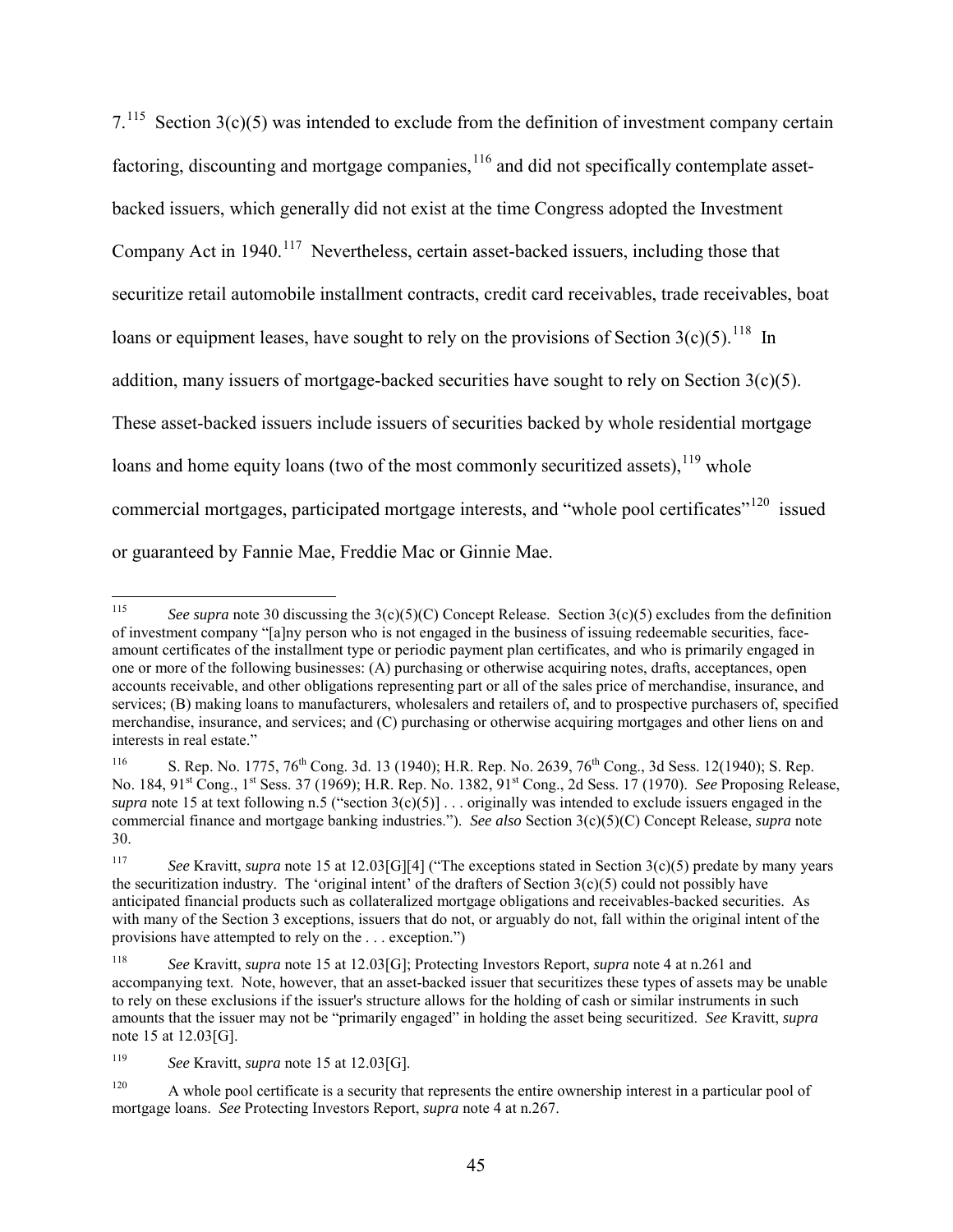Unlike the exclusion provided by Rule 3a-7, the exclusion provided by Section  $3(c)(5)$  is not subject to any conditions specifically addressing the Investment Company Act-related concerns presented by asset-backed issuers.[121](#page-45-0) Whether an asset-backed issuer has the option of relying on Section 3(c)(5) as an alternative to Rule 3a-7 generally depends on whether the issuer is primarily engaged in purchasing or otherwise acquiring a particular type of financial assets.<sup>[122](#page-45-1)</sup> Rule 3a-7, in contrast, was generally designed to encompass any asset-backed issuer that meets the rule's conditions, regardless of the type of financial assets that it holds.

When first considering Rule 3a-7 in 1992, the Commission noted that, absent a statutory amendment precluding asset-backed issuers from relying on Section 3(c)(5), asset-backed issuers that rely on that section and those that rely on Rule 3a-7 would be subject to somewhat disparate treatment based solely on the type of the financial assets that they held. Accordingly, when the Commission proposed Rule 3a-7 in 1992, it also requested comment on, among other things, whether it should seek statutory amendments to Section 3(c)(5) that would preclude asset-backed issuers from continuing to rely on the Section.<sup>123</sup> Most commenters then argued that it would be inappropriate to narrow the scope of Section  $3(c)(5)$ , at least until both the market and the Commission gained experience with Rule  $3a-7$ .<sup>124</sup> In response to commenters' concerns, the Commission decided not to pursue any regulatory changes with respect to Section  $3(c)(5)$  at that time. $125$ 

Now that the market and the Commission have gained almost twenty years of experience with Rule 3a-7, we believe that it is appropriate to revisit this issue as part of our review of the

<span id="page-45-3"></span>124 Adopting Release, *supra* note [4](#page-3-0) at n.88 and accompanying text.

<span id="page-45-0"></span> $121$ See supra section III.A. See also supra note [115.](#page-44-6)

<span id="page-45-1"></span><sup>122</sup> *See supra* note [115.](#page-44-6) 

<span id="page-45-2"></span><sup>123</sup> Proposing Release, *supra* note [15](#page-6-1) at section II.B.

<span id="page-45-4"></span><sup>&</sup>lt;sup>125</sup> *Id.* at text following n.89.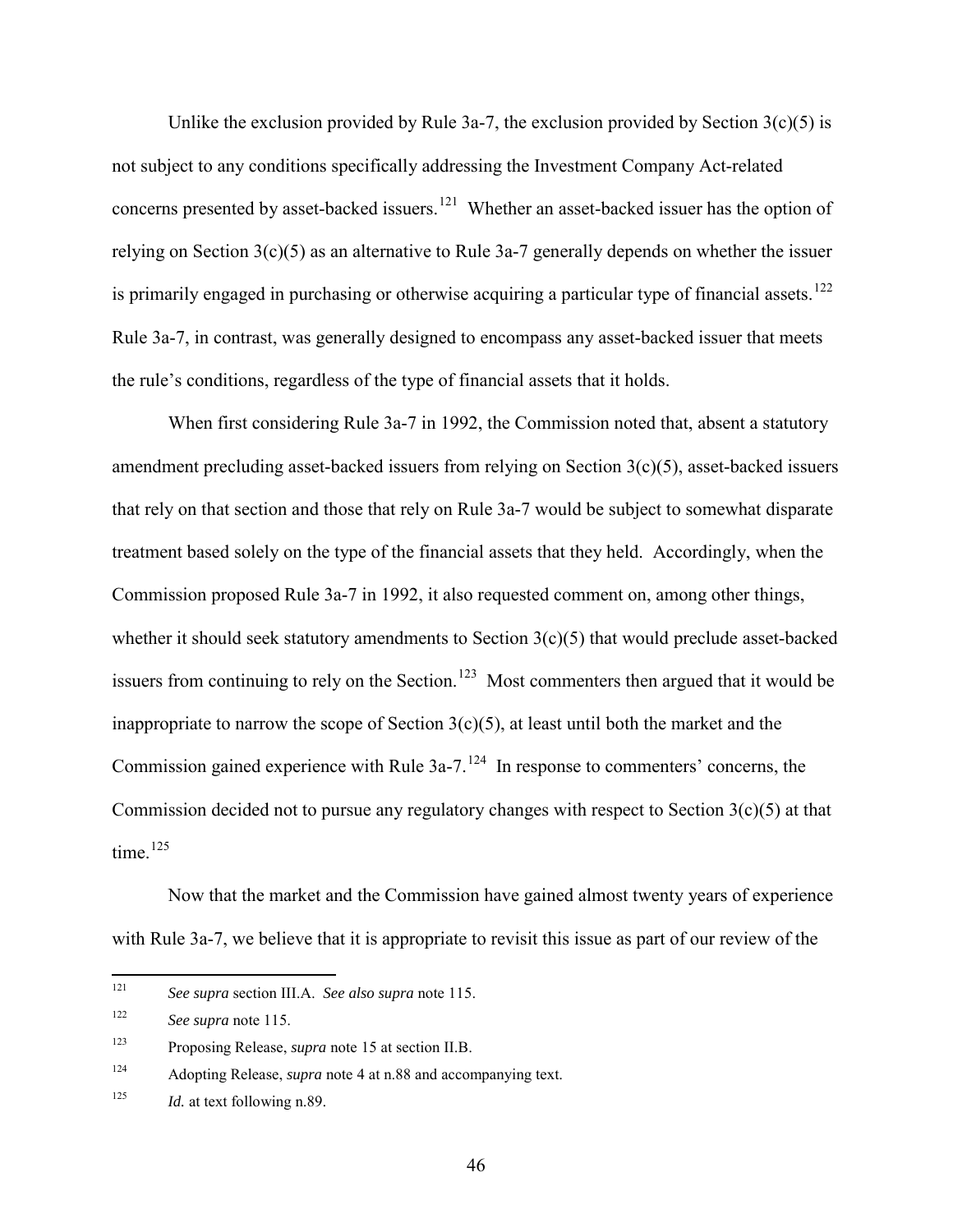rule. We also believe that revisiting the ability of asset-backed issuers to rely on the exclusion provided by Section 3(c)(5) is appropriate in the aftermath of the recent financial crisis and the role that issuers of mortgage-backed securities have played in that crisis.<sup>126</sup> Accordingly, the Commission once again is seeking comment on whether Section  $3(c)(5)$  should be amended to limit the ability of asset-backed issuers to rely on Section  $3(c)(5)$ .<sup>[127](#page-46-1)</sup> The Commission also requests comment on whether it should engage in any rulemaking, consistent with Section  $3(c)(5)$ , that would define terms used in that section so as to limit its availability to those companies that are intended to be encompassed by the statutory exclusion. We also seek comment on whether are there any structural or operational reasons that make it necessary for certain asset-backed issuers to rely on Section  $3(c)(5)$  rather than Rule 3a-7.

If there are such structural or operational reasons, what are they?

• What types of asset-backed issuers rely on Section  $3(c)(5)$ ?

● What would be the effect on asset-backed issuers, the securitization market and on capital formation if asset-backed issuers could no longer rely on Section  $3(c)(5)$ ?

Are there revisions to Rule 3a-7 that could be made to better facilitate assetbacked issuers' reliance on the rule rather than on Section 3(c)(5) and what would be the economic impact of such revisions?

Commenters also are requested to provide any other observations, suggestions and data on the interplay between Rule 3a-7 and Section  $3(c)(5)$  today and as the asset-backed securities markets may develop in the future.

<span id="page-46-0"></span><sup>126</sup> 126 *See generally* 2010 ABS Proposing Release, *supra* note [10.](#page-4-5)

<span id="page-46-1"></span><sup>127</sup> *See also* Section 3(c)(5)(C) Concept Release, *supra* note [30;](#page-9-1) 2011 ABS Re-proposal, *supra* note [13](#page-5-4) at n.110 and accompanying text (requesting comment on whether compliance with Rule 3a-7 should be one of the shelf eligibility requirements).